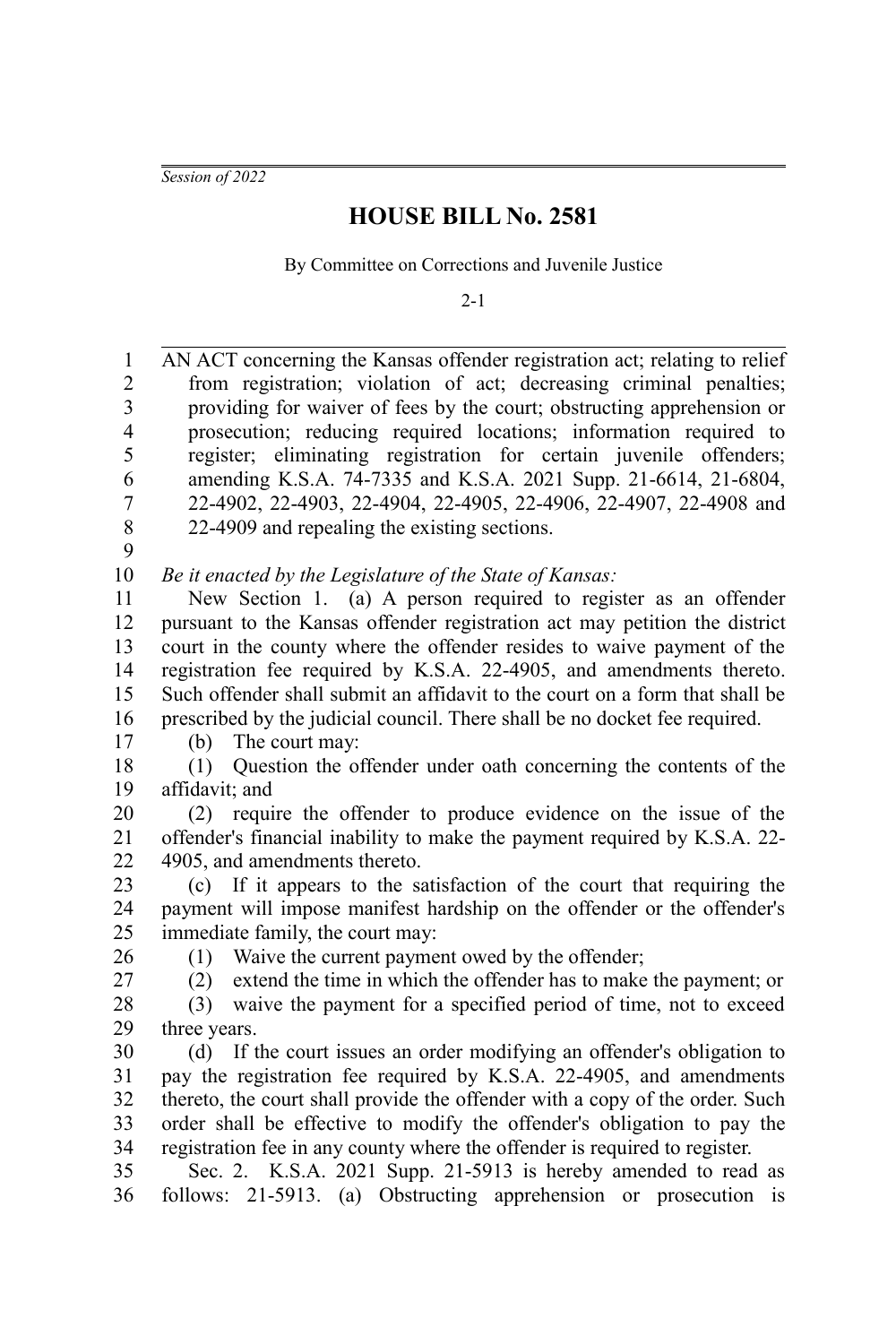knowingly harboring, concealing or aiding any person who: 1

(1) Has committed or who has been charged with committing a felony or misdemeanor under the laws of this state, other than a violation of K.S.A. 22-4903, and amendments thereto, or another state or the United States with intent that such person shall avoid or escape from arrest, trial, conviction or punishment for such felony or misdemeanor; or 2 3 4 5 6

(2) is required to register under the Kansas offender registration act, K.S.A. 22-4901 et seq., and amendments thereto, and who is not in compliance with the requirements of such act with intent that such person shall avoid or escape from registration, arrest, trial, conviction, punishment or any criminal charges arising from the person's failure to comply with the requirements of such act. 7 8 9 10 11 12

13

(b) Obstructing apprehension or prosecution as defined in:

14

 $(1)$  Subsection  $(a)(1)$  is a:

 $(A)(1)$  Severity level 8, nonperson felony if the person who is harbored, concealed or aided has committed or has been charged with committing a felony; and 15 16 17

(B)*(2)* class C misdemeanor if the person who is aided has committed or has been charged with committing a misdemeanor; and 18 19

20

(2) subsection (a)(2) is a severity level 5, person felony.

Sec. 3. K.S.A. 2021 Supp. 21-6614 is hereby amended to read as follows: 21-6614. (a) (1) Except as provided in subsections (b), (c), (d), (e) and (f), any person convicted in this state of a traffic infraction, cigarette or tobacco infraction, misdemeanor or a class D or E felony, or for crimes committed on or after July 1, 1993, any nongrid felony or felony ranked in severity levels 6 through 10 of the nondrug grid, or for crimes committed on or after July 1, 1993, but prior to July 1, 2012, any felony ranked in severity level 4 of the drug grid, or for crimes committed on or after July 1, 2012, any felony ranked in severity level 5 of the drug grid may petition the convicting court for the expungement of such conviction or related arrest records if three or more years have elapsed since the person: (A) Satisfied the sentence imposed; or (B) was discharged from probation, a community correctional services program, parole, postrelease supervision, conditional release or a suspended sentence. 21 22 23 24 25 26 27 28 29 30 31 32 33 34

(2) Except as provided in subsections (b), (c), (d), (e) and (f), any person who has fulfilled the terms of a diversion agreement may petition the district court for the expungement of such diversion agreement and related arrest records if three or more years have elapsed since the terms of the diversion agreement were fulfilled. 35 36 37 38 39

(b) Any person convicted of prostitution, as defined in K.S.A. 21- 3512, prior to its repeal, convicted of a violation of K.S.A. 2021 Supp. 21- 6419, and amendments thereto, or who entered into a diversion agreement in lieu of further criminal proceedings for such violation, may petition the 40 41 42 43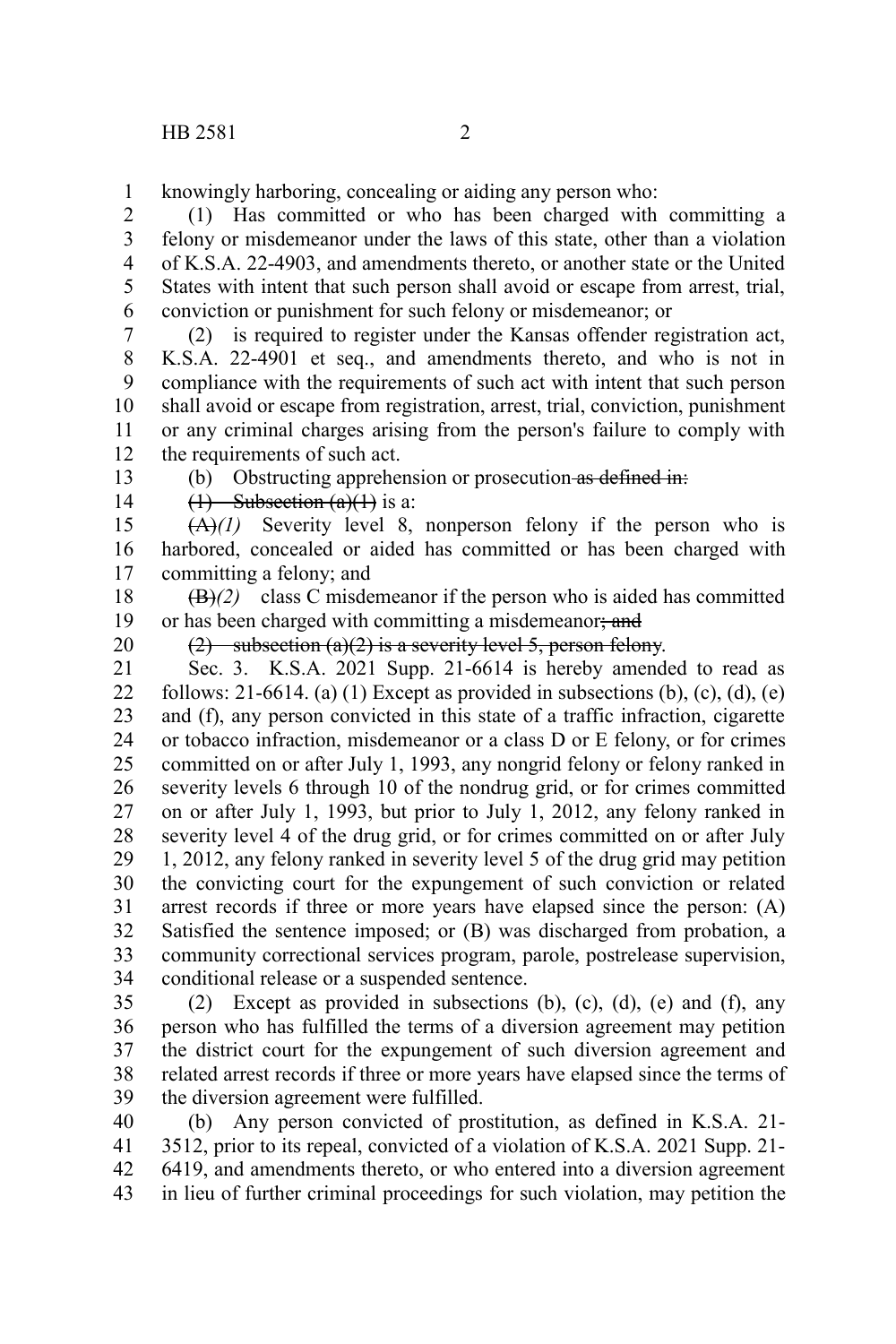convicting court for the expungement of such conviction or diversion agreement and related arrest records if: 1 2

(1) One or more years have elapsed since the person satisfied the sentence imposed or the terms of a diversion agreement or was discharged from probation, a community correctional services program, parole, postrelease supervision, conditional release or a suspended sentence; and 3 4 5 6

(2) such person can prove they were acting under coercion caused by the act of another. For purposes of this subsection, "coercion" means: Threats of harm or physical restraint against any person; a scheme, plan or pattern intended to cause a person to believe that failure to perform an act would result in bodily harm or physical restraint against any person; or the abuse or threatened abuse of the legal process. 7 8 9 10 11 12

(c) Except as provided in subsections (e) and (f), no person may petition for expungement until five or more years have elapsed since the person satisfied the sentence imposed or the terms of a diversion agreement or was discharged from probation, a community correctional services program, parole, postrelease supervision, conditional release or a suspended sentence, if such person was convicted of a class A, B or C felony, or for crimes committed on or after July 1, 1993, if convicted of an off-grid felony or any felony ranked in severity levels 1 through 5 of the nondrug grid, or for crimes committed on or after July 1, 1993, but prior to July 1, 2012, any felony ranked in severity levels 1 through 3 of the drug grid, or for crimes committed on or after July 1, 2012, any felony ranked in severity levels 1 through 4 of the drug grid, or: 13 14 15 16 17 18 19 20 21 22 23 24

(1) Vehicular homicide, as defined in K.S.A. 21-3405, prior to its repeal, or K.S.A. 2021 Supp. 21-5406, and amendments thereto, or as prohibited by any law of another state that is in substantial conformity with that statute; 25 26 27 28

(2) driving while the privilege to operate a motor vehicle on the public highways of this state has been canceled, suspended or revoked, as prohibited by K.S.A. 8-262, and amendments thereto, or as prohibited by any law of another state that is in substantial conformity with that statute; 29 30 31 32

(3) perjury resulting from a violation of K.S.A. 8-261a, and amendments thereto, or resulting from the violation of a law of another state that is in substantial conformity with that statute; 33 34 35

(4) violating the provisions of K.S.A. 8-142 *Fifth*, and amendments thereto, relating to fraudulent applications or violating the provisions of a law of another state that is in substantial conformity with that statute; 36 37 38

(5) any crime punishable as a felony wherein a motor vehicle was used in the perpetration of such crime; 39 40

(6) failing to stop at the scene of an accident and perform the duties required by K.S.A. 8-1603, prior to its repeal, or K.S.A. 8-1602 or 8-1604, and amendments thereto, or required by a law of another state that is in 41 42 43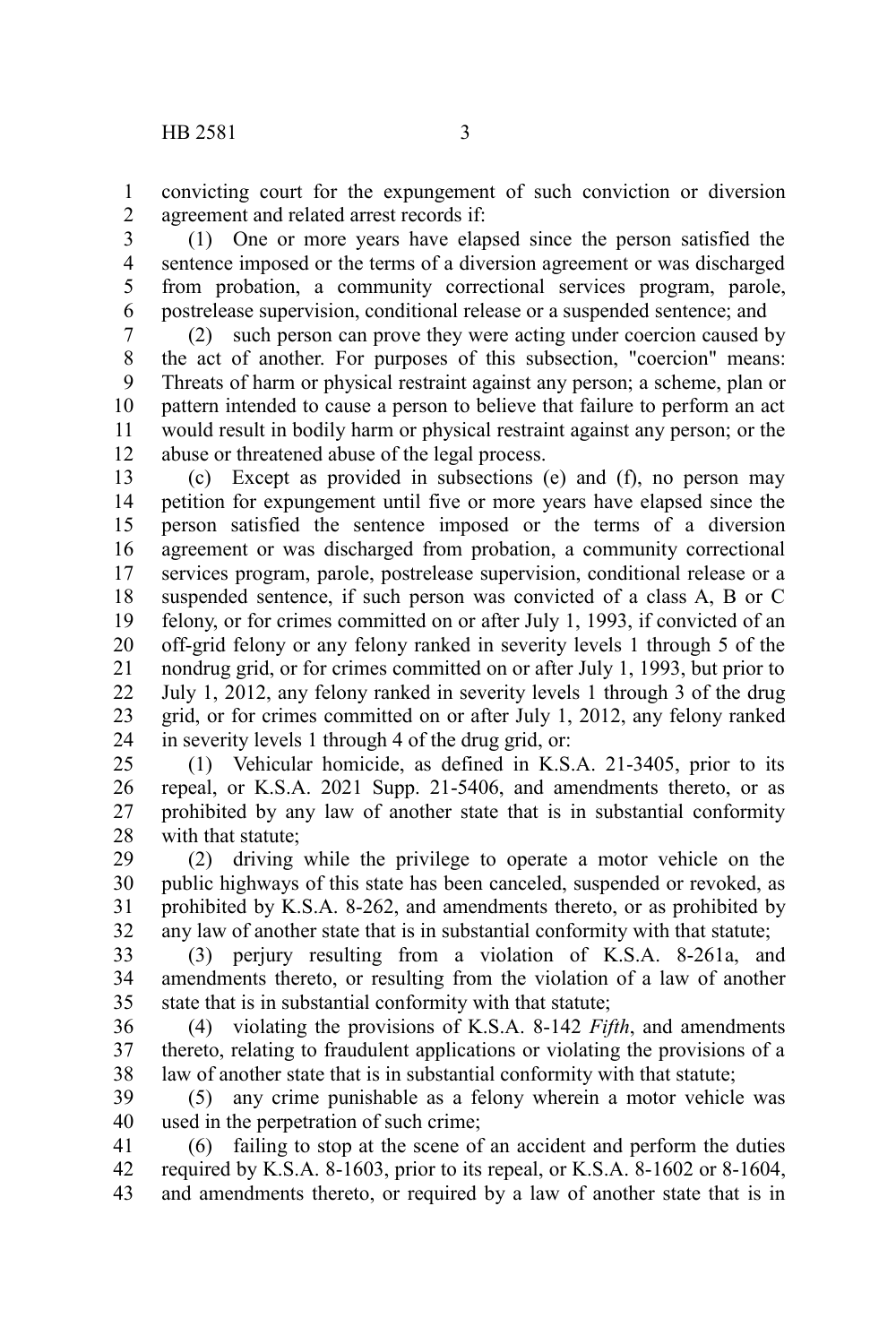substantial conformity with those statutes; 1

(7) violating the provisions of K.S.A. 40-3104, and amendments thereto, relating to motor vehicle liability insurance coverage; or 2 3

4

(8) a violation of K.S.A. 21-3405b, prior to its repeal.

(d) (1) No person may petition for expungement until five or more years have elapsed since the person satisfied the sentence imposed or the terms of a diversion agreement or was discharged from probation, a community correctional services program, parole, postrelease supervision, conditional release or a suspended sentence, if such person was convicted of a first violation of K.S.A. 8-1567, and amendments thereto, including any diversion for such violation. 5 6 7 8 9 10 11

(2) No person may petition for expungement until 10 or more years have elapsed since the person satisfied the sentence imposed or was discharged from probation, a community correctional services program, parole, postrelease supervision, conditional release or a suspended sentence, if such person was convicted of a second or subsequent violation of K.S.A. 8-1567, and amendments thereto. 12 13 14 15 16 17

(3) Except as provided further, the provisions of this subsection shall apply to all violations committed on or after July 1, 2006. The provisions of subsection (d)(2) shall not apply to violations committed on or after July 1, 2014, but prior to July 1, 2015. 18 19 20 21

(e) There shall be no expungement of convictions for the following offenses or of convictions for an attempt to commit any of the following offenses: 22 23 24

(1) Rape, as defined in K.S.A. 21-3502, prior to its repeal, or K.S.A. 2021 Supp. 21-5503, and amendments thereto; 25 26

(2) indecent liberties with a child or aggravated indecent liberties with a child, as defined in K.S.A. 21-3503 or 21-3504, prior to their repeal, or K.S.A. 2021 Supp. 21-5506, and amendments thereto; 27 28 29

(3) criminal sodomy, as defined in K.S.A. 21-3505(a)(2) or (a)(3), prior to its repeal, or K.S.A. 2021 Supp. 21-5504(a)(3) or (a)(4), and amendments thereto; 30 31 32

(4) aggravated criminal sodomy, as defined in K.S.A. 21-3506, prior to its repeal, or K.S.A. 2021 Supp. 21-5504, and amendments thereto; 33 34

(5) indecent solicitation of a child or aggravated indecent solicitation of a child, as defined in K.S.A. 21-3510 or 21-3511, prior to their repeal, or K.S.A. 2021 Supp. 21-5508, and amendments thereto; 35 36 37

(6) sexual exploitation of a child, as defined in K.S.A. 21-3516, prior to its repeal, or K.S.A. 2021 Supp. 21-5510, and amendments thereto; 38 39

(7) internet trading in child pornography or aggravated internet trading in child pornography, as defined in K.S.A. 2021 Supp. 21-5514, and amendments thereto; 40 41 42

(8) aggravated incest, as defined in K.S.A. 21-3603, prior to its 43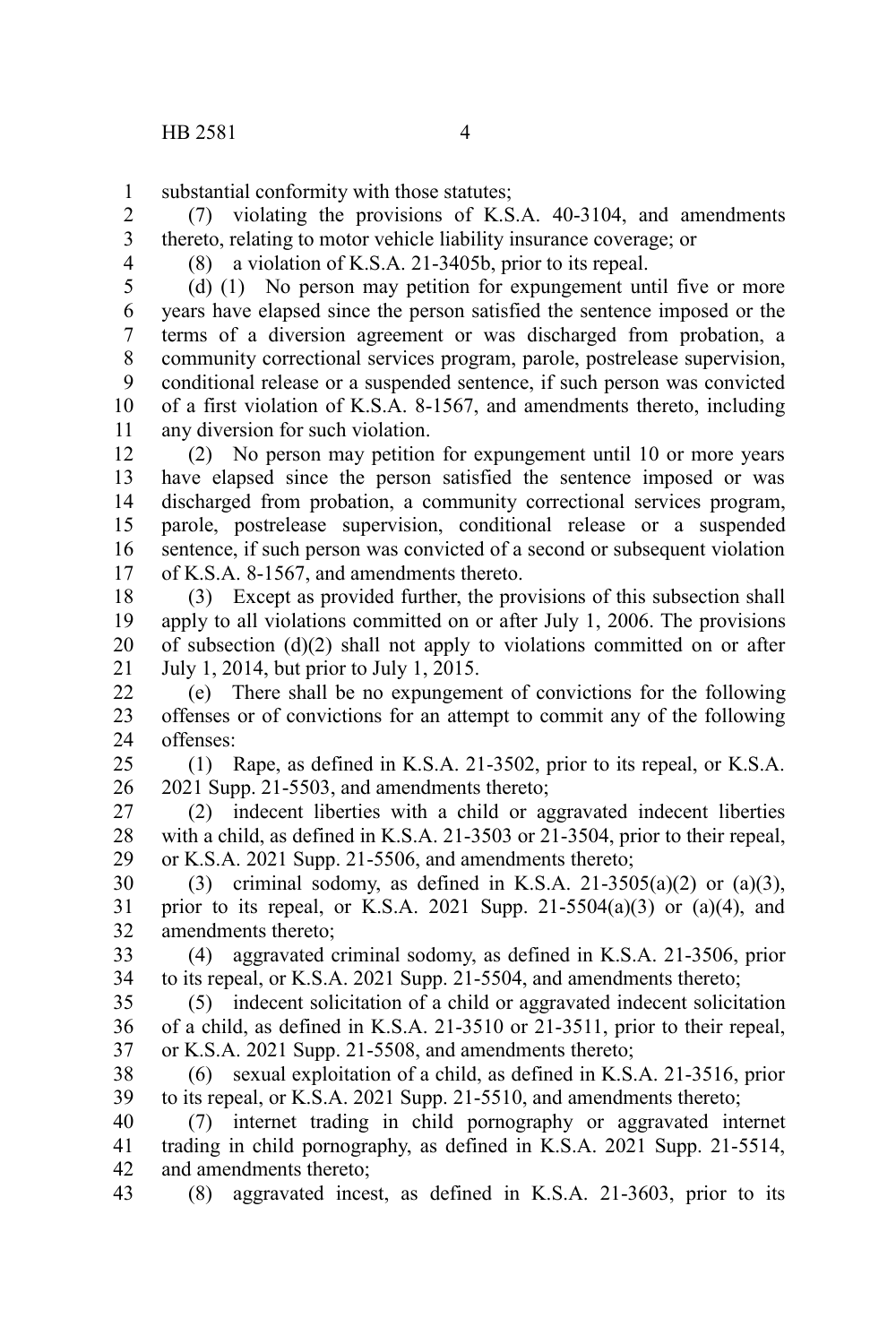repeal, or K.S.A. 2021 Supp. 21-5604, and amendments thereto; (9) endangering a child or aggravated endangering a child, as defined in K.S.A. 21-3608 or 21-3608a, prior to their repeal, or K.S.A. 2021 Supp. 21-5601, and amendments thereto; (10) abuse of a child, as defined in K.S.A. 21-3609, prior to its repeal, or K.S.A. 2021 Supp. 21-5602, and amendments thereto; (11) capital murder, as defined in K.S.A. 21-3439, prior to its repeal, or K.S.A. 2021 Supp. 21-5401, and amendments thereto; (12) murder in the first degree, as defined in K.S.A. 21-3401, prior to its repeal, or K.S.A. 2021 Supp. 21-5402, and amendments thereto; (13) murder in the second degree, as defined in K.S.A. 21-3402, prior to its repeal, or K.S.A. 2021 Supp. 21-5403, and amendments thereto; (14) voluntary manslaughter, as defined in K.S.A. 21-3403, prior to its repeal, or K.S.A. 2021 Supp. 21-5404, and amendments thereto; (15) involuntary manslaughter, as defined in K.S.A. 21-3404, prior to its repeal, or K.S.A. 2021 Supp. 21-5405, and amendments thereto; (16) sexual battery, as defined in K.S.A. 21-3517, prior to its repeal, or K.S.A. 2021 Supp. 21-5505, and amendments thereto, when the victim was less than 18 years of age at the time the crime was committed; (17) aggravated sexual battery, as defined in K.S.A. 21-3518, prior to its repeal, or K.S.A. 2021 Supp. 21-5505, and amendments thereto; (18) a violation of K.S.A. 8-2,144, and amendments thereto, including any diversion for such violation; or (19) any conviction for any offense in effect at any time prior to July 1, 2011, that is comparable to any offense as provided in this subsection. (f) Notwithstanding any other law to the contrary*Except as provided in K.S.A. 22-4908, and amendments thereto*, for any offender who is required to register as provided in the Kansas offender registration act, K.S.A. 22-4901 et seq., and amendments thereto, there shall be no expungement of any conviction or any part of the offender's criminal record while the offender is required to register as provided in the Kansas offender registration act. (g) (1) When a petition for expungement is filed, the court shall set a date for a hearing of such petition and shall cause notice of such hearing to be given to the prosecutor and the arresting law enforcement agency. The petition shall state the: (A) Defendant's full name; (B) full name of the defendant at the time of arrest, conviction or diversion, if different than the defendant's current name; (C) defendant's sex, race and date of birth; (D) crime for which the defendant was arrested, convicted or diverted; 1 2 3 4 5 6 7 8 9 10 11 12 13 14 15 16 17 18 19 20 21 22 23 24 25 26 27 28 29 30 31 32 33 34 35 36 37 38 39 40 41 42

(E) date of the defendant's arrest, conviction or diversion; and 43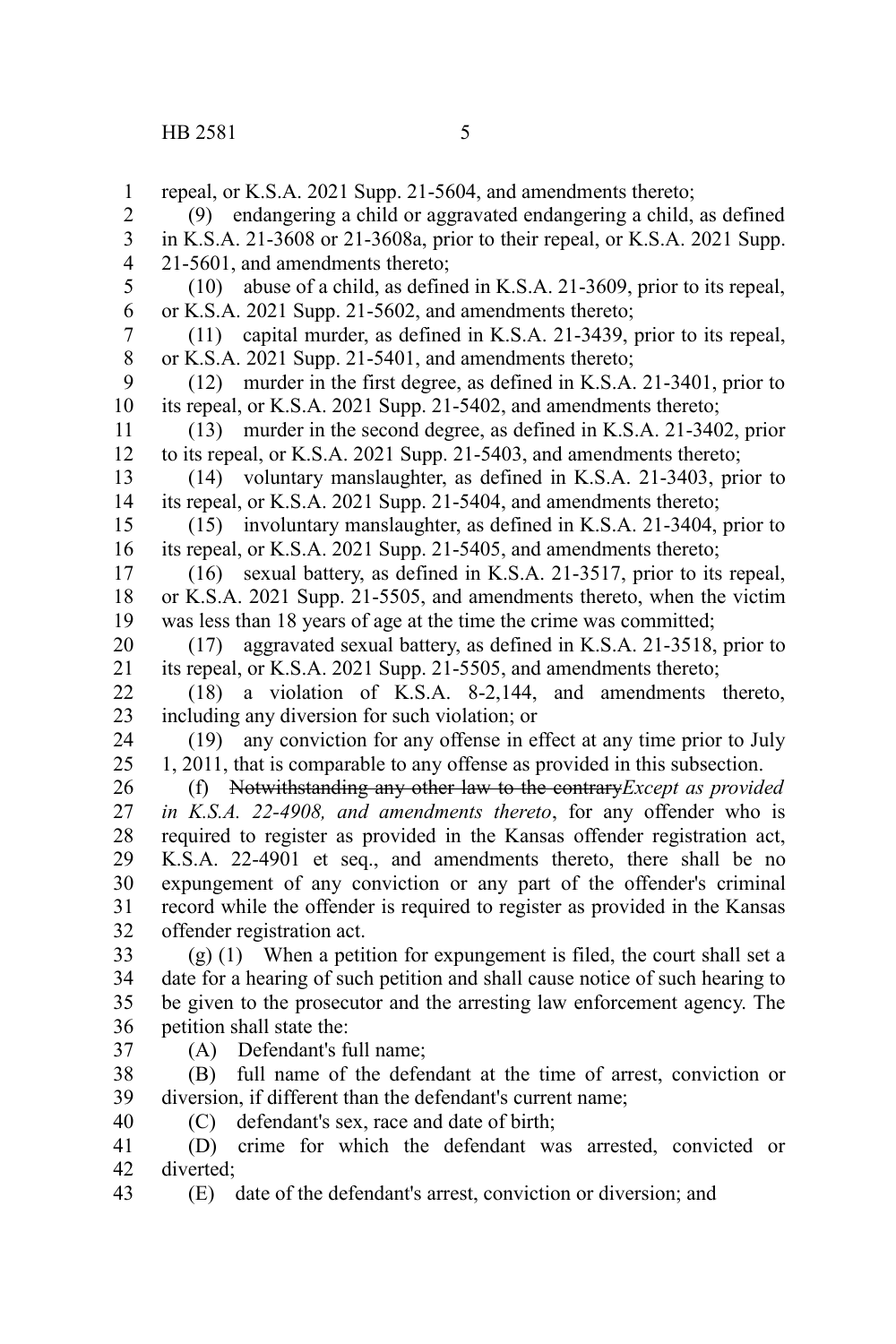(F) identity of the convicting court, arresting law enforcement authority or diverting authority. 1 2

(2) Except as otherwise provided by law, a petition for expungement shall be accompanied by a docket fee in the amount of \$176. On and after July 1, 2019, through June 30, 2025, the supreme court may impose a charge, not to exceed \$19 per case, to fund the costs of non-judicial personnel. The charge established in this section shall be the only fee collected or moneys in the nature of a fee collected for the case. Such charge shall only be established by an act of the legislature and no other authority is established by law or otherwise to collect a fee. 3 4 5 6 7 8 9 10

(3) All petitions for expungement shall be docketed in the original criminal action. Any person who may have relevant information about the petitioner may testify at the hearing. The court may inquire into the background of the petitioner and shall have access to any reports or records relating to the petitioner that are on file with the secretary of corrections or the prisoner review board. 11 12 13 14 15 16

(h) At the hearing on the petition, the court shall order the petitioner's arrest record, conviction or diversion expunged if the court finds that: 17 18

(1) The petitioner has not been convicted of a felony in the past two years and no proceeding involving any such crime is presently pending or being instituted against the petitioner; 19 20 21

(2) the circumstances and behavior of the petitioner warrant the expungement; 22 23

24

(3) the expungement is consistent with the public welfare; and

(4) with respect to petitions seeking expungement of a felony conviction, possession of a firearm by the petitioner is not likely to pose a threat to the safety of the public.  $25$ 26 27

(i) When the court has ordered an arrest record, conviction or diversion expunged, the order of expungement shall state the information required to be contained in the petition. The clerk of the court shall send a certified copy of the order of expungement to the Kansas bureau of investigation that shall notify the federal bureau of investigation, the secretary of corrections and any other criminal justice agency that may have a record of the arrest, conviction or diversion. If the case was appealed from municipal court, the clerk of the district court shall send a certified copy of the order of expungement to the municipal court. The municipal court shall order the case expunged once the certified copy of the order of expungement is received. After the order of expungement is entered, the petitioner shall be treated as not having been arrested, convicted or diverted of the crime, except that: 28 29 30 31 32 33 34 35 36 37 38 39 40

(1) Upon conviction for any subsequent crime, the conviction that was expunged may be considered as a prior conviction in determining the sentence to be imposed; 41 42 43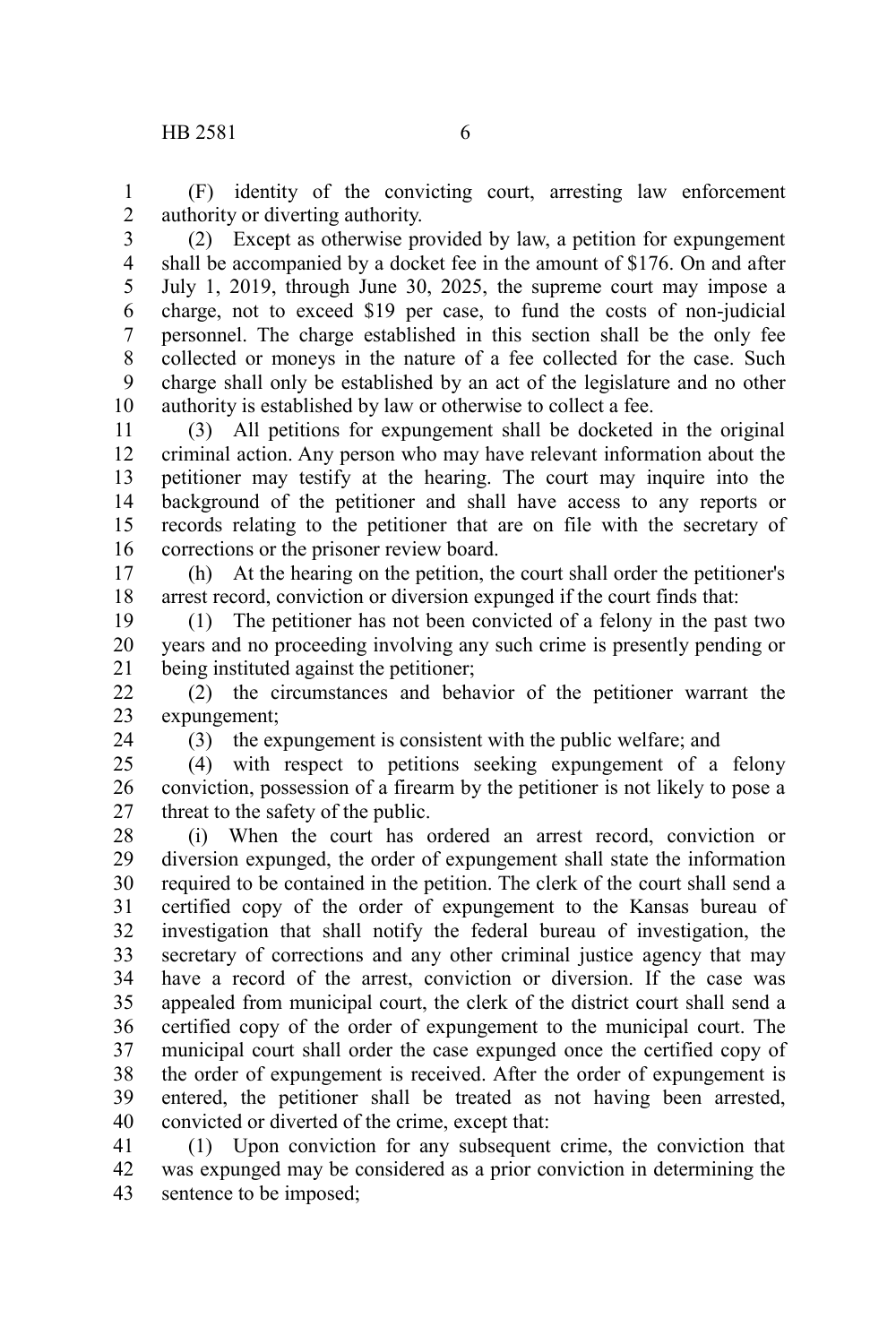(2) the petitioner shall disclose that the arrest, conviction or diversion occurred if asked about previous arrests, convictions or diversions: 1 2

(A) In any application for licensure as a private detective, private detective agency, certification as a firearms trainer pursuant to K.S.A. 75- 7b21, and amendments thereto, or employment as a detective with a private detective agency, as defined by K.S.A. 75-7b01, and amendments thereto; as security personnel with a private patrol operator, as defined by K.S.A. 75-7b01, and amendments thereto; or with an institution, as defined in K.S.A. 76-12a01, and amendments thereto, of the Kansas department for aging and disability services; 3 4 5 6 7 8 9 10

(B) in any application for admission, or for an order of reinstatement, to the practice of law in this state; 11 12

(C) to aid in determining the petitioner's qualifications for employment with the Kansas lottery or for work in sensitive areas within the Kansas lottery as deemed appropriate by the executive director of the Kansas lottery; 13 14 15 16

(D) to aid in determining the petitioner's qualifications for executive director of the Kansas racing and gaming commission, for employment with the commission or for work in sensitive areas in parimutuel racing as deemed appropriate by the executive director of the commission, or to aid in determining qualifications for licensure or renewal of licensure by the commission; 17 18 19 20 21 22

(E) to aid in determining the petitioner's qualifications for the following under the Kansas expanded lottery act: (i) Lottery gaming facility manager or prospective manager, racetrack gaming facility manager or prospective manager, licensee or certificate holder; or (ii) an officer, director, employee, owner, agent or contractor thereof; 23 24 25 26 27

(F) upon application for a commercial driver's license under K.S.A. 8-2,125 through 8-2,142, and amendments thereto; 28 29

(G) to aid in determining the petitioner's qualifications to be an employee of the state gaming agency; 30 31

(H) to aid in determining the petitioner's qualifications to be an employee of a tribal gaming commission or to hold a license issued pursuant to a tribal-state gaming compact; 32 33 34

(I) in any application for registration as a broker-dealer, agent, investment adviser or investment adviser representative all as defined in K.S.A. 17-12a102, and amendments thereto; 35 36 37

(J) in any application for employment as a law enforcement officer as defined in K.S.A. 22-2202 or 74-5602, and amendments thereto; or 38 39

(K) to aid in determining the petitioner's qualifications for a license to act as a bail enforcement agent pursuant to K.S.A. 75-7e01 through 75- 7e09, and amendments thereto, and K.S.A. 2021 Supp. 50-6,141, and amendments thereto; 40 41 42 43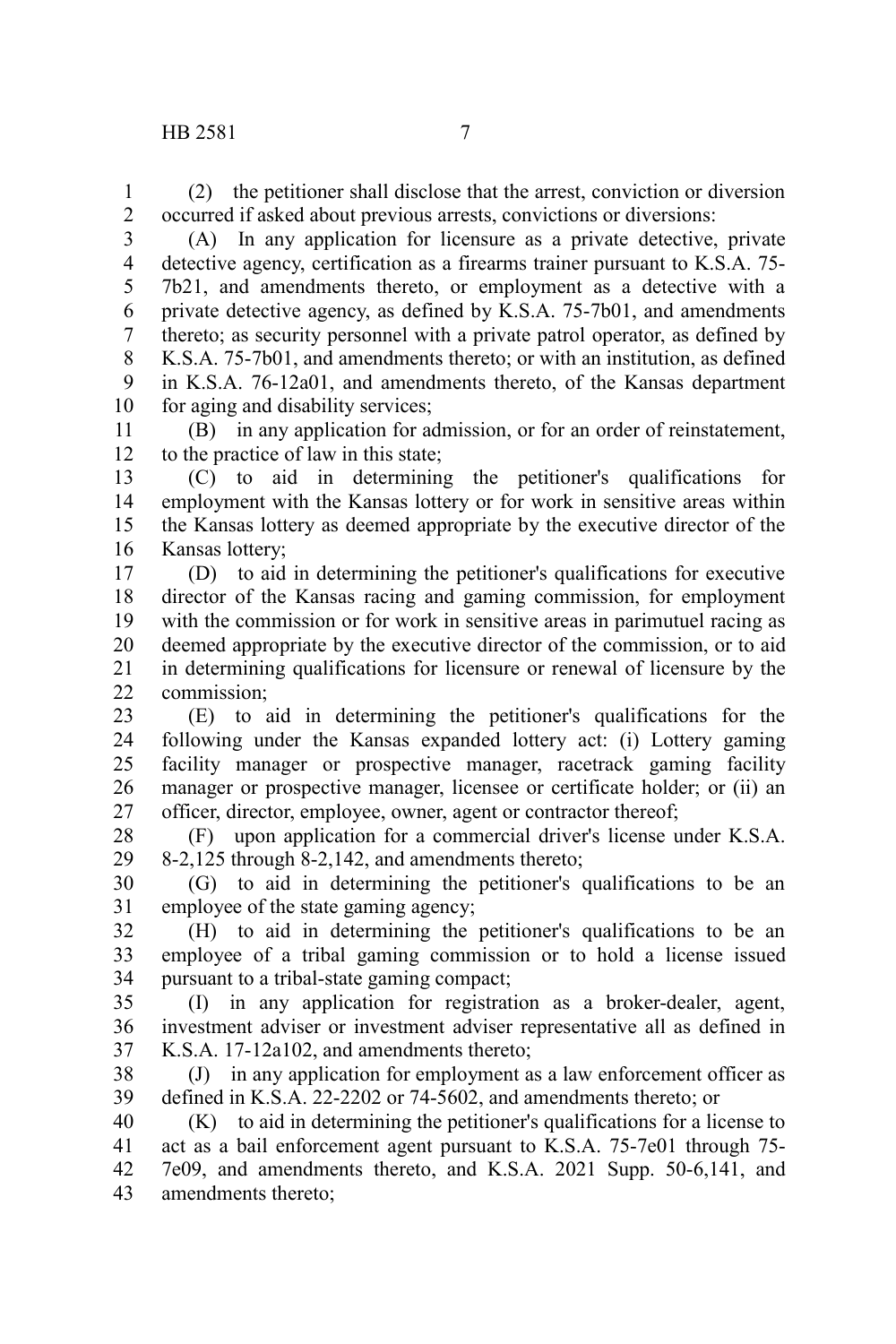(3) the court, in the order of expungement, may specify other circumstances under which the conviction is to be disclosed; 1 2

(4) the conviction may be disclosed in a subsequent prosecution for an offense that requires as an element of such offense a prior conviction of the type expunged; and 3 4 5

(5) upon commitment to the custody of the secretary of corrections, any previously expunged record in the possession of the secretary of corrections may be reinstated and the expungement disregarded, and the record continued for the purpose of the new commitment. 6 7 8 9

(j) Whenever a person is convicted of a crime, pleads guilty and pays a fine for a crime, is placed on parole, postrelease supervision or probation, is assigned to a community correctional services program, is granted a suspended sentence or is released on conditional release, the person shall be informed of the ability to expunge the arrest records or conviction. Whenever a person enters into a diversion agreement, the person shall be informed of the ability to expunge the diversion. 10 11 12 13 14 15 16

(k) (1) Subject to the disclosures required pursuant to subsection (i), in any application for employment, license or other civil right or privilege, or any appearance as a witness, a person whose arrest records, conviction or diversion of a crime has been expunged under this statute may state that such person has never been arrested, convicted or diverted of such crime. 17 18 19 20 21

(2) A person whose arrest record, conviction or diversion of a crime that resulted in such person being prohibited by state or federal law from possessing a firearm has been expunged under this statute shall be deemed to have had such person's right to keep and bear arms fully restored. This restoration of rights shall include, but not be limited to, the right to use, transport, receive, purchase, transfer and possess firearms. The provisions of this paragraph shall apply to all orders of expungement, including any orders issued prior to July 1, 2021. 22 23 24 25 26 27 28 29

(l) Whenever the record of any arrest, conviction or diversion has been expunged under the provisions of this section or under the provisions of any other existing or former statute, the custodian of the records of arrest, conviction, diversion and incarceration relating to that crime shall not disclose the existence of such records, except when requested by: 30 31 32 33 34

35

(1) The person whose record was expunged;

(2) a private detective agency or a private patrol operator, and the request is accompanied by a statement that the request is being made in conjunction with an application for employment with such agency or operator by the person whose record has been expunged; 36 37 38 39

(3) a court, upon a showing of a subsequent conviction of the person whose record has been expunged; 40 41

(4) the secretary for aging and disability services, or a designee of the secretary, for the purpose of obtaining information relating to employment 42 43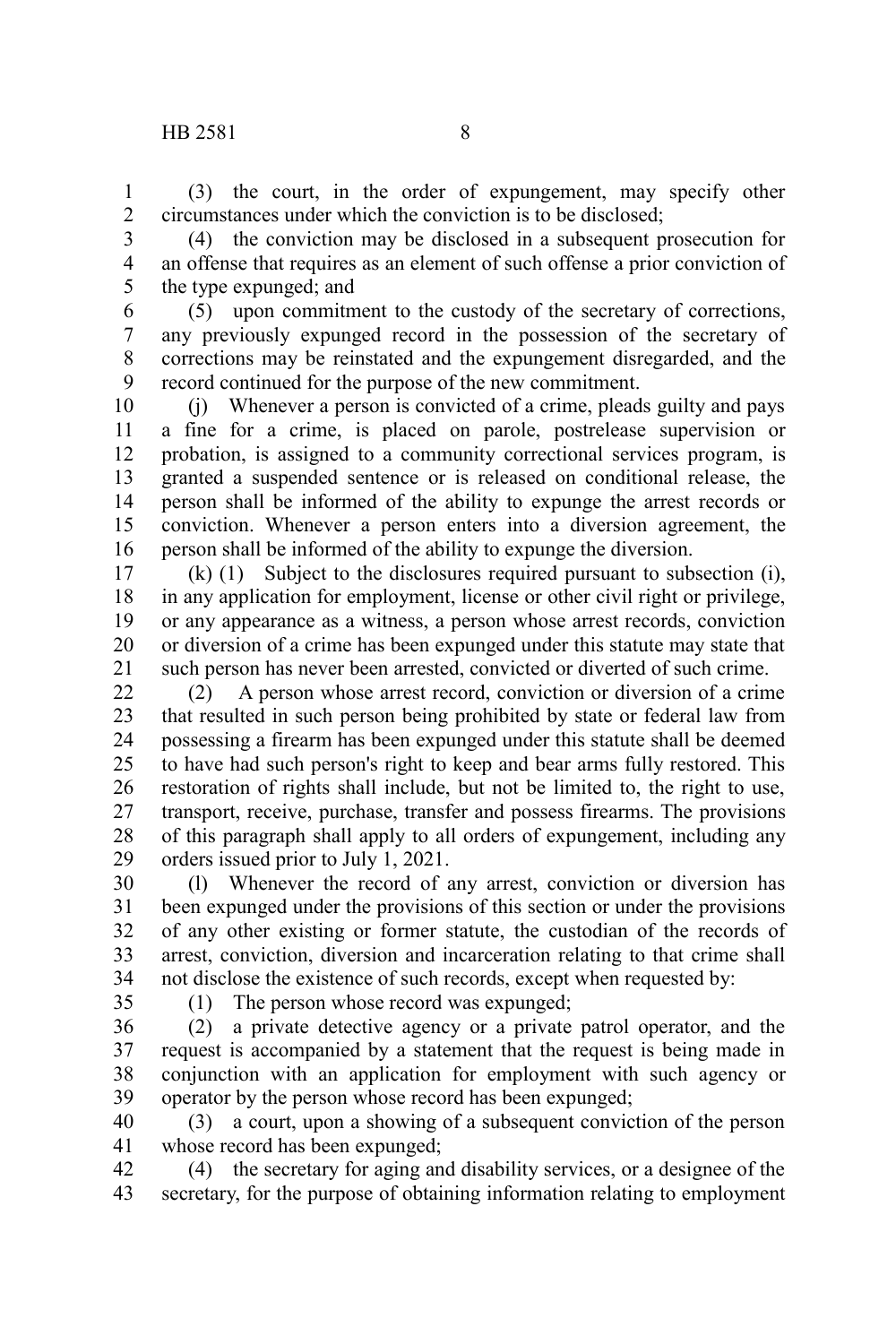in an institution, as defined in K.S.A. 76-12a01, and amendments thereto, of the Kansas department for aging and disability services of any person 1 2

whose record has been expunged; 3

(5) a person entitled to such information pursuant to the terms of the expungement order; 4 5

(6) a prosecutor, and such request is accompanied by a statement that the request is being made in conjunction with a prosecution of an offense that requires a prior conviction as one of the elements of such offense; 6 7 8

(7) the supreme court, the clerk or disciplinary administrator thereof, the state board for admission of attorneys or the state board for discipline of attorneys, and the request is accompanied by a statement that the request is being made in conjunction with an application for admission, or for an order of reinstatement, to the practice of law in this state by the person whose record has been expunged; 9 10 11 12 13 14

(8) the Kansas lottery, and the request is accompanied by a statement that the request is being made to aid in determining qualifications for employment with the Kansas lottery or for work in sensitive areas within the Kansas lottery as deemed appropriate by the executive director of the Kansas lottery; 15 16 17 18 19

(9) the governor or the Kansas racing and gaming commission, or a designee of the commission, and the request is accompanied by a statement that the request is being made to aid in determining qualifications for executive director of the commission, for employment with the commission, for work in sensitive areas in parimutuel racing as deemed appropriate by the executive director of the commission or for licensure, renewal of licensure or continued licensure by the commission; 20 21 22 23 24 25 26

(10) the Kansas racing and gaming commission, or a designee of the commission, and the request is accompanied by a statement that the request is being made to aid in determining qualifications of the following under the Kansas expanded lottery act: (A) Lottery gaming facility managers and prospective managers, racetrack gaming facility managers and prospective managers, licensees and certificate holders; and (B) their officers, directors, employees, owners, agents and contractors; 27 28 29 30 31 32 33

34

(11) the Kansas sentencing commission;

(12) the state gaming agency, and the request is accompanied by a statement that the request is being made to aid in determining qualifications: (A) To be an employee of the state gaming agency; or (B) to be an employee of a tribal gaming commission or to hold a license issued pursuant to a tribal-gaming compact; 35 36 37 38 39

(13) the Kansas securities commissioner or a designee of the commissioner, and the request is accompanied by a statement that the request is being made in conjunction with an application for registration as a broker-dealer, agent, investment adviser or investment adviser 40 41 42 43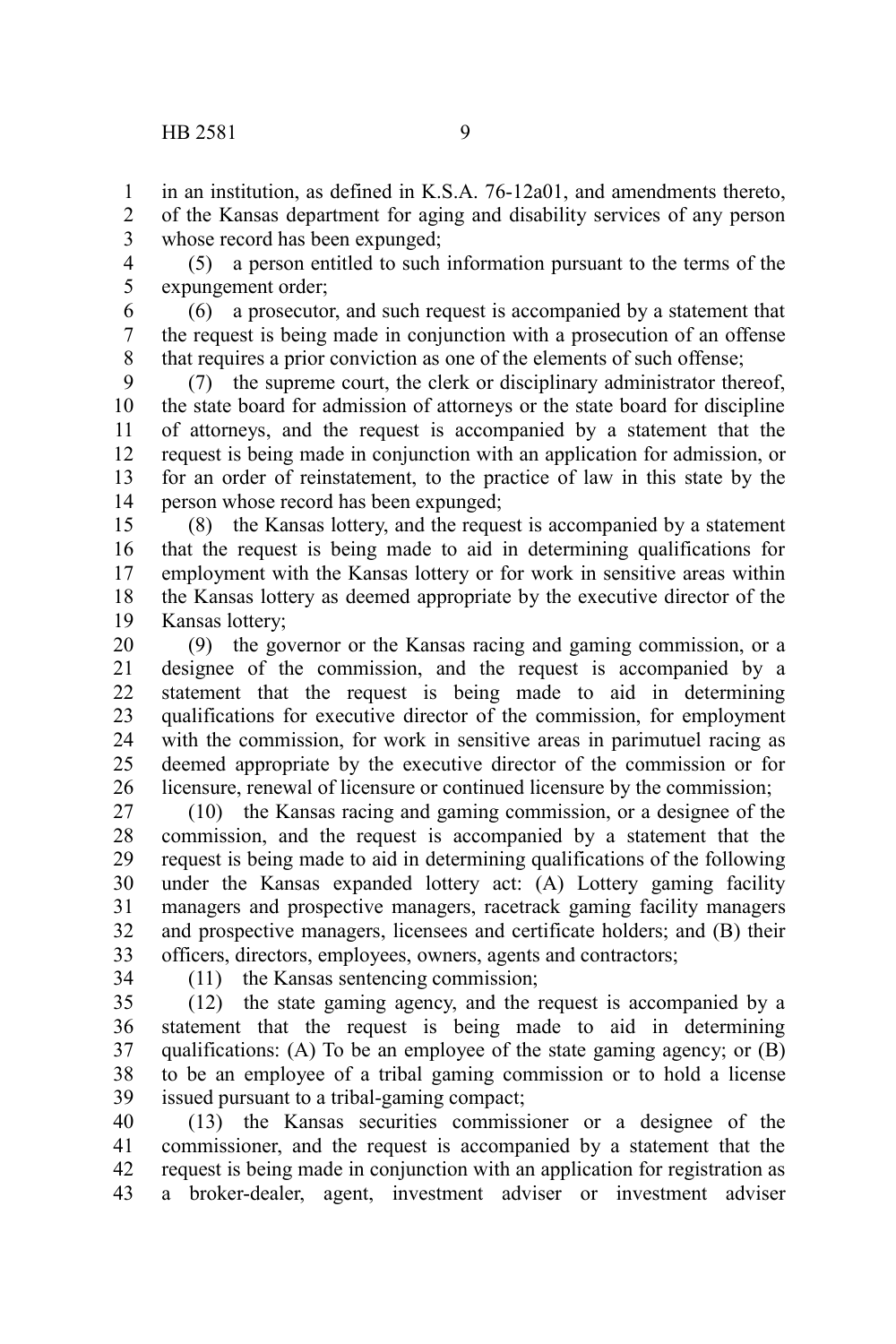representative by such agency and the application was submitted by the person whose record has been expunged; 1 2

(14) the Kansas commission on peace officers' standards and training and the request is accompanied by a statement that the request is being made to aid in determining certification eligibility as a law enforcement officer pursuant to K.S.A. 74-5601 et seq., and amendments thereto; 3 4 5 6

(15) a law enforcement agency and the request is accompanied by a statement that the request is being made to aid in determining eligibility for employment as a law enforcement officer as defined by K.S.A. 22- 2202, and amendments thereto; 7 8 9 10

(16) (A) the attorney general and the request is accompanied by a statement that the request is being made to aid in determining qualifications for a license to act as a bail enforcement agent pursuant to K.S.A. 75-7e01 through 75-7e09, and amendments thereto, and K.S.A. 2021 Supp. 50-6,141, and amendments thereto; or 11 12 13 14 15

(B) the attorney general for any other purpose authorized by law, except that an expungement record shall not be the basis for denial of a license to carry a concealed handgun under the personal and family protection act; or 16 17 18 19

(17) the Kansas bureau of investigation, for the purpose of completing a person's criminal history record information within the central repository, in accordance with K.S.A. 22-4701 et seq., and amendments thereto. 20 21 22 23

(m) (1) The provisions of subsection  $(1)(17)$  shall apply to records created prior to, on and after July 1, 2011. 24 25

(2) Upon the issuance of an order of expungement that resulted in the restoration of a person's right to keep and bear arms, the Kansas bureau of investigation shall report to the federal bureau of investigation that such expunged record be withdrawn from the national instant criminal background check system. The Kansas bureau of investigation shall include such order of expungement in the person's criminal history record for purposes of documenting the restoration of such person's right to keep and bear arms. 26 27 28 29 30 31 32 33

Sec. 4. K.S.A. 2021 Supp. 21-6804 is hereby amended to read as follows: 21-6804. (a) The provisions of this section shall be applicable to the sentencing guidelines grid for nondrug crimes. The following sentencing guidelines grid shall be applicable to nondrug felony crimes: 34 35 36 37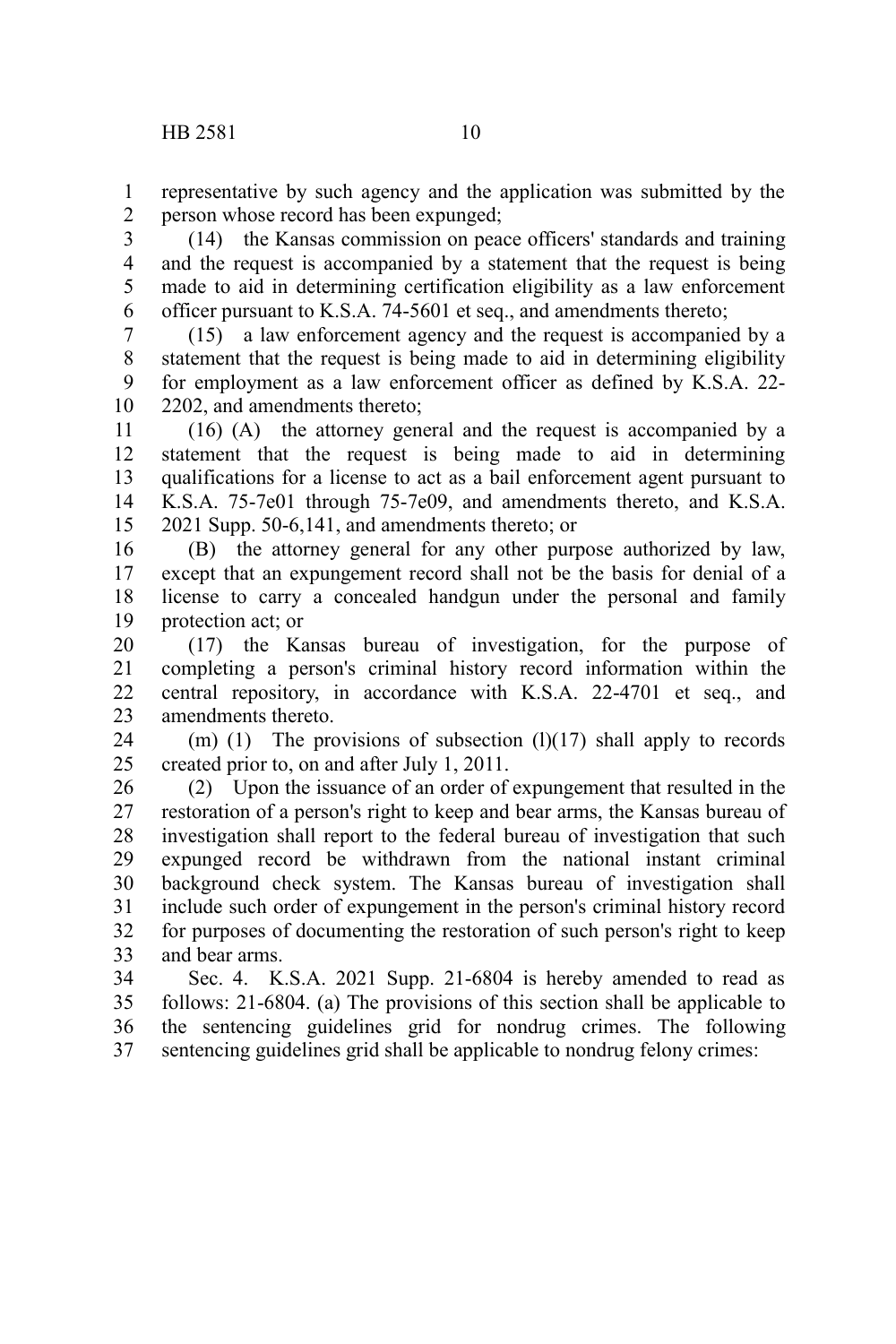1

|                |                                            | 147 | 109              | 55             | $\frac{8}{36}$ |                 | 17                      | $\equiv$        |                 |                 |                 |
|----------------|--------------------------------------------|-----|------------------|----------------|----------------|-----------------|-------------------------|-----------------|-----------------|-----------------|-----------------|
|                | Misdememor<br>No Record                    | 155 | $\overline{11}$  | S,             | $\exists$      |                 | $\overline{18}$         | $\overline{2}$  | $\infty$        | G               |                 |
|                |                                            | 165 | 123              | 5              | 43             |                 | $\overline{19}$         | $\overline{13}$ | o               |                 |                 |
|                |                                            | 166 | 123              | 5              | å              |                 | $\overline{9}$          | 할               | $\circ$         | Ġ               |                 |
| Ξ              | Misdemeanors<br>$\frac{1}{2}$              | 176 | 131              | 8              | $\ddot{ }$     |                 | 20                      | $\overline{13}$ | $\approx$       |                 |                 |
|                |                                            | 186 | 138              | Е              | ≇              |                 | $\overline{15}$         | $\overline{14}$ | $\equiv$        | ${}^{\circ}$    |                 |
|                |                                            | 184 | 138              | \$             | ę              | $\frac{38}{36}$ |                         | $\frac{5}{2}$   | o.              | ь               |                 |
| Ù              | Nonperson<br>Felony                        | 195 | 146              | Ľ1             | 8              | ₹               |                         | $\frac{6}{2}$   | $\approx$       | $\infty$        |                 |
|                |                                            | 203 | 154              | R              | 25             | Ģ               |                         |                 | $\equiv$        | Ö               |                 |
|                |                                            | 203 | 152              | Ħ              | 25             | ₩               | 25                      | É               | $\equiv$        | $\infty$        |                 |
| E              | Nonperson<br>Felonies                      | 214 | 160              | P,             | 56             | 4               | 27                      | 18              | $\mathbb{R}$    | Ö               |                 |
|                |                                            | 226 | 168              | 83             | $\frac{5}{2}$  | Ģ               | 29                      | $\frac{1}{2}$   | 13              | $\approx$       | $\infty$        |
|                |                                            | 221 | 165              | 82             | 57             | ¥               | 28                      | $\overline{19}$ | $\frac{3}{2}$   | ò               |                 |
| $\overline{E}$ | 3+<br>Nonperson<br>Felonies                | 234 | 174              | 88             | 3              | \$              | z                       | $\overline{z}$  | $\mathbb{E}$    | $\approx$       | $\infty$        |
|                |                                            | 246 | 184              | 55             | 3              | 51              | S)                      | 23              | $\overline{15}$ | $\equiv$        | $\circ$         |
|                |                                            | 240 | $\overline{181}$ | 89             | e,             | $\frac{8}{2}$   | S.                      | 22              | 15              | $\equiv$        |                 |
| $\Box$         | Person<br>Felony                           | 253 | 190              | Z              | $\delta$       | 52              | $\overline{3}$          | 24              | 16              | $\overline{12}$ |                 |
|                |                                            | 267 | $200\,$          | $^{100}$       | \$             | 55              | X,                      | 26              | $\Box$          | $\overline{13}$ | $\approx$       |
|                |                                            | 258 | 194              | 6 <sup>6</sup> | 68             | $\overline{5}$  | $\frac{4}{5}$           | 25              | $\overline{17}$ | $\Box$          |                 |
| U              | 1 Person &<br>1 Nonperson<br>Felonies      | 272 | 205              | 102            | $\overline{r}$ | 57              | $\frac{8}{36}$          | 27              | $\frac{8}{2}$   | $\overline{12}$ | $\approx$       |
|                |                                            | 285 | 216              | $107\,$        | P,             | $\otimes$       | æ                       | 29              | $\overline{9}$  | $\mathbf{r}$    |                 |
|                |                                            | 554 | 416              | 206            | 144            | $\overline{11}$ | $\overline{\mathbf{3}}$ | 27              | $\frac{8}{2}$   | 13              |                 |
| $\mathbf{r}$   | Person<br>Felonies<br>$\ddot{\phantom{1}}$ | 586 | 438              | 216            | 154            | 120             | $\mathfrak{F}$          | $^{29}$         | $\frac{0}{1}$   | $\overline{1}$  |                 |
|                |                                            | 618 | 460              | 228            | 162            | 128             | ₹                       | $\overline{m}$  | $\approx$       | $\overline{15}$ | 핰               |
|                |                                            | 592 | 442              | 221            | 154            | 122             | $\overline{a}$          | $\approx$       | $\overline{a}$  | $\overline{15}$ |                 |
| 4              | $3 +$<br>Person<br>Felonies                | 620 | $467$            | 233            | 162            | 130             | Ģ                       | 32              | $\overline{z}$  | $\geq$          | $\overline{12}$ |
|                |                                            | 653 | 493              | 247            | 172            | 136             | $\frac{1}{2}$           | $\frac{4}{3}$   | $\mathbf{z}$    | Ē               | $\overline{a}$  |
|                |                                            |     |                  |                |                |                 |                         |                 |                 |                 |                 |
| Category       | Severity<br>Level<br>+                     |     | Ħ                | 目              | Ĕ              | ⋗               | ঢ়                      | Ę               | Щ               | N               | ×               |
|                |                                            |     |                  |                |                |                 |                         |                 |                 |                 |                 |

SENTENCING RANGE - NONDRUG OFFENSES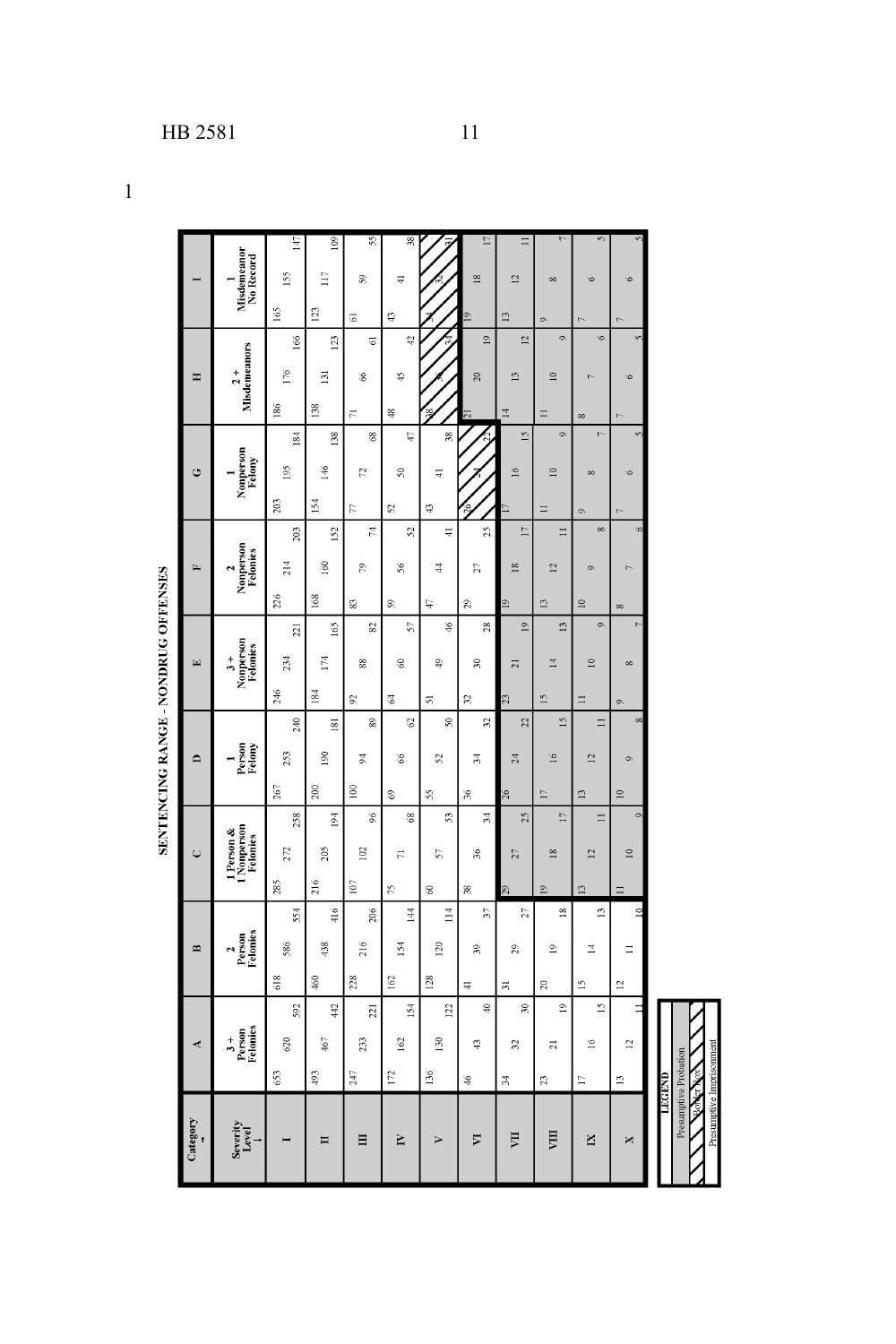(b) Sentences expressed in the sentencing guidelines grid for nondrug crimes represent months of imprisonment. 1 2

(c) The sentencing guidelines grid is a two-dimensional crime severity and criminal history classification tool. The grid's vertical axis is the crime severity scale which classifies current crimes of conviction. The grid's horizontal axis is the criminal history scale which classifies criminal histories. 3 4 5 6 7

(d) The sentencing guidelines grid for nondrug crimes as provided in this section defines presumptive punishments for felony convictions, subject to the sentencing court's discretion to enter a departure sentence. The appropriate punishment for a felony conviction should depend on the severity of the crime of conviction when compared to all other crimes and the offender's criminal history. 8 9 10 11 12 13

(e) (1) The sentencing court has discretion to sentence at any place within the sentencing range. In the usual case it is recommended that the sentencing judge select the center of the range and reserve the upper and lower limits for aggravating and mitigating factors insufficient to warrant a departure. 14 15 16 17 18

(2) In presumptive imprisonment cases, the sentencing court shall pronounce the complete sentence which shall include the: 19 20

21

29 30 (A) Prison sentence;

(B) maximum potential reduction to such sentence as a result of good time; and  $22$ 23

(C) period of postrelease supervision at the sentencing hearing. Failure to pronounce the period of postrelease supervision shall not negate the existence of such period of postrelease supervision. 24 25 26

(3) In presumptive nonprison cases, the sentencing court shall pronounce the: 27 28

(A) Prison sentence; and

(B) duration of the nonprison sanction at the sentencing hearing.

(f) Each grid block states the presumptive sentencing range for an offender whose crime of conviction and criminal history place such offender in that grid block. If an offense is classified in a grid block below the dispositional line, the presumptive disposition shall be nonimprisonment. If an offense is classified in a grid block above the dispositional line, the presumptive disposition shall be imprisonment. If an offense is classified in grid blocks 5-H, 5-I or 6-G, the court may impose an optional nonprison sentence as provided in subsection (q). 31 32 33 34 35 36 37 38

(g) The sentence for a violation of K.S.A. 21-3415, prior to its repeal, aggravated battery against a law enforcement officer committed prior to July 1, 2006, or a violation of K.S.A. 2021 Supp. 21-5412(d), and amendments thereto, aggravated assault against a law enforcement officer, which places the defendant's sentence in grid block 6-H or 6-I shall be 39 40 41 42 43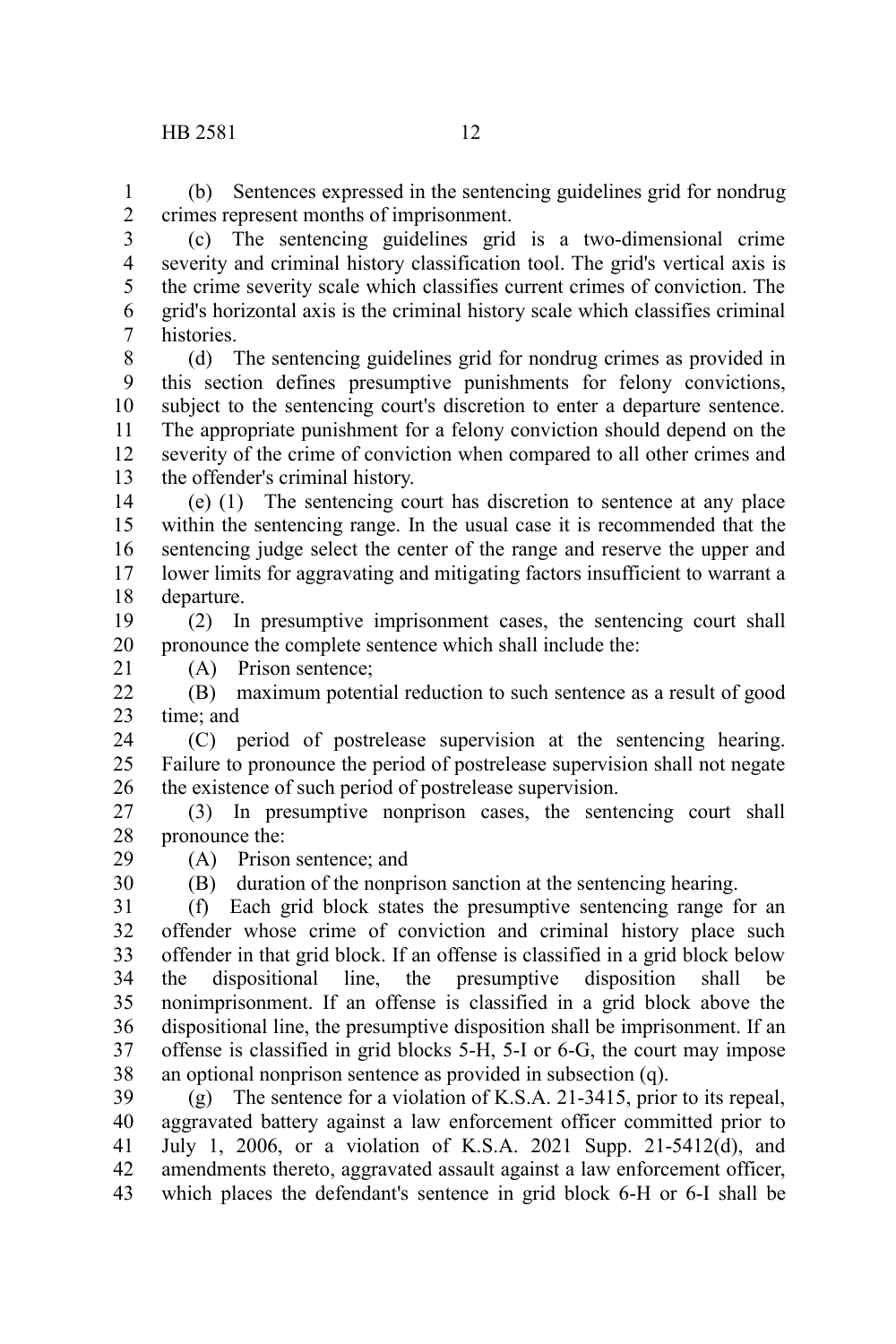presumed imprisonment. The court may impose an optional nonprison sentence as provided in subsection (q). 1 2

(h) When a firearm is used to commit any person felony, the offender's sentence shall be presumed imprisonment. The court may impose an optional nonprison sentence as provided in subsection (q). 3 4 5

(i) (1) The sentence for the violation of the felony provision of K.S.A. 8-2,144 and 8-1567*, and amendments thereto* and K.S.A. 2021 Supp. 21- 5414(b)(3)(c)(1)(C), 21-5823(b)(3) and (b)(4), 21-6412 and 21-6416, and amendments thereto, shall be as provided by the specific mandatory sentencing requirements of that section and shall not be subject to the provisions of this section or K.S.A. 2021 Supp. 21-6807, and amendments thereto. 6 7 8 9 10 11 12

(2) If because of the offender's criminal history classification the offender is subject to presumptive imprisonment or if the judge departs from a presumptive probation sentence and the offender is subject to imprisonment, the provisions of this section and K.S.A. 2021 Supp. 21- 6807, and amendments thereto, shall apply and the offender shall not be subject to the mandatory sentence as provided in K.S.A. 2021 Supp. 21- 5823, and amendments thereto. 13 14 15 16 17 18 19

(3) Notwithstanding the provisions of any other section, the term of imprisonment imposed for the violation of the felony provision of K.S.A. 8-2,144, and 8-1567*, and amendments thereto,* and K.S.A. 2021 Supp. 21- 5414(b)(3)(c)(1)(C), 21-5823(b)(3) and (b)(4), 21-6412 and 21-6416, and amendments thereto, shall not be served in a state facility in the custody of the secretary of corrections, except that the term of imprisonment for felony violations of K.S.A. 8-2,144 or 8-1567, and amendments thereto, may be served in a state correctional facility designated by the secretary of corrections if the secretary determines that substance abuse treatment resources and facility capacity is available. The secretary's determination regarding the availability of treatment resources and facility capacity shall not be subject to review. Prior to imposing any sentence pursuant to this subsection, the court may consider assigning the defendant to a house arrest program pursuant to K.S.A. 2021 Supp. 21-6609, and amendments thereto. 20 21 22 23 24 25 26 27 28 29 30 31 32 33 34

(j) (1) The sentence for any persistent sex offender whose current convicted crime carries a presumptive term of imprisonment shall be double the maximum duration of the presumptive imprisonment term. The sentence for any persistent sex offender whose current conviction carries a presumptive nonprison term shall be presumed imprisonment and shall be double the maximum duration of the presumptive imprisonment term. 35 36 37 38 39 40

(2) Except as otherwise provided in this subsection, as used in this subsection, "persistent sex offender" means a person who: 41 42

(A) (i) Has been convicted in this state of a sexually violent crime, as 43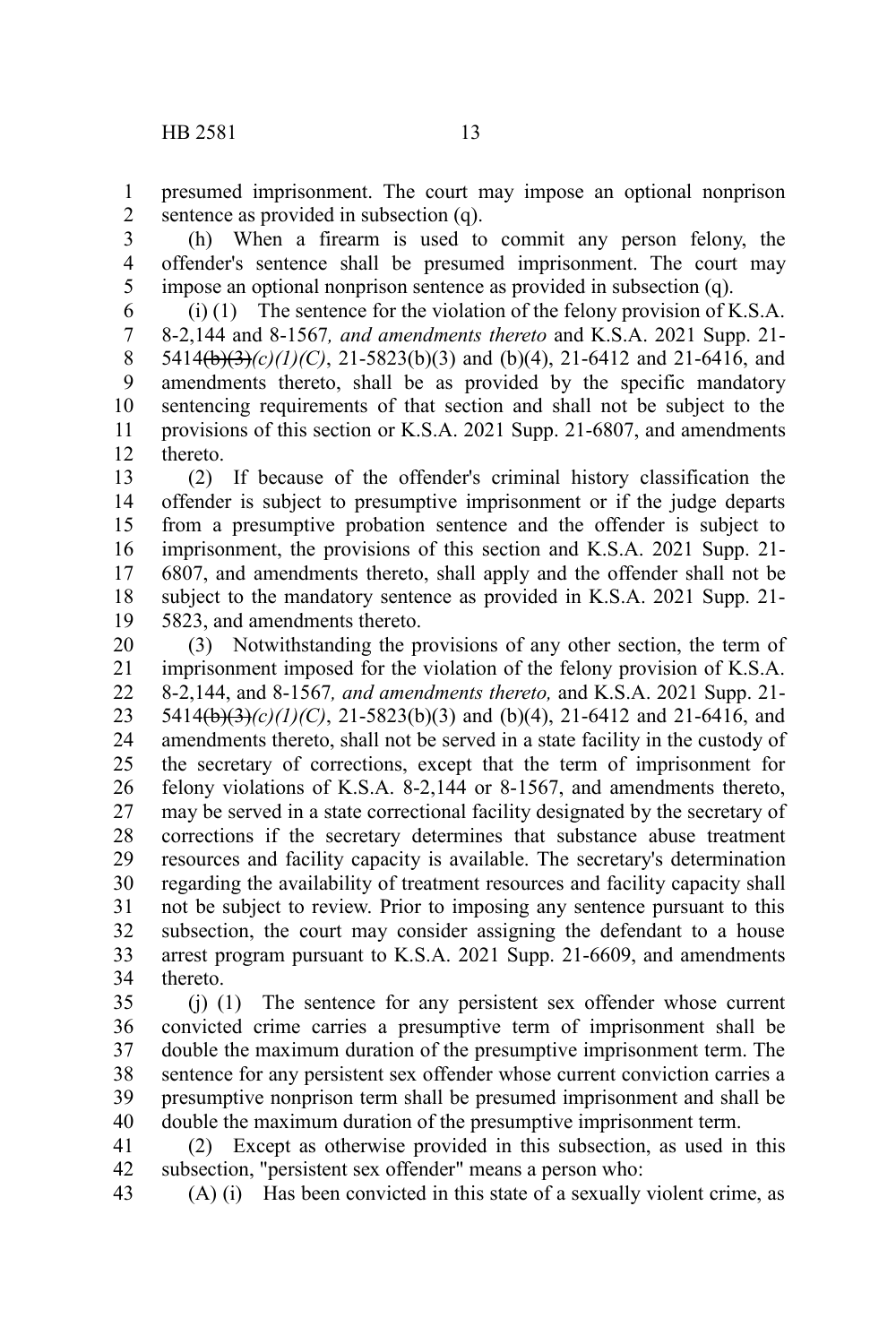defined in K.S.A. 22-3717, and amendments thereto; and 1

(ii) at the time of the conviction under subsection  $(j)(2)(A)(i)$  has at least one conviction for a sexually violent crime, as defined in K.S.A. 22- 3717, and amendments thereto, in this state or comparable felony under the laws of another state, the federal government or a foreign government; or 2 3 4 5 6

(B) (i) has been convicted of rape, as defined in K.S.A. 21-3502, prior to its repeal, or K.S.A. 2021 Supp. 21-5503, and amendments thereto; and 7 8 9

(ii) at the time of the conviction under subsection (j)(2)(B)(i) has at least one conviction for rape in this state or comparable felony under the laws of another state, the federal government or a foreign government. 10 11 12

(3) Except as provided in subsection  $(i)(2)(B)$ , the provisions of this subsection shall not apply to any person whose current convicted crime is a severity level 1 or 2 felony. 13 14 15

(k) (1) If it is shown at sentencing that the offender committed any felony violation for the benefit of, at the direction of, or in association with any criminal street gang, with the specific intent to promote, further or assist in any criminal conduct by gang members, the offender's sentence shall be presumed imprisonment. The court may impose an optional nonprison sentence as provided in subsection (q). 16 17 18 19 20 21

(2) As used in this subsection, "criminal street gang" means any organization, association or group of three or more persons, whether formal or informal, having as one of its primary activities: 22 23 24

25

(A) The commission of one or more person felonies; or

(B) the commission of felony violations of article 57 of chapter 21 of the Kansas Statutes Annotated, and amendments thereto, K.S.A. 2010 Supp. 21-36a01 through 21-36a17, prior to their transfer, or any felony violation of any provision of the uniform controlled substances act prior to July 1, 2009; and 26 27 28 29 30

(C) its members have a common name or common identifying sign or symbol; and 31 32

(D) its members, individually or collectively, engage in or have engaged in the commission, attempted commission, conspiracy to commit or solicitation of two or more person felonies or felony violations of article 57 of chapter 21 of the Kansas Statutes Annotated, and amendments thereto, K.S.A. 2010 Supp. 21-36a01 through 21-36a17, prior to their transfer, any felony violation of any provision of the uniform controlled substances act prior to July 1, 2009, or any substantially similar offense from another jurisdiction. 33 34 35 36 37 38 39 40

(l) Except as provided in subsection (o), the sentence for a violation of K.S.A. 2021 Supp. 21-5807(a)(1), and amendments thereto, or any attempt or conspiracy, as defined in K.S.A. 2021 Supp. 21-5301 and 21- 41 42 43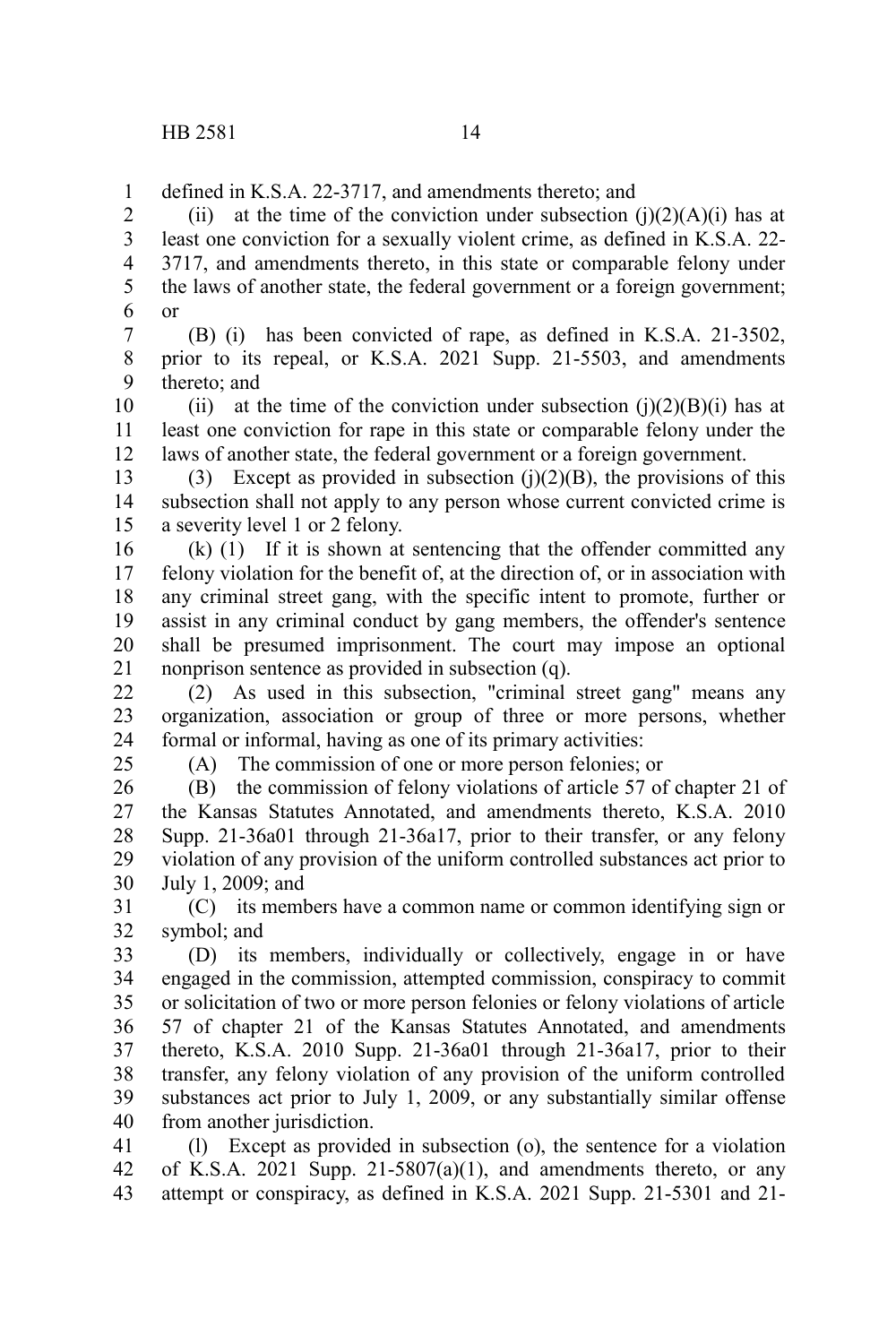5302, and amendments thereto, to commit such offense, when such person being sentenced has a prior conviction for a violation of K.S.A. 21-3715(a) or (b), prior to its repeal, 21-3716, prior to its repeal, K.S.A. 2021 Supp.  $21-5807(a)(1)$  or  $(a)(2)$  or  $21-5807(b)$ , and amendments thereto, or any attempt or conspiracy to commit such offense, shall be presumptive imprisonment. 1 2 3 4 5 6

(m) The sentence for a violation of K.S.A. 22-4903-or  $K.S.A. 2021$ Supp.  $21-5913(a)(2)(b)$ , and amendments thereto, shall be presumptive imprisonment. If an offense under such sections is classified in grid blocks 5-E, 5-F, 5-G, 5-H or 5-I, the court may impose an optional nonprison sentence as provided in subsection (q). 7 8 9 10 11

(n) The sentence for a violation of criminal deprivation of property, as defined in K.S.A. 2021 Supp. 21-5803, and amendments thereto, when such property is a motor vehicle, and when such person being sentenced has any combination of two or more prior convictions of K.S.A. 21- 3705(b), prior to its repeal, or of criminal deprivation of property, as defined in K.S.A. 2021 Supp. 21-5803, and amendments thereto, when such property is a motor vehicle, shall be presumptive imprisonment. Such sentence shall not be considered a departure and shall not be subject to appeal. 12 13 14 15 16 17 18 19 20

(o) The sentence for a felony violation of theft of property as defined in K.S.A. 2021 Supp. 21-5801, and amendments thereto, or burglary as defined in K.S.A.  $2021$  Supp.  $21-5807(a)$ , and amendments thereto, when such person being sentenced has no prior convictions for a violation of K.S.A. 21-3701 or 21-3715, prior to their repeal, or theft of property as defined in K.S.A. 2021 Supp. 21-5801, and amendments thereto, or burglary as defined in K.S.A. 2021 Supp. 21-5807(a), and amendments thereto; or the sentence for a felony violation of theft of property as defined in K.S.A. 2021 Supp. 21-5801, and amendments thereto, when such person being sentenced has one or two prior felony convictions for a violation of K.S.A. 21-3701, 21-3715 or 21-3716, prior to their repeal, or theft of property as defined in K.S.A. 2021 Supp. 21-5801, and amendments thereto, or burglary or aggravated burglary as defined in K.S.A. 2021 Supp. 21-5807, and amendments thereto; or the sentence for a felony violation of burglary as defined in K.S.A. 2021 Supp. 21-5807(a), and amendments thereto, when such person being sentenced has one prior felony conviction for a violation of K.S.A. 21-3701, 21-3715 or 21-3716, prior to their repeal, or theft of property as defined in K.S.A. 2021 Supp. 21-5801, and amendments thereto, or burglary or aggravated burglary as defined in K.S.A. 2021 Supp. 21-5807, and amendments thereto, shall be the sentence as provided by this section, except that the court may order an optional nonprison sentence for a defendant to participate in a drug treatment program, including, but not limited to, an approved after-care 21 22 23 24 25 26 27 28 29 30 31 32 33 34 35 36 37 38 39 40 41 42 43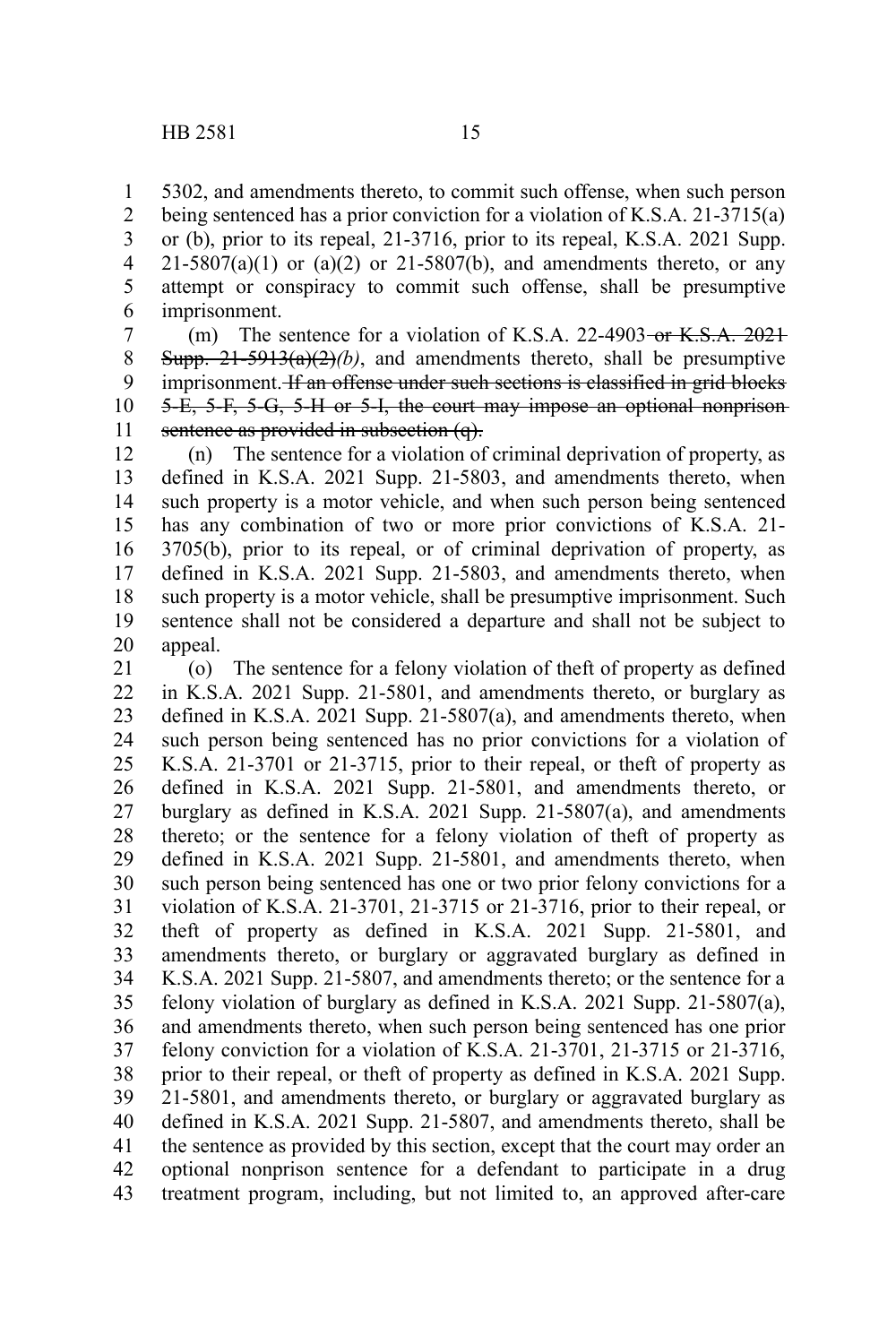plan, if the court makes the following findings on the record: 1

(1) Substance abuse was an underlying factor in the commission of the crime; 2 3

(2) substance abuse treatment in the community is likely to be more effective than a prison term in reducing the risk of offender recidivism; and 4 5 6

(3) participation in an intensive substance abuse treatment program will serve community safety interests. 7 8

A defendant sentenced to an optional nonprison sentence under this subsection shall be supervised by community correctional services. The provisions of K.S.A. 2021 Supp. 21-6824( $f$ )(1), and amendments thereto, shall apply to a defendant sentenced under this subsection. The sentence under this subsection shall not be considered a departure and shall not be subject to appeal. 9 10 11 12 13 14

(p) The sentence for a felony violation of theft of property as defined in K.S.A. 2021 Supp. 21-5801, and amendments thereto, when such person being sentenced has any combination of three or more prior felony convictions for violations of K.S.A. 21-3701, 21-3715 or 21-3716, prior to their repeal, or theft of property as defined in K.S.A. 2021 Supp. 21-5801, and amendments thereto, or burglary or aggravated burglary as defined in K.S.A. 2021 Supp. 21-5807, and amendments thereto; or the sentence for a violation of burglary as defined in K.S.A. 2021 Supp. 21-5807(a), and amendments thereto, when such person being sentenced has any combination of two or more prior convictions for violations of K.S.A. 21- 3701, 21-3715 and 21-3716, prior to their repeal, or theft of property as defined in K.S.A. 2021 Supp. 21-5801, and amendments thereto, or burglary or aggravated burglary as defined in K.S.A. 2021 Supp. 21-5807, and amendments thereto, shall be presumed imprisonment and the defendant shall be sentenced to prison as provided by this section, except that the court may recommend that an offender be placed in the custody of the secretary of corrections, in a facility designated by the secretary to participate in an intensive substance abuse treatment program, upon making the following findings on the record: 15 16 17 18 19 20 21 22 23 24 25 26 27 28 29 30 31 32 33

(1) Substance abuse was an underlying factor in the commission of the crime; 34 35

(2) substance abuse treatment with a possibility of an early release from imprisonment is likely to be more effective than a prison term in reducing the risk of offender recidivism; and 36 37 38

(3) participation in an intensive substance abuse treatment program with the possibility of an early release from imprisonment will serve community safety interests by promoting offender reformation. 39 40 41

The intensive substance abuse treatment program shall be determined by the secretary of corrections, but shall be for a period of at least four 42 43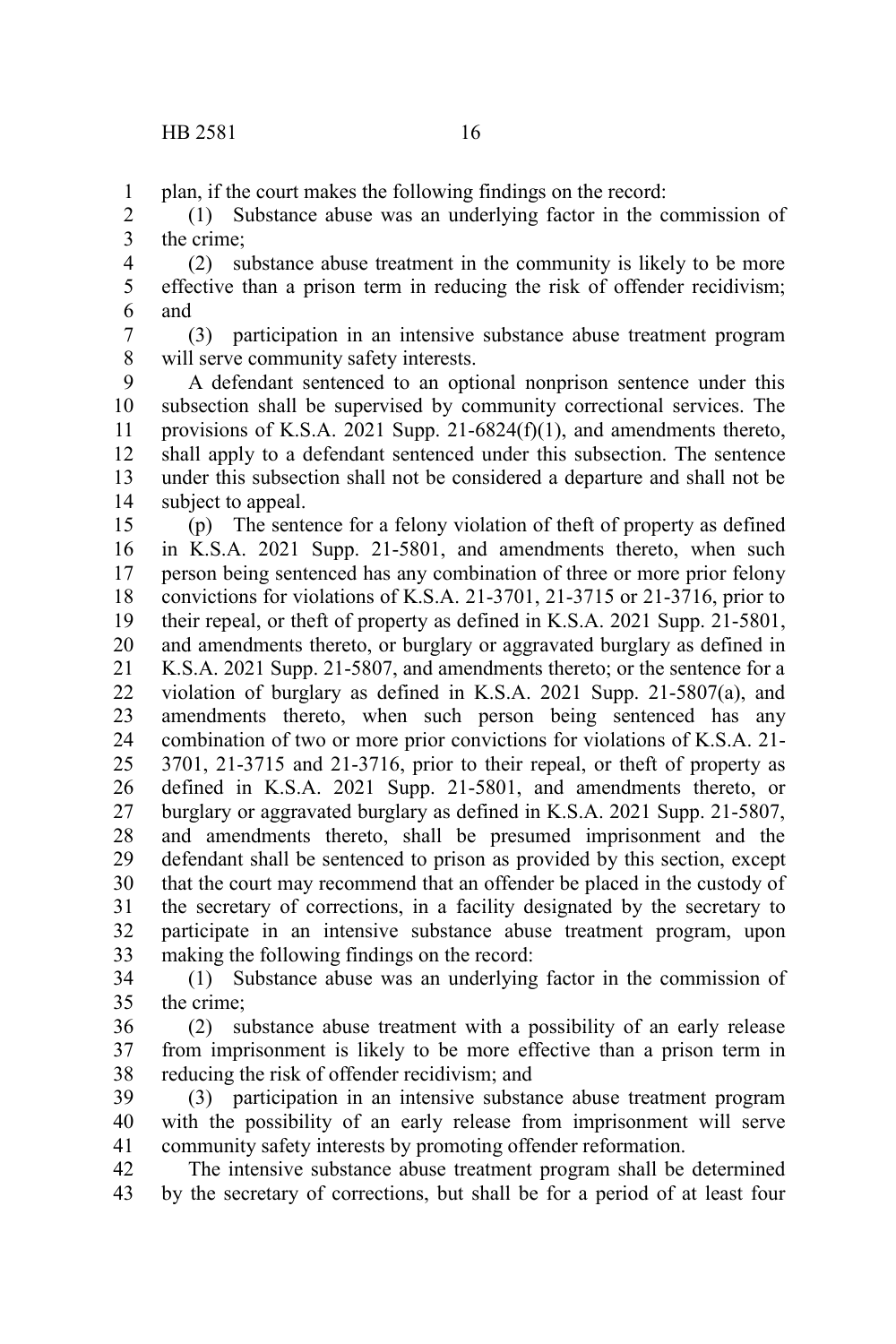months. Upon the successful completion of such intensive treatment program, the offender shall be returned to the court and the court may modify the sentence by directing that a less severe penalty be imposed in lieu of that originally adjudged within statutory limits. If the offender's term of imprisonment expires, the offender shall be placed under the applicable period of postrelease supervision. The sentence under this subsection shall not be considered a departure and shall not be subject to appeal. 1 2 3 4 5 6 7 8

(q) As used in this section, an "optional nonprison sentence" is a sentence which *that* the court may impose, in lieu of the presumptive sentence, upon making the following findings on the record: 9 10 11

(1) An appropriate treatment program exists which *that* is likely to be more effective than the presumptive prison term in reducing the risk of offender recidivism; and 12 13 14

(2) the recommended treatment program is available and the offender can be admitted to such program within a reasonable period of time; or 15 16

(3) the nonprison sanction will serve community safety interests by promoting offender reformation. 17 18

Any decision made by the court regarding the imposition of an optional nonprison sentence shall not be considered a departure and shall not be subject to appeal. 19 20 21

(r) The sentence for a violation of K.S.A. 2021 Supp. 21-5413(c)(2), and amendments thereto, shall be presumptive imprisonment and shall be served consecutively to any other term or terms of imprisonment imposed. Such sentence shall not be considered a departure and shall not be subject to appeal. 22 23 24 25 26

(s) The sentence for a violation of K.S.A. 2021 Supp. 21-5512, and amendments thereto, shall be presumptive imprisonment. Such sentence shall not be considered a departure and shall not be subject to appeal. 27 28 29

(t) (1) If the trier of fact makes a finding beyond a reasonable doubt that an offender wore or used ballistic resistant material in the commission of, or attempt to commit, or flight from any felony, in addition to the sentence imposed pursuant to the Kansas sentencing guidelines act, the offender shall be sentenced to an additional 30 months' imprisonment. 30 31 32 33 34

(2) The sentence imposed pursuant to subsection  $(t)(1)$  shall be presumptive imprisonment and shall be served consecutively to any other term or terms of imprisonment imposed. Such sentence shall not be considered a departure and shall not be subject to appeal. 35 36 37 38

(3) As used in this subsection, "ballistic resistant material" means: (A) Any commercially produced material designed with the purpose of providing ballistic and trauma protection, including, but not limited to, bulletproof vests and kevlar vests; and (B) any homemade or fabricated substance or item designed with the purpose of providing ballistic and 39 40 41 42 43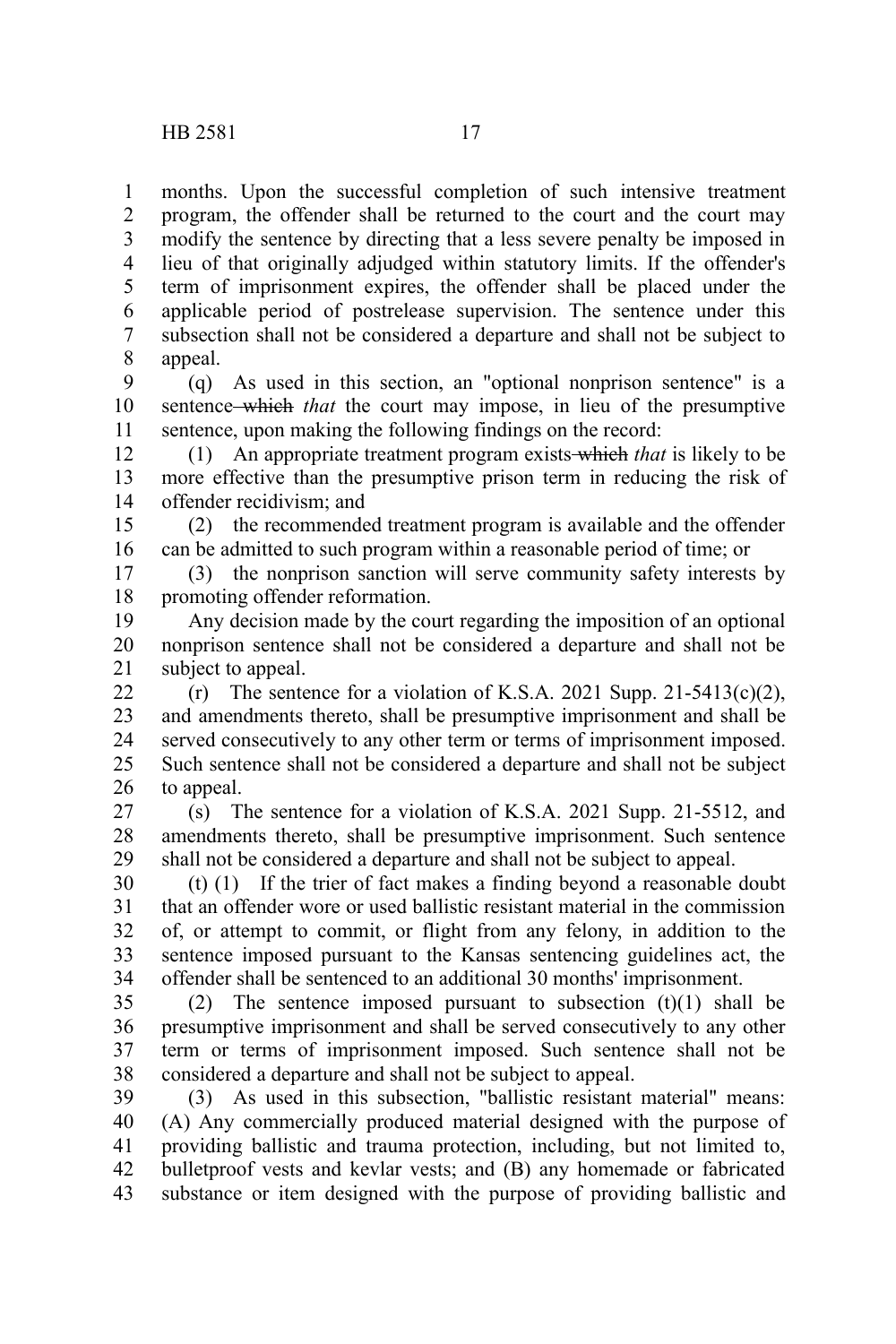trauma protection. 1

(u) The sentence for a violation of K.S.A. 2021 Supp. 21-6107, and amendments thereto, or any attempt or conspiracy, as defined in K.S.A. 2021 Supp. 21-5301 and 21-5302, and amendments thereto, to commit such offense, when such person being sentenced has a prior conviction for a violation of K.S.A. 21-4018, prior to its repeal, or K.S.A. 2021 Supp. 21- 6107, and amendments thereto, or any attempt or conspiracy to commit such offense, shall be presumptive imprisonment. Such sentence shall not be considered a departure and shall not be subject to appeal. 2 3 4 5 6 7 8 9

(v) The sentence for a third or subsequent violation of K.S.A. 8-1568, and amendments thereto, shall be presumptive imprisonment and shall be served consecutively to any other term or terms of imprisonment imposed. Such sentence shall not be considered a departure and shall not be subject to appeal. 10 11 12 13 14

(w) The sentence for aggravated criminal damage to property as defined in K.S.A. 2021 Supp. 21-5813(b), and amendments thereto, when such person being sentenced has a prior conviction for any nonperson felony shall be presumptive imprisonment. Such sentence shall not be considered a departure and shall not be subject to appeal. 15 16 17 18 19

(x) The sentence for a violation of K.S.A. 2021 Supp. 21-5807(a)(1), and amendments thereto, shall be presumptive imprisonment if the offense under such paragraph is classified in grid blocks 7-C, 7-D or 7-E. Such sentence shall not be considered a departure and shall not be subject to appeal. 20 21 22 23 24

(y) (1) Except as provided in subsection  $(y)(3)$ , if the trier of fact makes a finding beyond a reasonable doubt that an offender committed a nondrug felony offense, or any attempt or conspiracy, as defined in K.S.A. 2021 Supp. 21-5301 and 21-5302, and amendments thereto, to commit a nondrug felony offense, against a law enforcement officer, as defined in K.S.A. 2021 Supp.  $21-5111(p)(1)$  and (3), and amendments thereto, while such officer was engaged in the performance of such officer's duty, or in whole or in any part because of such officer's status as a law enforcement officer, the sentence for such offense shall be: 25 26 27 28 29 30 31 32 33

(A) If such offense is classified in severity level 2 through 10, one severity level above the appropriate level for such offense; and 34 35

(B) (i) if such offense is classified in severity level 1, except as otherwise provided in subsection  $(y)(1)(B)(ii)$ , imprisonment for life, and such offender shall not be eligible for probation or suspension, modification or reduction of sentence. In addition, such offender shall not be eligible for parole prior to serving 25 years' imprisonment, and such 25 years' imprisonment shall not be reduced by the application of good time credits. No other sentence shall be permitted. 36 37 38 39 40 41 42

(ii) The provisions of subsection  $(y)(1)(B)(i)$  requiring the court to 43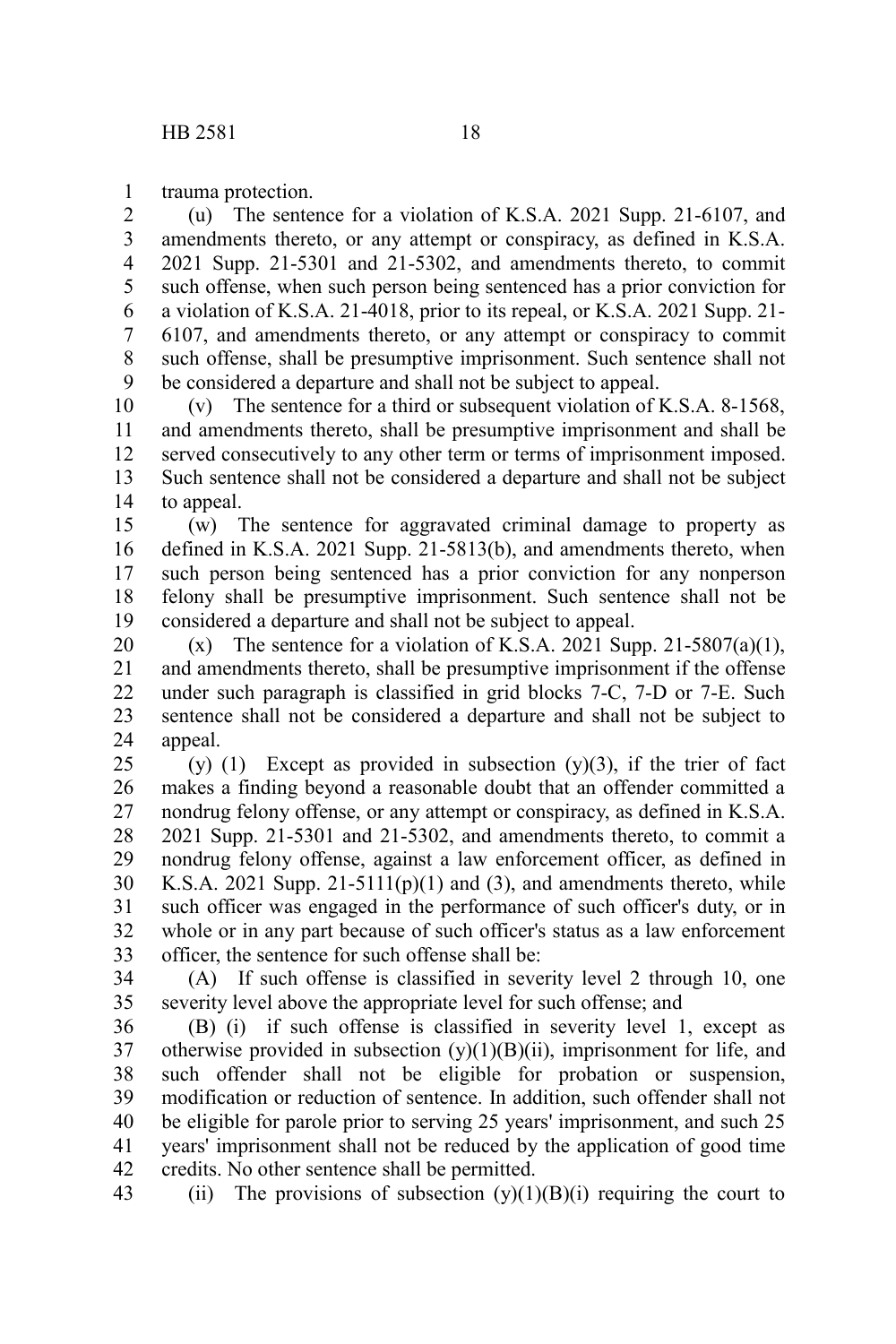impose a mandatory minimum term of imprisonment of 25 years shall not apply if the court finds the offender, because of the offender's criminal history classification, is subject to presumptive imprisonment and the sentencing range exceeds 300 months. In such case, the offender is required to serve a mandatory minimum term equal to the sentence established pursuant to the sentencing range. 1 2 3 4 5 6

(2) The sentence imposed pursuant to subsection  $(y)(1)$  shall not be considered a departure and shall not be subject to appeal. 7 8

(3) The provisions of this subsection shall not apply to an offense described in subsection  $(y)(1)$  if the factual aspect concerning a law enforcement officer is a statutory element of such offense. 9 10 11

Sec. 5. K.S.A. 2021 Supp. 22-4902 is hereby amended to read as follows: 22-4902. As used in the Kansas offender registration act, unless the context otherwise requires: 12 13 14

- (a) "Offender" means: 15
- (1) A sex offender; 16

24

- (2) a violent offender; 17
- (3) a drug offender; 18

(4) any person who has been required to register under out-of-state law or is otherwise required to be registered; and 19 20

(5) any person required by-court order *an agreement entered into by the parties* to register for an offense not otherwise required as provided in the Kansas offender registration act. 21 22 23

(b) "Sex offender" includes any person who:

(1) On or after April 14, 1994, is convicted of any sexually violent crime; 25 26

 $(2)$  on or after July 1, 2002, is adjudicated as a juvenile offender for an act which if committed by an adult would constitute the commission of a sexually violent crime, unless the court, on the record, finds that the act involved non-forcible sexual conduct, the victim was at least 14 years of age and the offender was not more than four years older than the victim; 27 28 29 30 31 32

 $(3)$  has been determined to be a sexually violent predator;

(4)*(3)* on or after July 1, 1997, is convicted of any of the following crimes when one of the parties involved*, other than the offender,* is less than 18 years of age: 33 34 35

(A) Adultery, as defined in K.S.A. 21-3507, prior to its repeal, or-K.S.A. 2021 Supp. 21-5511, and amendments thereto; 36 37

 $\overrightarrow{B}$  Criminal sodomy, as defined in K.S.A. 21-3505(a)(1), prior to its repeal, or K.S.A. 2021 Supp. 21-5504 $(a)(1)$  or  $(a)(2)$ , and amendments thereto; 38 39 40

 $(\bigoplus/B)$  promoting prostitution, as defined in K.S.A. 21-3513, prior to its repeal, or K.S.A. 2021 Supp. 21-6420, prior to its amendment by section 17 of chapter 120 of the 2013 Session Laws of Kansas on July 1, 41 42 43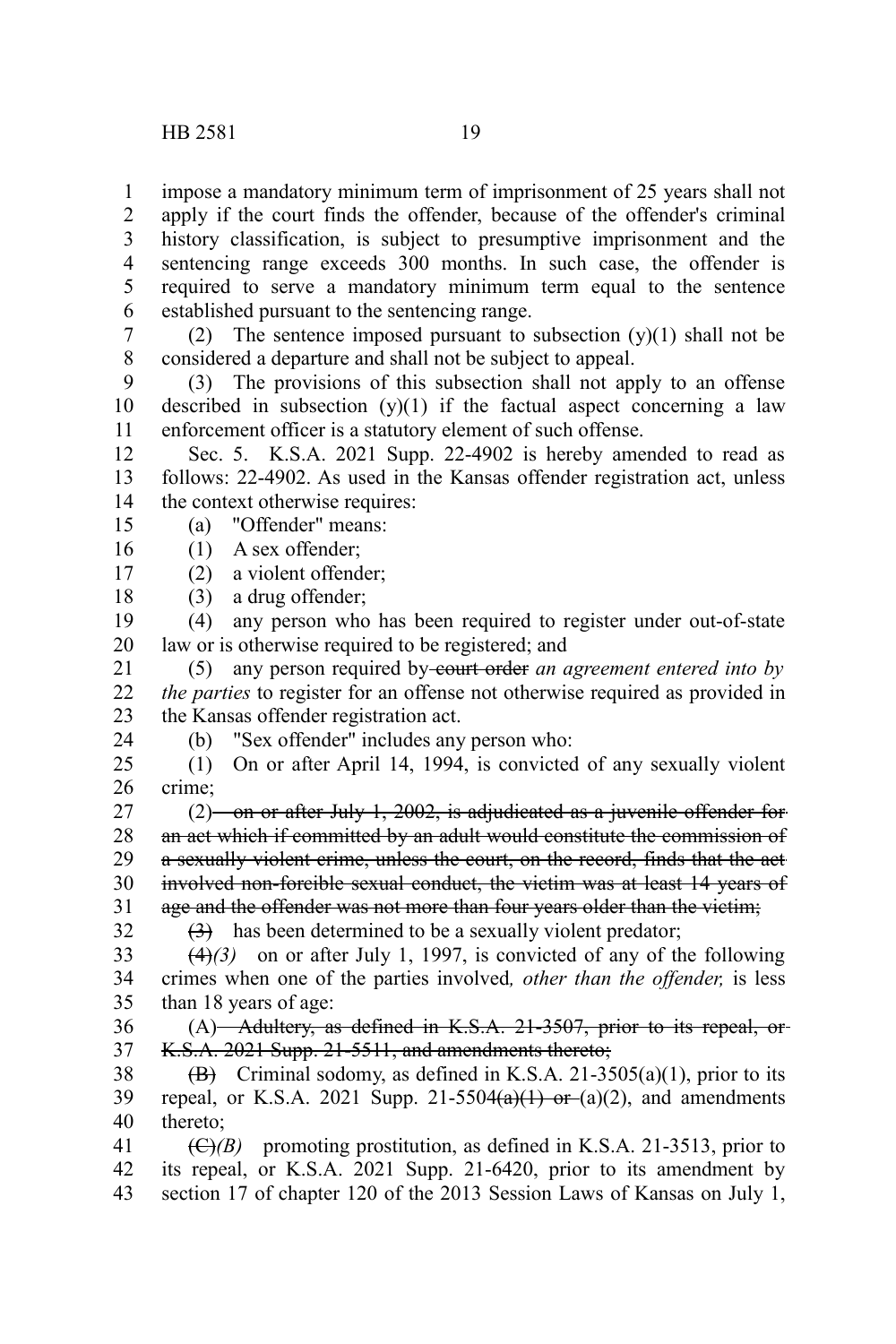2013; 1

(D) patronizing a prostitute, as defined in K.S.A. 21-3515, prior to its repeal, or K.S.A. 2021 Supp. 21-6421, prior to its amendment by section 18 of chapter 120 of the 2013 Session Laws of Kansas on July 1, 2013; or  $(E)(C)$  *a felony violation of* lewd and lascivious behavior, as defined in K.S.A. 21-3508, prior to its repeal, or K.S.A. 2021 Supp. 21-5513*(a)(2)*, and amendments thereto; (5)*(4)* is convicted of sexual battery, as defined in K.S.A. 21-3517, prior to its repeal, or K.S.A. 2021 Supp. 21-5505(a), and amendments thereto; *(5) is convicted of breach of privacy, as defined in K.S.A. 2021 Supp. 21-6101(a)(6) or (a)(7), and amendments thereto;* (6) is convicted of sexual extortion, as defined in K.S.A. 2021 Supp. 21-5515, and amendments thereto; (7) is convicted of an attempt, conspiracy or criminal solicitation, as defined in K.S.A. 21-3301, 21-3302 or 21-3303, prior to their repeal, or K.S.A. 2021 Supp. 21-5301, 21-5302, 21-5303, and amendments thereto, of an offense defined in this subsection; or (8) has been convicted of an offense that is comparable to any crime defined in this subsection, or any out-of-state conviction for an offense that under the laws of this state would be an offense defined in this subsection. (c) "Sexually violent crime" means: (1) Rape, as defined in K.S.A. 21-3502, prior to its repeal, or K.S.A. 2021 Supp. 21-5503, and amendments thereto; (2) indecent liberties with a child, as defined in K.S.A. 21-3503, prior to its repeal, or K.S.A. 2021 Supp. 21-5506(a), and amendments thereto; (3) aggravated indecent liberties with a child, as defined in K.S.A. 21-3504, prior to its repeal, or K.S.A. 2021 Supp. 21-5506(b), and amendments thereto; (4) criminal sodomy, as defined in K.S.A. 21-3505(a)(2) or (a)(3), prior to its repeal, or K.S.A. 2021 Supp. 21-5504(a)(3) or (a)(4), and amendments thereto; (5) aggravated criminal sodomy, as defined in K.S.A. 21-3506, prior to its repeal, or K.S.A. 2021 Supp. 21-5504(b), and amendments thereto; (6) indecent solicitation of a child, as defined in K.S.A. 21-3510, prior to its repeal, or K.S.A. 2021 Supp. 21-5508(a), and amendments thereto; (7) aggravated indecent solicitation of a child, as defined in K.S.A. 21-3511, prior to its repeal, or K.S.A. 2021 Supp. 21-5508(b), and amendments thereto; (8) sexual exploitation of a child, as defined in K.S.A. 21-3516, prior to its repeal, or K.S.A. 2021 Supp. 21-5510, and amendments thereto; (9) aggravated sexual battery, as defined in K.S.A. 21-3518, prior to 2 3 4 5 6 7 8 9 10 11 12 13 14 15 16 17 18 19 20 21 22 23 24 25 26 27 28 29 30 31 32 33 34 35 36 37 38 39 40 41 42 43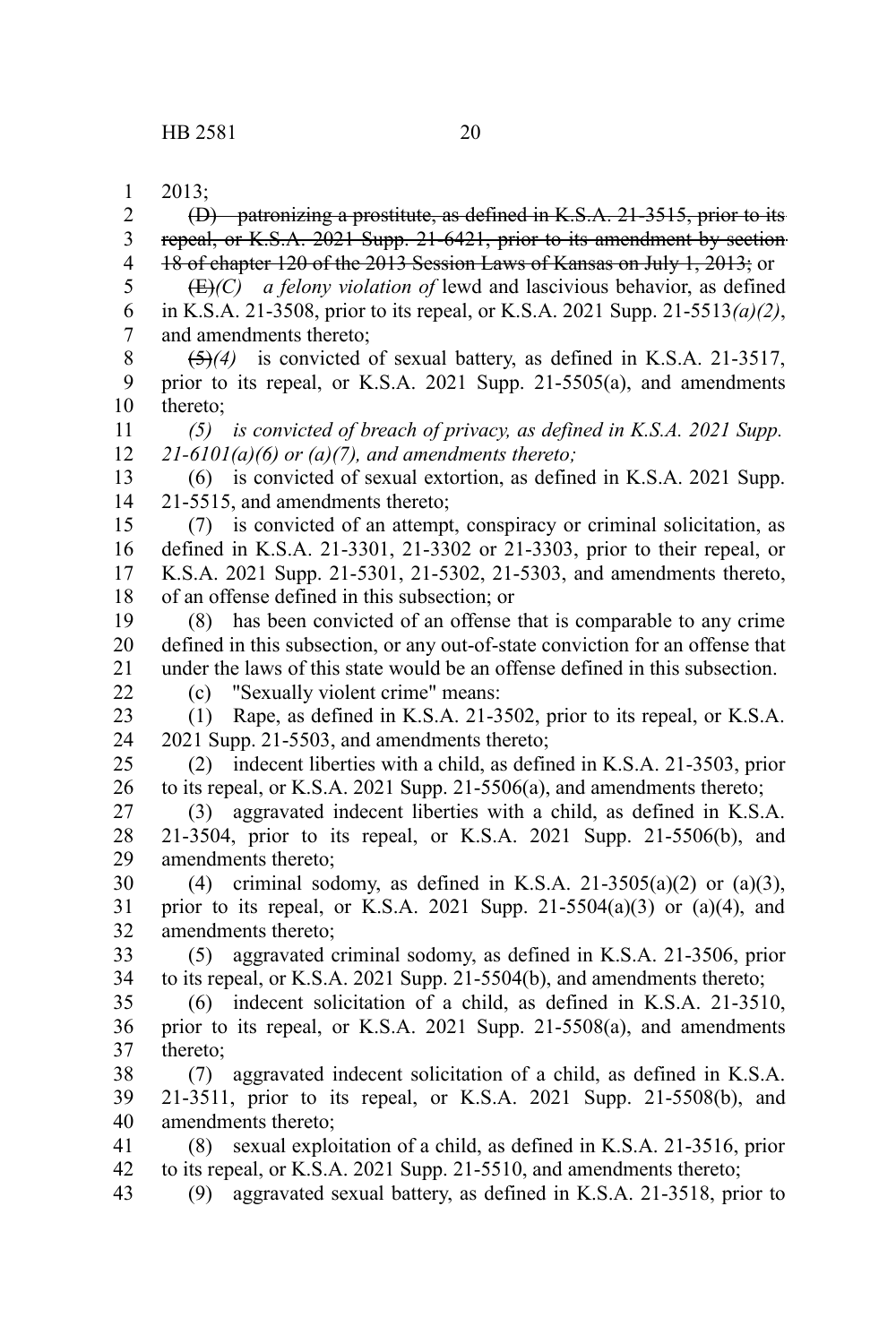1 2

(10) aggravated incest, as defined in K.S.A. 21-3603, prior to its

its repeal, or K.S.A. 2021 Supp. 21-5505(b), and amendments thereto;

repeal, or K.S.A. 2021 Supp. 21-5604(b), and amendments thereto; (11) electronic solicitation, as defined in K.S.A. 21-3523, prior to its repeal, and K.S.A. 2021 Supp. 21-5509, and amendments thereto; (12) unlawful sexual relations, as defined in K.S.A. 21-3520, prior to its repeal, or K.S.A. 2021 Supp. 21-5512, and amendments thereto; (13) aggravated human trafficking, as defined in K.S.A. 21-3447, prior to its repeal, or K.S.A. 2021 Supp. 21-5426(b), and amendments thereto, if committed in whole or in part for the purpose of the sexual gratification of the defendant or another; (14) commercial sexual exploitation of a child, as defined in K.S.A. 2021 Supp. 21-6422, and amendments thereto; (15) promoting the sale of sexual relations, as defined in K.S.A. 2021 Supp. 21-6420, and amendments thereto; (16) *internet trading in child pornography or aggravated internet trading in child pornography, as defined in K.S.A. 2021 Supp. 21-5514, and amendments thereto; (17)* any conviction or adjudication for an offense that is comparable 3 4 5 6 7 8 9 10 11 12 13 14 15 16 17 18 19

to a sexually violent crime as defined in this subsection, or any out-of-state conviction or adjudication for an offense that under the laws of this state would be a sexually violent crime as defined in this subsection; 20 21 22

(17)*(18) any out-of-state juvenile adjudication for an offense that requires registration under the laws of that state;* 23 24

*(19)* an attempt, conspiracy or criminal solicitation, as defined in K.S.A. 21-3301, 21-3302 or 21-3303, prior to their repeal, or K.S.A. 2021 Supp. 21-5301, 21-5302, 21-5303, and amendments thereto, of a sexually violent crime, as defined in this subsection; or 25 26 27 28

(18)*(20)* any act which *that* has been determined beyond a reasonable doubt to have been sexually motivated, unless the court, on the record, finds that the act involved non-forcible sexual conduct, the victim was *a child* at least 14 years of age and the offender was not more than four years older than the victim. As used in this paragraph, "sexually motivated" means that one of the purposes for which the defendant committed the crime was for the purpose of the defendant's sexual gratification. 29 30 31 32 33 34 35

(d) "Sexually violent predator" means any person who, on or after July 1, 2001, is found to be a sexually violent predator pursuant to K.S.A. 59-29a01 et seq., and amendments thereto. 36 37 38

39

(e) "Violent offender" includes any person who:

(1) On or after July 1, 1997, is convicted of any of the following crimes: 40 41

(A) Capital murder, as defined in K.S.A. 21-3439, prior to its repeal, or K.S.A. 2021 Supp. 21-5401, and amendments thereto; 42 43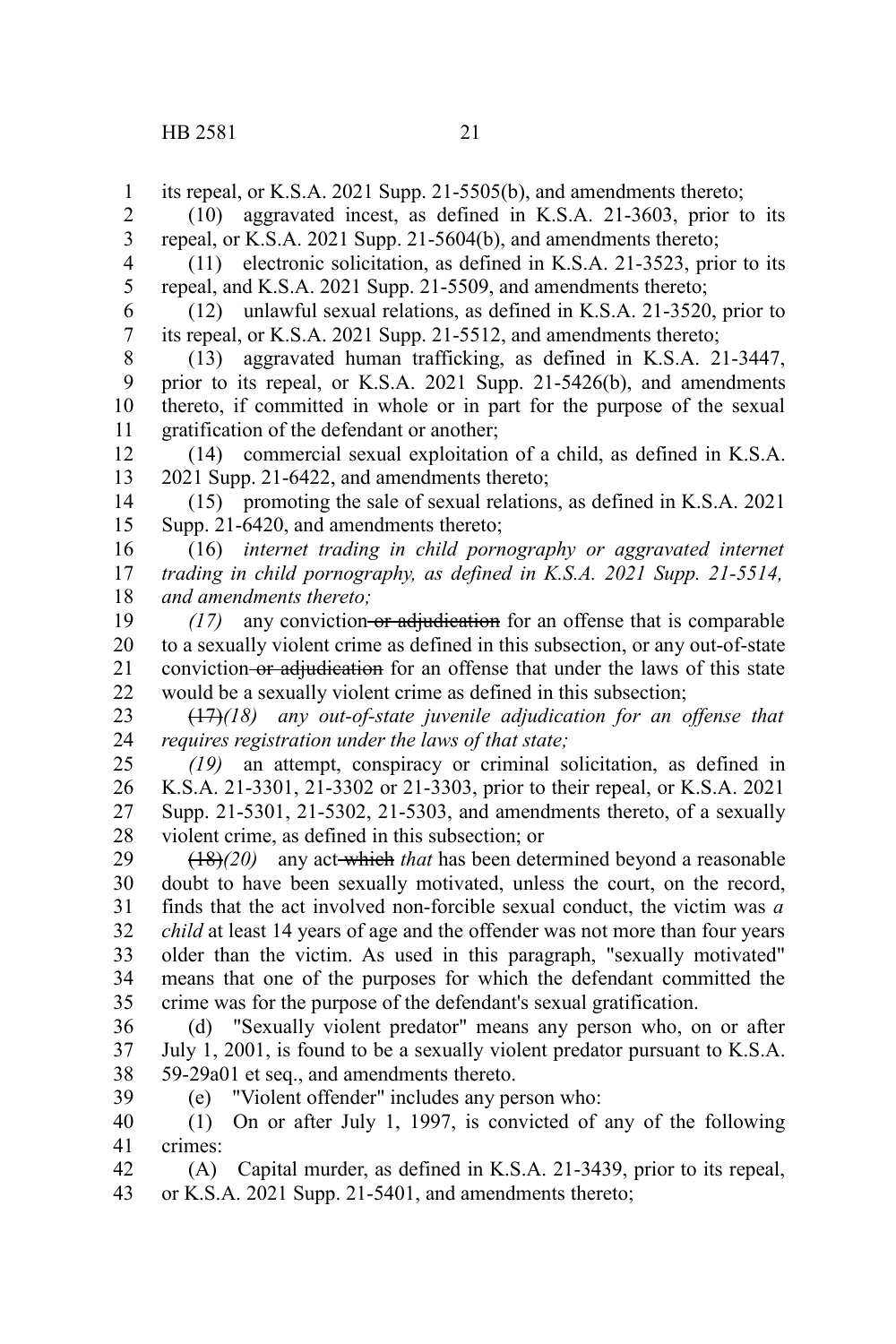## HB 2581 22

(B) murder in the first degree, as defined in K.S.A. 21-3401, prior to its repeal, or K.S.A. 2021 Supp. 21-5402, and amendments thereto; (C) murder in the second degree, as defined in K.S.A. 21-3402, prior to its repeal, or K.S.A. 2021 Supp. 21-5403, and amendments thereto; (D) voluntary manslaughter, as defined in K.S.A. 21-3403, prior to its repeal, or K.S.A. 2021 Supp. 21-5404, and amendments thereto; (E) involuntary manslaughter, as defined in K.S.A. 21-3404, prior to its repeal, or K.S.A. 2021 Supp.  $21-5405(a)(1)$ ,  $(a)(2)$  or  $(a)(4)$ , and amendments thereto. The provisions of this paragraph shall not apply to violations of K.S.A. 2021 Supp.  $21-5405(a)(3)$ , and amendments thereto, which occurred on or after July 1, 2011, through July 1, 2013; (F) kidnapping, as defined in K.S.A. 21-3420, prior to its repeal, or K.S.A. 2021 Supp. 21-5408(a), and amendments thereto*, when the victim is less than 18 years of age*; (G)*(E)* aggravated kidnapping, as defined in K.S.A. 21-3421, prior to its repeal, or K.S.A. 2021 Supp. 21-5408(b), and amendments thereto*, when the victim is less than 18 years of age*; (H) criminal restraint, as defined in K.S.A. 21-3424, prior to its repeal, or K.S.A. 2021 Supp. 21-5411, and amendments thereto, except by a parent, and only when the victim is less than 18 years of age; or (I)*(F)* aggravated human trafficking, as defined in K.S.A. 21-3447, prior to its repeal, or K.S.A. 2021 Supp. 21-5426(b), and amendments thereto, if not committed in whole or in part for the purpose of the sexual gratification of the defendant or another; (2) on or after July 1, 2006, is convicted of any person felony and the court makes a finding on the record*, in open court and with particularity,* that a deadly weapon was used in the commission of such person felony; (3) has been convicted of an offense that is comparable to any crime defined in this subsection, any out-of-state conviction for an offense that under the laws of this state would be an offense defined in this subsection; or (4) is convicted of an attempt, conspiracy or criminal solicitation, as defined in K.S.A. 21-3301, 21-3302 or 21-3303, prior to their repeal, or K.S.A. 2021 Supp. 21-5301, 21-5302 and 21-5303, and amendments thereto, of an offense defined in this subsection. (f) "Drug offender" includes any person who, on or after July 1, 2007: (1) Is convicted of any of the following crimes: (A) Unlawful manufacture or attempting such of any controlled substance or controlled substance analog, as defined in K.S.A. 65-4159, prior to its repeal, K.S.A. 2010 Supp. 21-36a03, prior to its transfer, or K.S.A. 2021 Supp. 21-5703, and amendments thereto; 1 2 3 4 5 6 7 8 9 10 11 12 13 14 15 16 17 18 19 20 21 22 23 24 25 26 27 28 29 30 31 32 33 34 35 36 37 38 39 40 41

(B) possession of ephedrine, pseudoephedrine, red phosphorus, lithium metal, sodium metal, iodine, anhydrous ammonia, pressurized 42 43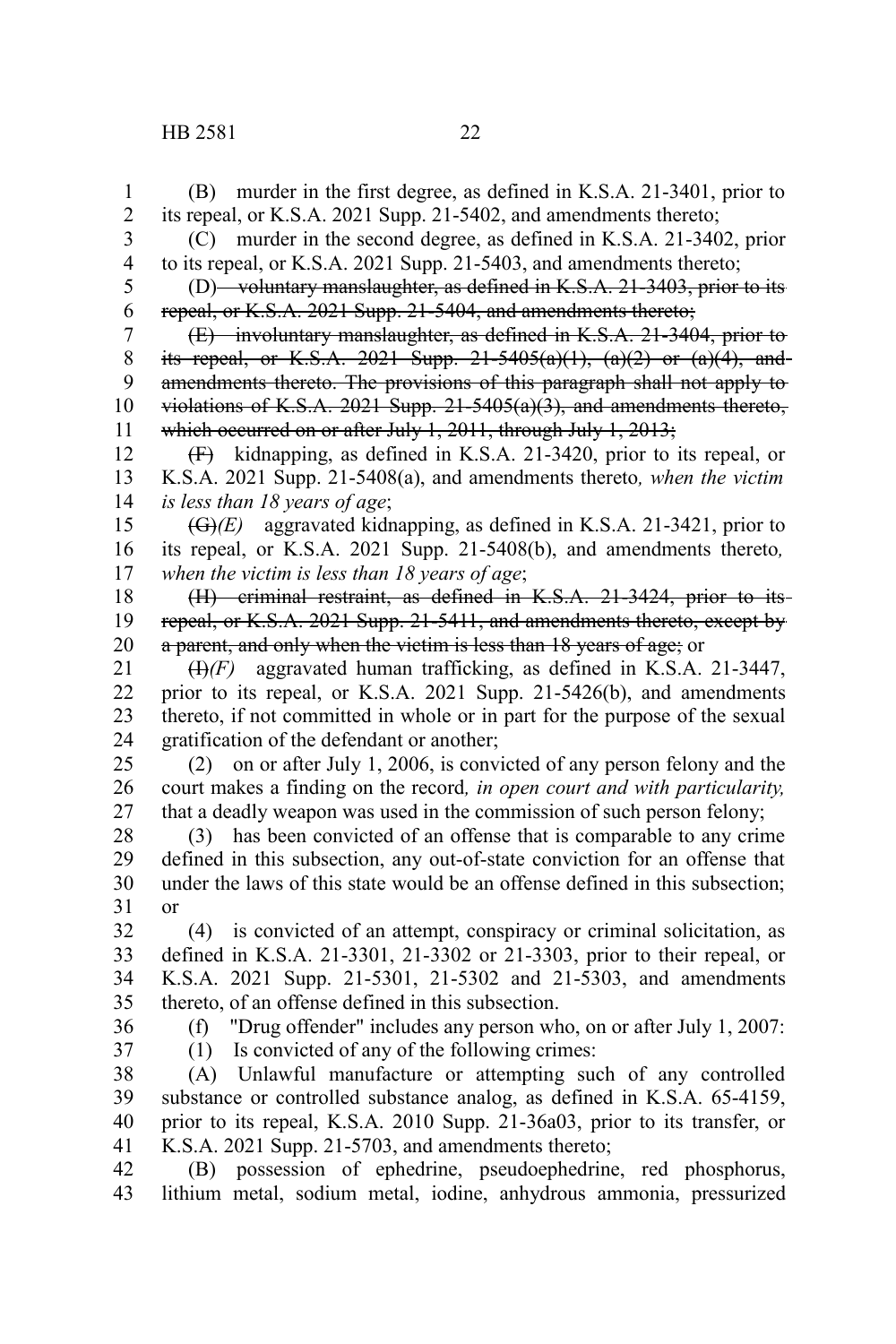ammonia or phenylpropanolamine, or their salts, isomers or salts of isomers with intent to use the product to manufacture a controlled substance, as defined in K.S.A. 65-7006(a), prior to its repeal, K.S.A. 2010 Supp. 21-36a09(a), prior to its transfer, or K.S.A. 2021 Supp. 21-5709(a), and amendments thereto; 1 2 3 4 5

(C) K.S.A. 65-4161, prior to its repeal, K.S.A. 2010 Supp. 21- 36a05(a)(1), prior to its transfer, or K.S.A. 2021 Supp. 21-5705(a)(1), and amendments thereto. The provisions of this paragraph shall not apply to violations of K.S.A. 2010 Supp. 21-36a05(a)(2) through (a)(6) or (b) which occurred on or after July 1, 2009, through April 15, 2010; 6 7 8 9 10

(2) has been convicted of an offense that is comparable to any crime defined in this subsection, any out-of-state conviction for an offense that under the laws of this state would be an offense defined in this subsection; or 11 12 13 14

(3) is or has been convicted of an attempt, conspiracy or criminal solicitation, as defined in K.S.A. 21-3301, 21-3302 or 21-3303, prior to their repeal, or K.S.A. 2021 Supp. 21-5301, 21-5302 and 21-5303, and amendments thereto, of an offense defined in this subsection. 15 16 17 18

(g) Convictions or adjudications which *that* result from or are connected with the same act, or result from crimes committed at the same time, shall be counted for the purpose of this section as one conviction-or adjudication. Any conviction or adjudication set aside pursuant to law is not a conviction or adjudication for purposes of this section. A conviction or adjudication from any out-of-state court shall constitute a conviction-or adjudication for purposes of this section. 19 20 21 22 23 24 25

(h) "School" means any public or private educational institution, including, but not limited to, postsecondary school, college, university, community college, secondary school, high school, junior high school, middle school, elementary school, trade school, vocational school or professional school providing training or education to an offender for three or more consecutive days or parts of days, or for 10 or more nonconsecutive days in a period of 30 consecutive days. 26 27 28 29 30 31 32

(i) "Employment" means any full-time, part-time, transient, day-labor employment or volunteer work, with or without compensation, for three or more consecutive days or parts of days, or for 10 or more nonconsecutive days in a period of 30 consecutive days. 33 34 35 36

(j) "Reside" means to stay, sleep or maintain with regularity or temporarily one's person and property in a particular place other than a location where the offender is incarcerated. It shall be presumed that an offender resides at any and all locations where the offender stays, sleeps or maintains the offender's person for three or more consecutive days or parts of days, or for ten or more nonconsecutive days in a period of 30 consecutive days. 37 38 39 40 41 42 43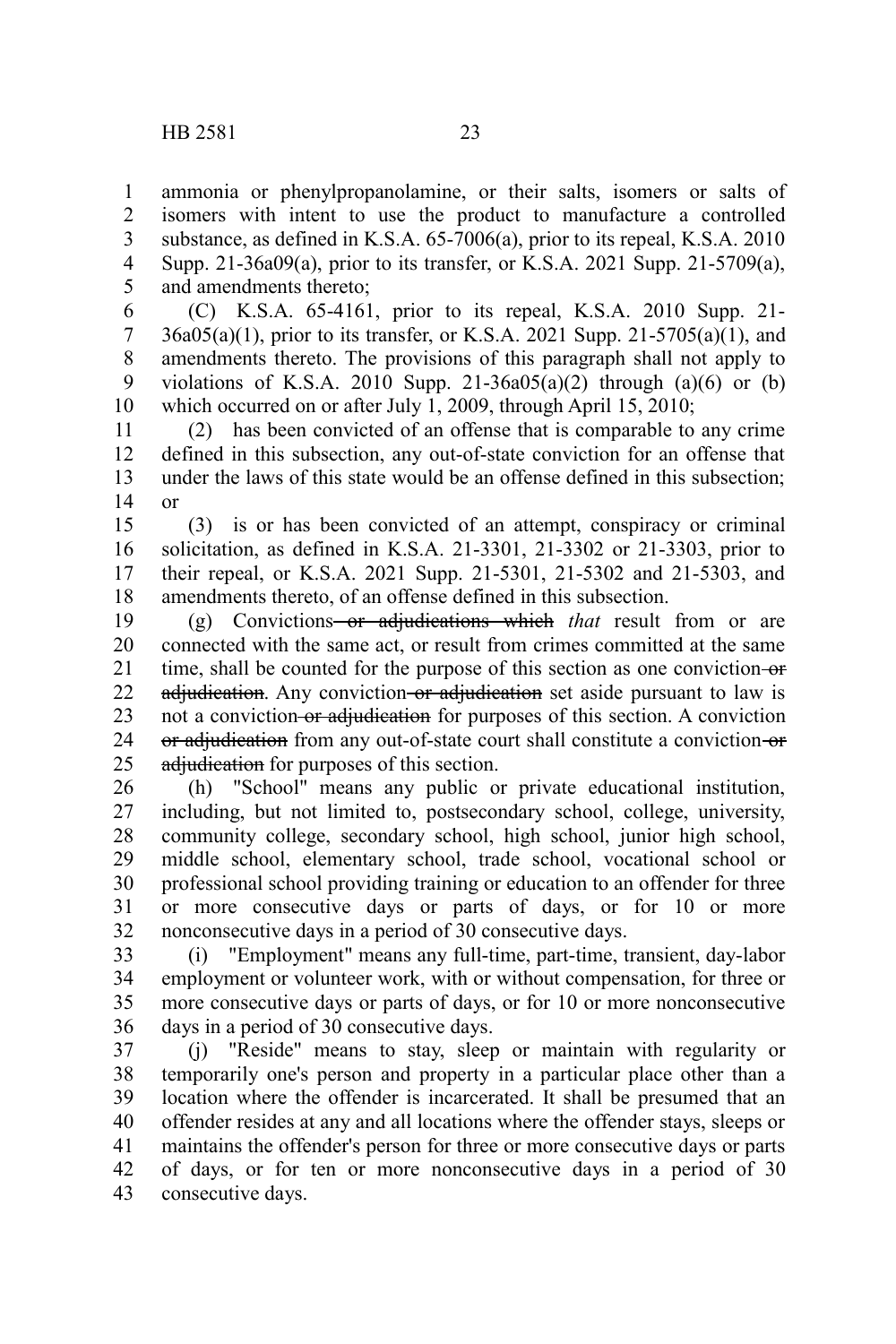(k) "Residence" means a particular and definable place where an individual resides. Nothing in the Kansas offender registration act shall be construed to state that an offender may only have one residence for the purpose of such act. 1 2 3 4

5

(l) "Transient" means having no fixed or identifiable residence.

(m) "Law enforcement agency having initial jurisdiction" means the registering law enforcement agency of the county or location of jurisdiction where the offender expects to most often reside upon the offender's discharge, parole or release. 6 7 8 9

(n) "Registering law enforcement agency" means the sheriff's office or tribal police department responsible for registering an offender. 10 11

(o) "Registering entity" means any person, agency or other governmental unit, correctional facility or registering law enforcement agency responsible for obtaining the required information from, and explaining the required registration procedures to, any person required to register pursuant to the Kansas offender registration act. "Registering entity" shall include, but not be limited to, sheriff's offices, tribal police departments and correctional facilities. 12 13 14 15 16 17 18

(p) "Treatment facility" means any public or private facility or institution providing inpatient mental health, drug or alcohol treatment or counseling, but does not include a hospital, as defined in K.S.A. 65-425, and amendments thereto. 19 20 21  $22$ 

(q) "Correctional facility" means any public or private correctional facility, juvenile detention facility, prison or jail. 23 24

(r) "Out-of-state" means: the District of Columbia; any federal, military or tribal jurisdiction, including those within this state; any foreign jurisdiction; or any state or territory within the United States, other than this state. 25 26 27 28

(s) "Duration of registration" means the length of time during which an offender is required to register for a specified offense or violation. 29 30

(t) (1) Notwithstanding any other provision of this section, "offender" shall not include any person who is: 31 32

(A) Convicted of unlawful transmission of a visual depiction of a child, as defined in K.S.A. 2021 Supp. 21-5611(a), and amendments thereto, aggravated unlawful transmission of a visual depiction of a child, as defined in K.S.A. 2021 Supp. 21-5611(b), and amendments thereto, or unlawful possession of a visual depiction of a child, as defined in K.S.A. 2021 Supp. 21-5610, and amendments thereto; 33 34 35 36 37 38

39

(B) *convicted of a crime in municipal court; or*

*(C)* adjudicated as a juvenile offender *under the revised Kansas juvenile justice code* for an act which*,* if committed by an adult*,* would constitute the commission of a crime defined in subsection  $(t)(1)(A)$ ; or 40 41 42

(C) adjudicated as a juvenile offender for an act which if committed 43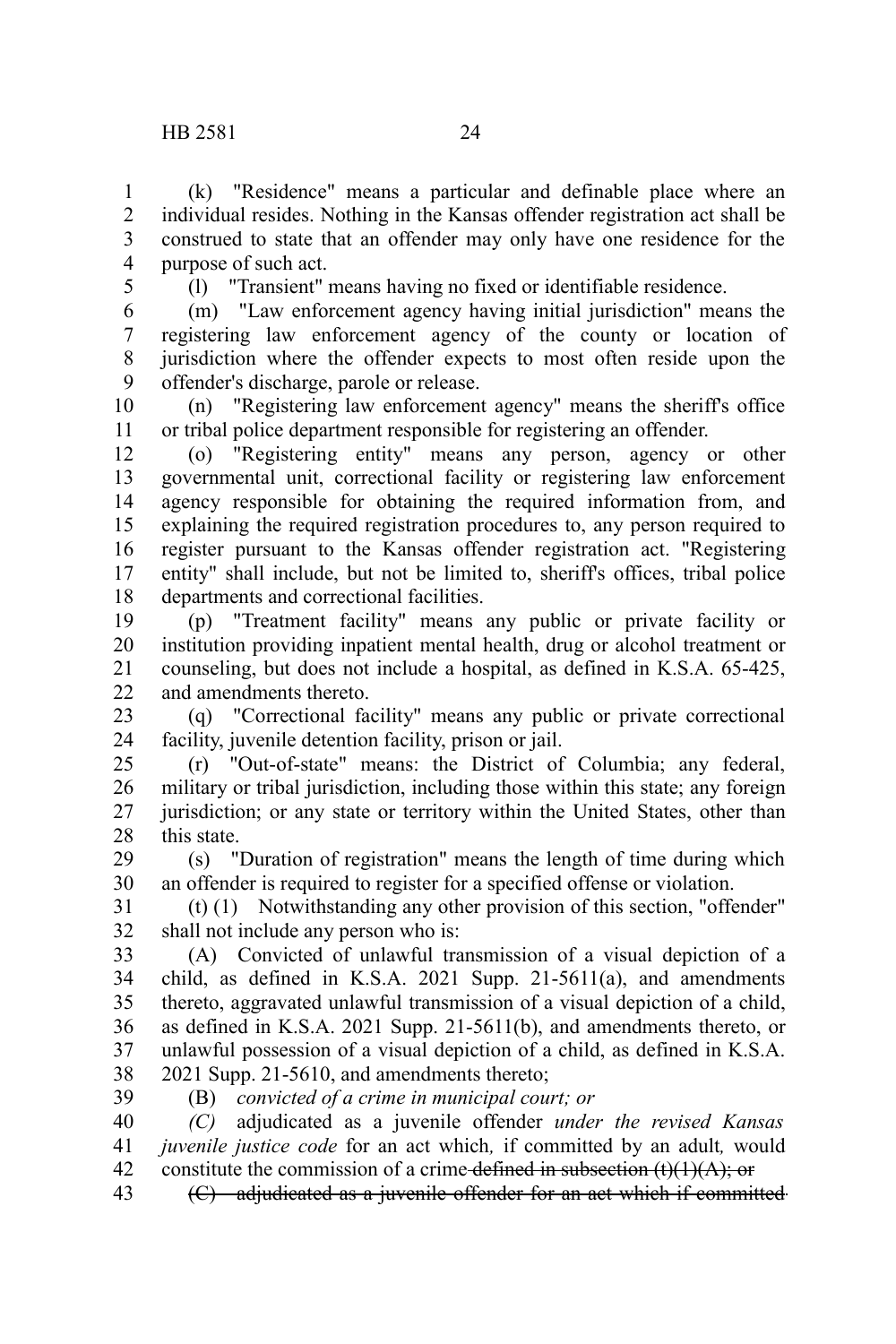by an adult would constitute the commission of sexual extortion as defined in K.S.A. 2021 Supp. 21-5515, and amendments thereto. 1 2

(2) Notwithstanding any other provision of law, a court shall not order any person to register under the Kansas offender registration act for the offenses described in subsection  $(t)(1)$ . 3 4 5

Sec. 6. K.S.A. 2021 Supp. 22-4903 is hereby amended to read as follows: 22-4903. (a) Violation of the Kansas offender registration act is the failure by an offender, as defined in K.S.A. 22-4902, and amendments thereto, to comply with any and all provisions of such act, including any and all duties set forth in K.S.A. 22-4905 through 22-4907, and amendments thereto. Any violation of the Kansas offender registration act which *that* continues for more than 30 90 consecutive days shall, upon the  $31<sup>st</sup> 91<sup>st</sup>$  consecutive day, constitute a new and separate offense<sub>r</sub> and shall continue to constitute a new and separate offense every 30 90 days thereafter for as long as the violation continues. 6 7 8 9 10 11 12 13 14 15

(b) Aggravated violation of the Kansas offender registration act is violation of the Kansas offender registration act which continues for more than 180 consecutive days. Any aggravated violation of the Kansas offender registration act which continues for more than 180 consecutive days shall, upon the 181<sup>st</sup> consecutive day, constitute a new and separate offense, and shall continue to constitute a new and separate violation of the Kansas offender registration act every 30 days thereafter, or a new and separate aggravated violation of the Kansas offender registration act every 180 days thereafter, for as long as the violation continues *that:* 16 17 18 19 20 21 22 23 24

25

*(1) Continues for one year or more; or*

*(2) is committed by a person with two or more prior convictions of violations of this section*. 26 27

(c) (1) Except as provided in subsection *subsections* (c)(3) *and (c)(4)*, violation of the Kansas offender registration act is: 28 29

(A) Upon a first conviction, a severity level 6 felony *class B nonperson misdemeanor*; *and* 30 31

(B) upon a second conviction, a severity level 5 felony; and *class A nonperson misdemeanor* 32 33

34

(C) upon a third or subsequent conviction, a severity level 3 felony.

Such violation shall be designated as a person or nonperson crime in accordance with the designation assigned to the underlying crime for which the offender is required to be registered under the Kansas offender registration act. If the offender is required to be registered under both a person and nonperson underlying crime, the violation shall be designated as a person crime. 35 36 37 38 39 40

(2) Except as provided in subsection *subsections* (c)(3) *and (c)(4)*, aggravated violation of the Kansas offender registration act is a severity level 3 8, nonperson felony. 41 42 43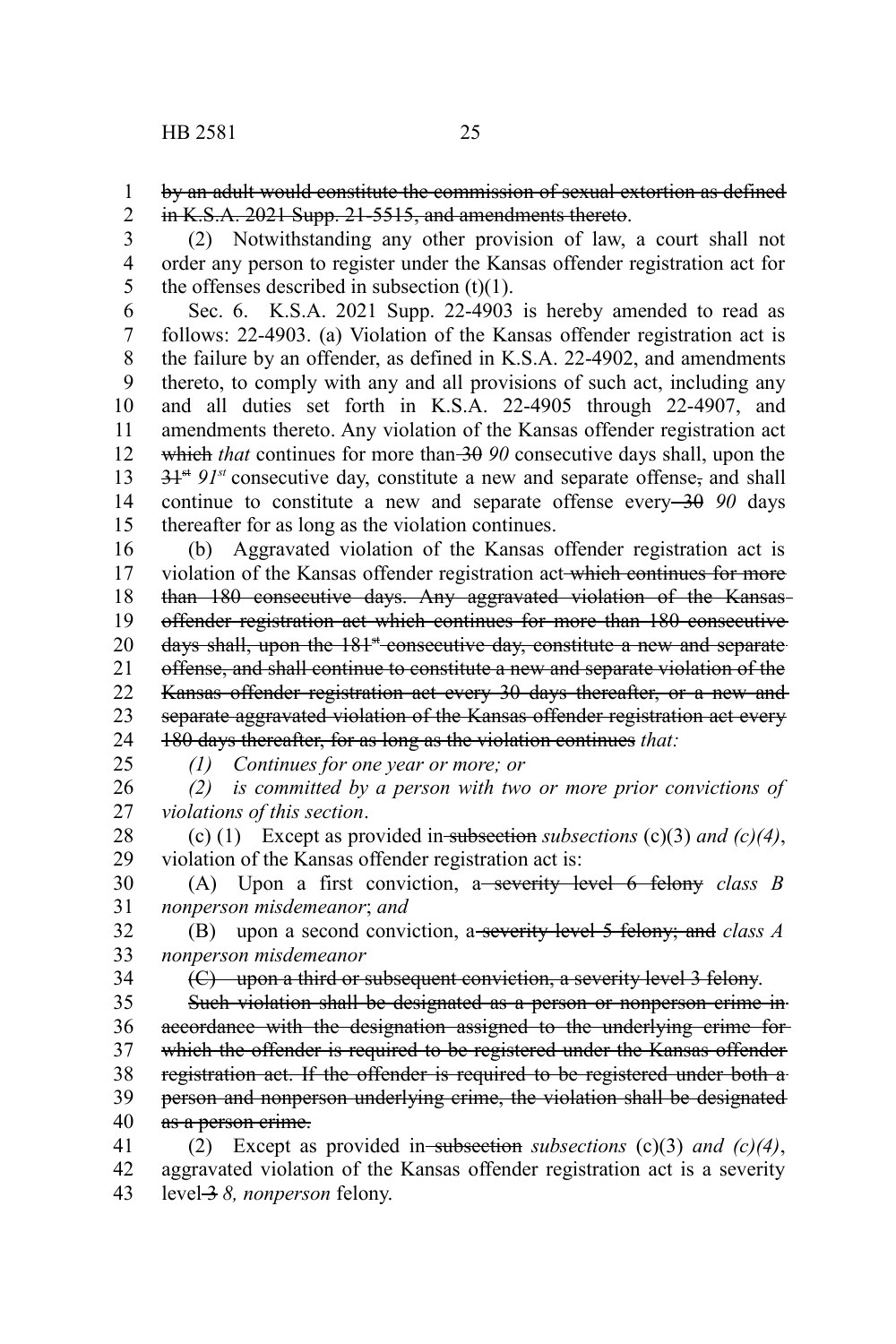Such violation shall be designated as a person or nonperson crime in accordance with the designation assigned to the underlying crime for which the offender is required to be registered under the Kansas offender registration act. If the offender is required to be registered under both a person and nonperson underlying crime, the violation shall be designated as a person crime. 1 2 3 4 5 6

(3) Violation of the Kansas offender registration act or aggravated violation of the Kansas offender registration act consisting only of failing to remit payment to the sheriff's office as required in K.S.A. 22-4905 $(H)$ , and amendments thereto, is-7 8 9 10

(A) Except as provided in subsection (c)(3)(B), a class A *C nonperson* misdemeanor if, within 15 days of registration, full payment is not remitted to the sheriff's office; 11 12 13

(B) a severity level 9 felony if, within 15 days of the most recent registration, two or more full payments have not been remitted to the sheriff's office. 14 15 16

Such violation shall be designated as a person or nonperson crime in accordance with the designation assigned to the underlying crime for which the offender is required to be registered under the Kansas offender registration act. If the offender is required to be registered under both a person and nonperson underlying crime, the violation shall be designated as a person crime. 17 18 19 20 21 22

*(4) Aggravated violation of the Kansas offender registration act is a class A nonperson misdemeanor when the underlying crime for which the offender is required to be registered under the Kansas offender registration act is a misdemeanor.* 23 24 25 26

27 28 (d) Prosecution of violations of this section may be held:

(1) In any county in which the offender resides;

(2) in any county in which the offender is required to be registered under the Kansas offender registration act; 29 30

(3) in any county in which the offender is located during which time the offender is not in compliance with the Kansas offender registration act; or 31 32 33

 $(4)$  in the county in which any conviction-or adjudication occurred for which the offender is required to be registered under the Kansas offender registration act. 34 35 36

Sec. 7. K.S.A. 2021 Supp. 22-4904 is hereby amended to read as follows:  $22-4904$ . (a) (1) At the time of conviction or adjudication for an offense requiring registration as provided in K.S.A. 22-4902, and amendments thereto, the court shall: 37 38 39 40

(A) Inform any offender, on the record, of the procedure to register and the requirements of K.S.A. 22-4905, and amendments thereto; and (B) if the offender is released: 41 42 43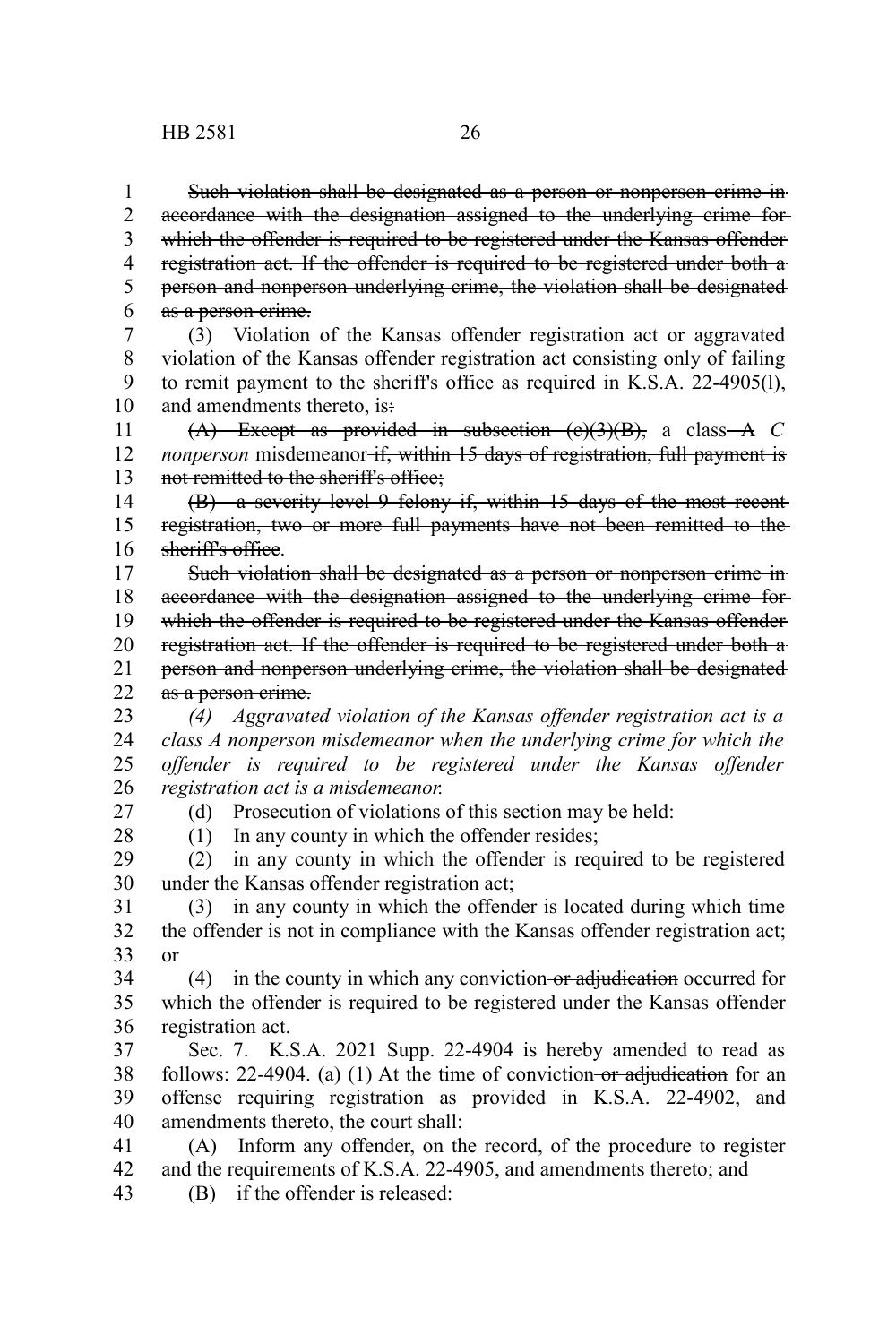(i) Complete a notice of duty to register, which *and such notice* shall include *the* title and statute number of conviction or adjudication, date of conviction or adjudication, case number, county of conviction or adjudication, and the following offender information: Name, address, date of birth, social security number, race, ethnicity and gender; 1 2 3 4 5

(ii) require the offender to read and sign the notice of duty to register, which shall include a statement that the requirements provided in this subsection have been explained to the offender; 6 7 8

(iii) order the offender to report within three business days to the registering law enforcement agency in the county or tribal land of conviction or adjudication and to the registering law enforcement agency in any place where the offender resides<del>, maintains employment or attends</del> school, to complete the registration form with all information and any updated information required for registration as provided in K.S.A. 22- 4907, and amendments thereto; and 9 10 11 12 13 14 15

(iv) provide one copy of the notice of duty to register to the offender and, within three business days, send a copy of the form to the law enforcement agency having initial jurisdiction and to the Kansas bureau of investigation. 16 17 18 19

(2) At the time of sentencing or disposition for an offense requiring registration as provided in K.S.A. 22-4902, and amendments thereto, the court shall ensure the age of the victim is documented in the journal entry of conviction or adjudication. 20 21 22 23

(3) Upon commitment for control, care and treatment by the Kansas department for aging and disability services pursuant to K.S.A. 59-29a07, and amendments thereto, the court shall notify the registering law enforcement agency of the county where the offender resides during commitment of such offender's commitment. Such notice shall be prepared by the office of the attorney general for transmittal by the court by electronic means, including by fax or e-mail. 24 25 26 27 28 29 30

(b) The staff of any correctional facility or the registering law enforcement agency's designee shall: 31 32

(1) At the time of initial custody, register any offender within three business days: 33 34

(A) Inform the offender of the procedure for registration and of the offender's registration requirements as provided in K.S.A. 22-4905, and amendments thereto; 35 36 37

(B) complete the registration form with all information and updated information required for registration as provided in K.S.A. 22-4907, and amendments thereto; 38 39 40

(C) require the offender to read and sign the registration form, which shall include a statement that the requirements provided in this subsection have been explained to the offender; 41 42 43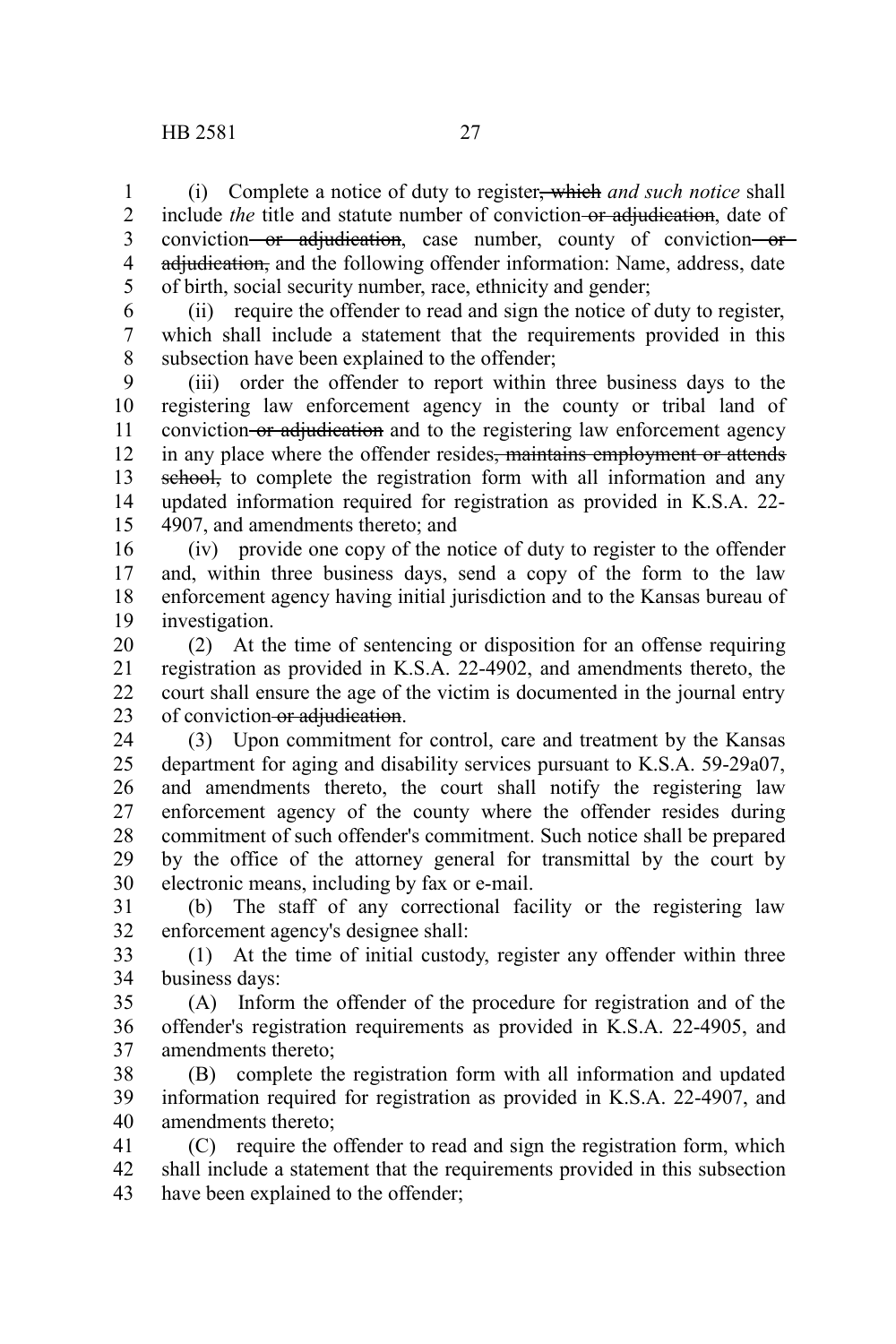business days, send a copy of the form to the Kansas bureau of investigation; and 1 2 3

(E) enter all offender information required by the national crime information center into the national sex offender registry system within three business days of completing the registration or electronically submit all information and updated information required for registration as provided in K.S.A. 22-4907, and amendments thereto, within three business days to the Kansas bureau of investigation; 4 5 6 7 8 9

(2) notify the Kansas bureau of investigation of the incarceration of any offender and of the location or any change in location of the offender while in custody; 10 11 12

(3) prior to any offender being discharged, paroled, furloughed or released on work or school release that does not require the daily return to a correctional facility: 13 14 15

(A) Inform the offender of the procedure for registration and of the offender's registration requirements as provided in K.S.A. 22-4905, and amendments thereto; 16 17 18

(B) complete the registration form with all information and updated information required for registration as provided in K.S.A. 22-4907, and amendments thereto; 19 20 21

(C) require the offender to read and sign the registration form, which shall include a statement that the requirements provided in this subsection have been explained to the offender;  $22$ 23 24

(D) photograph the offender's face and any identifying marks;

25 26

(E) obtain fingerprint and palm prints of the offender; and

(F) provide one copy of the form to the offender and, within three business days, send a copy of the form and of the photograph or photographs to the law enforcement agency having initial jurisdiction and to the Kansas bureau of investigation; and 27 28 29 30

(4) notify the law enforcement agency having initial jurisdiction and the Kansas bureau of investigation seven business days prior to any offender being discharged, paroled, furloughed or released on work or school release. 31 32 33 34

35

(c) The staff of any treatment facility shall:

(1) Within three business days of an offender's arrival for inpatient treatment, inform the registering law enforcement agency of the county or location of jurisdiction in which the treatment facility is located of the offender's presence at the treatment facility and the expected duration of the treatment, and immediately notify the registering law enforcement agency of an unauthorized or unexpected absence of the offender during the offender's treatment; 36 37 38 39 40 41 42

43

(2) inform the registering law enforcement agency of the county or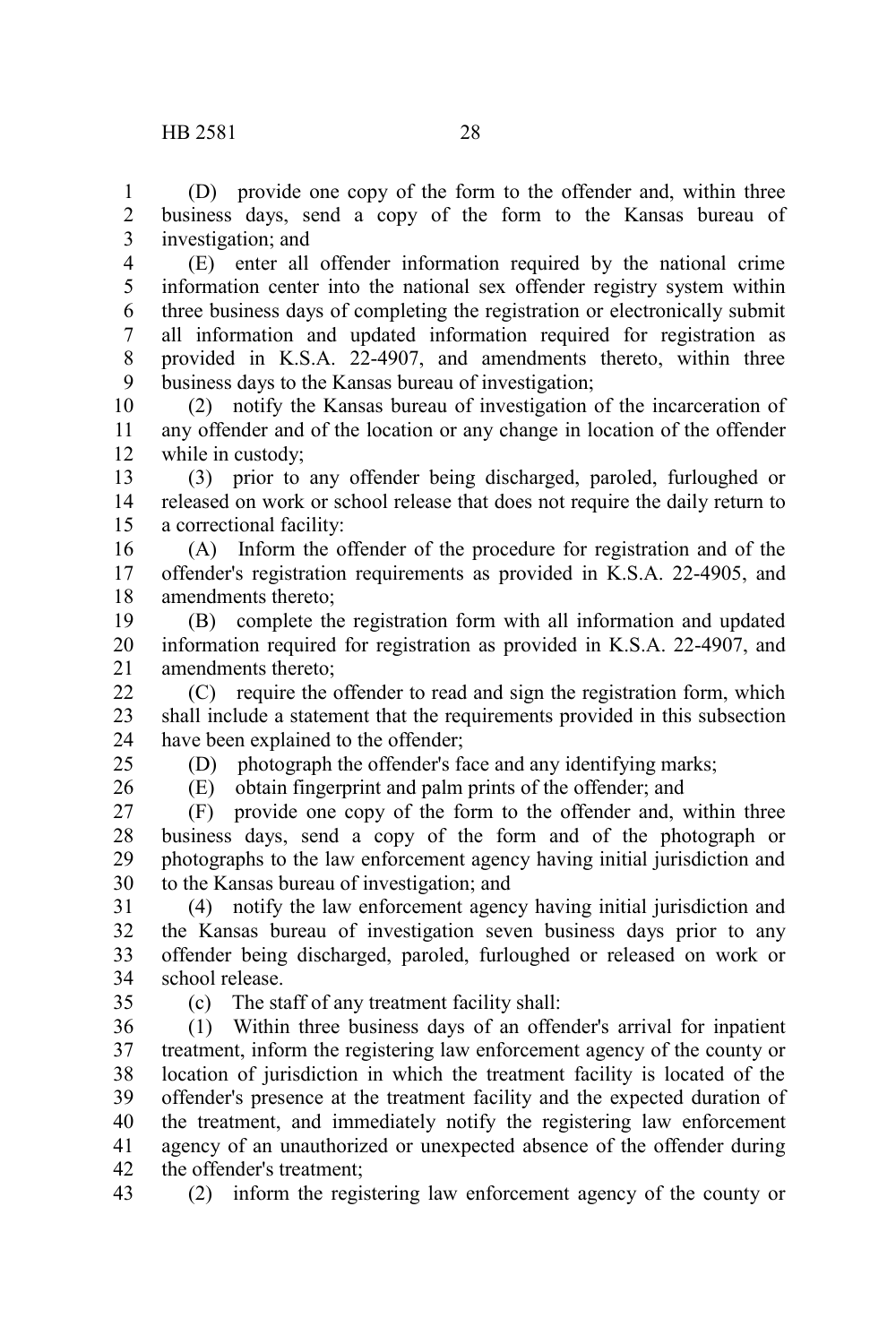location of jurisdiction in which the treatment facility is located within three business days of an offender's discharge or release; and 1 2

(3) provide information upon request to any registering law enforcement agency having jurisdiction relevant to determining the presence of an offender within the treatment facility. 3 4 5

(d) The registering law enforcement agency, upon the reporting of any offender, shall: 6 7

(1) Inform the offender of the duty to register as provided by the Kansas offender registration act; 8 9

(2) (A) explain the procedure for registration and the offender's registration requirements as provided in K.S.A. 22-4905, and amendments thereto; 10 11 12

(B) obtain the information required for registration as provided in K.S.A. 22-4907, and amendments thereto; and 13 14

(C) require the offender to read and sign the registration form, which shall include a statement that the requirements provided in this subsection have been explained to the offender; 15 16 17

(3) complete the registration form with all information and updated information required for registration, as provided in K.S.A. 22-4907, and amendments thereto, each time the offender reports to the registering law enforcement agency. All information and updated information reported by an offender shall be forwarded to the Kansas bureau of investigation within three business days; 18 19 20 21 22 23

(4) maintain the original signed registration form, provide one copy of the completed registration form to the offender and, within three business days, send one copy of the completed form to the Kansas bureau of investigation; 24 25 26 27

(5) forward a copy of any certified letter used for reporting pursuant to K.S.A. 22-4905, and amendments thereto, when utilized, within three business days to the Kansas bureau of investigation; 28 29 30

(6) obtain registration information from every offender required to register regardless of whether or not the offender remits payment; 31 32

(7) upon every required reporting, update the photograph or photographs of the offender's face and any new identifying marks and immediately forward copies or electronic files of the photographs to the Kansas bureau of investigation; 33 34 35 36

(8) enter all offender information required by the national crime information center into the national sex offender registry system within three business days of completing the registration or electronically submit all information and updated information required for registration as provided in K.S.A. 22-4907, and amendments thereto, within three business days to the Kansas bureau of investigation; 37 38 39 40 41 42

(9) maintain a special fund for the deposit and maintenance of fees 43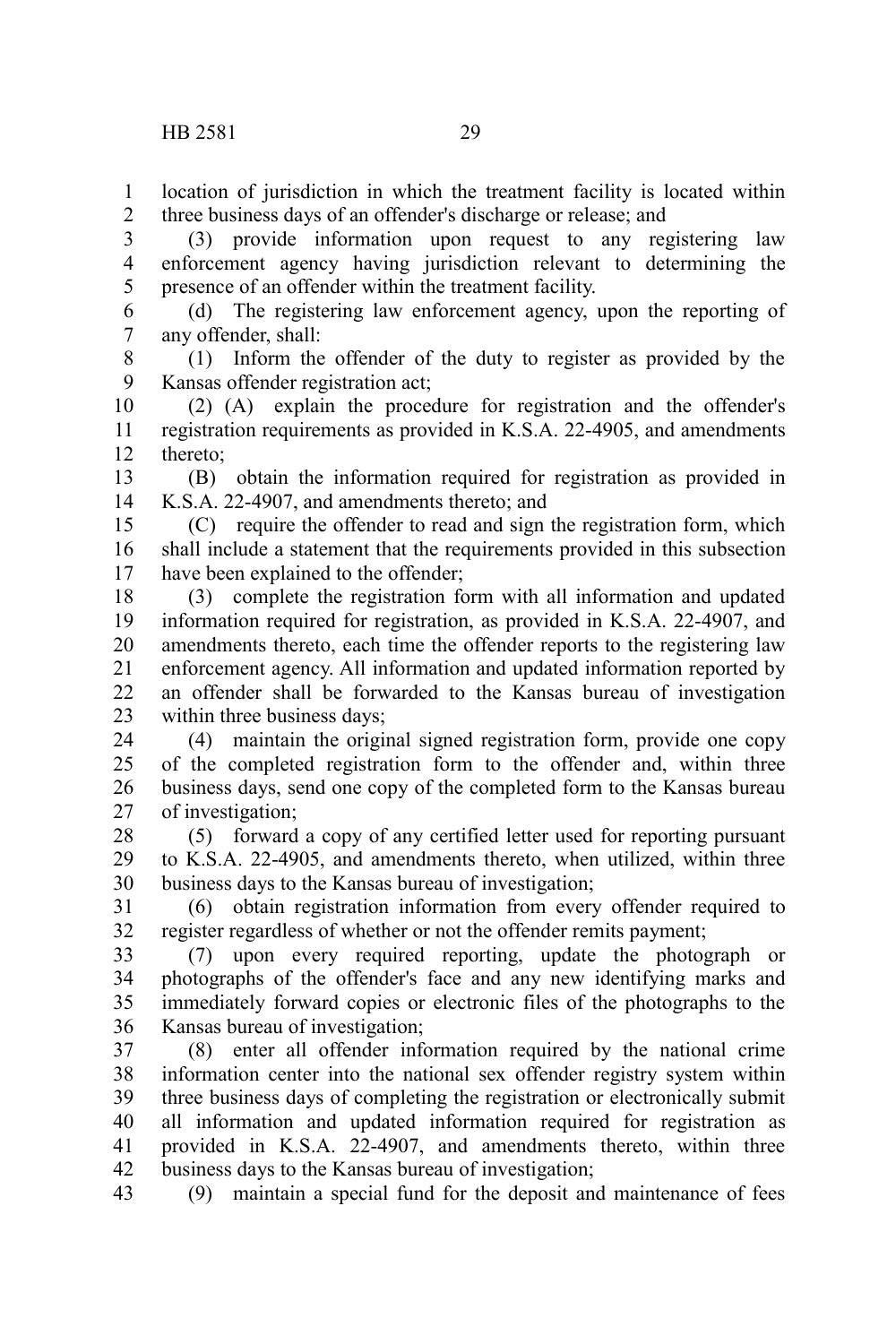paid by offenders. All funds retained by the registering law enforcement agency pursuant to the provisions of this section shall be credited to a special fund of the registering law enforcement agency which *that* shall be used solely for law enforcement and criminal prosecution purposes and which *that* shall not be used as a source of revenue to reduce the amount of funding otherwise made available to the registering law enforcement agency; and 1 2 3 4 5 6 7

(10) forward any initial registration and updated registration information within three business days to any out-of-state jurisdiction where the offender is expected to reside, maintain employment or attend school. 8 9 10 11

12

(e) (1) The Kansas bureau of investigation shall:

(A) Forward all additions or changes in information to any registering law enforcement agency, other than the agency that submitted the form, where the offender expects to reside, maintain employment or attend school; 13 14 15 16

(B) ensure that offender information is immediately entered in the state registered offender database and the Kansas registered offender website, as provided in K.S.A. 22-4909, and amendments thereto; 17 18 19

(C) transmit offender conviction or adjudication data, fingerprints and palm prints to the federal bureau of investigation; and 20 21

(D) ensure all offender information required by the national crime information center is transmitted into the national sex offender registry system within three business days of such information being electronically submitted to the Kansas bureau of investigation.  $22$ 23 24  $25$ 

(2) The director of the Kansas bureau of investigation may adopt rules and regulations necessary to implement the provisions of the Kansas offender registration act. 26 27 28

(f) The attorney general shall, within 10 business days of an offender being declared a sexually violent predator, forward to the Kansas bureau of investigation all relevant court documentation declaring an offender a sexually violent predator. 29 30 31 32

(g) The state department of education shall annually notify any school of the Kansas bureau of investigation internet website, and any internet website containing information on the Kansas offender registration act sponsored or created by the registering law enforcement agency of the county or location of jurisdiction in which the school is located, for the purpose of locating offenders who reside near such school. Such notification shall include information that the registering law enforcement agency of the county or location of jurisdiction where such school is located is available to the school to assist in using the registry and providing additional information on registered offenders. 33 34 35 36 37 38 39 40 41 42

(h) The secretary of health and environment shall annually notify any 43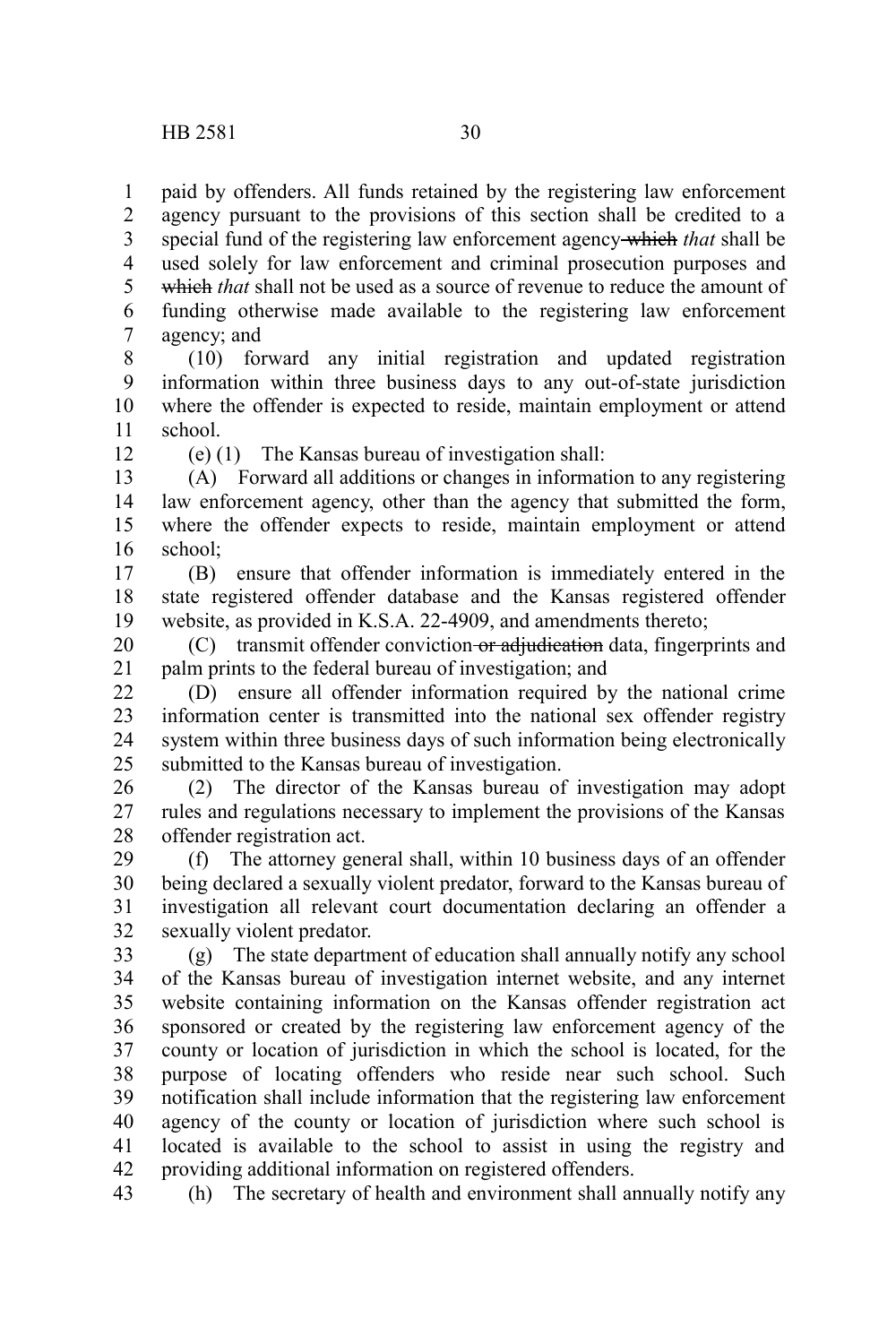licensed child care facility of the Kansas bureau of investigation internet website, and any internet website containing information on the Kansas offender registration sponsored or created by the registering law enforcement agency of the county in which the facility is located, for the purpose of locating offenders who reside near such facility. Such notification shall include information that the registering law enforcement agency of the county or location of jurisdiction where such child care facility is located is available to the child care facilities to assist in using the registry and providing additional information on registered offenders. 1 2 3 4 5 6 7 8 9

(i) Upon request, the clerk of any court of record shall provide the Kansas bureau of investigation copies of complaints, indictments, information, journal entries, commitment orders or any other documents necessary to the performance of the duties of the Kansas bureau of investigation under the Kansas offender registration act. No fees or charges for providing such documents may be assessed. 10 11 12 13 14 15

Sec. 8. K.S.A. 2021 Supp. 22-4905 is hereby amended to read as follows: 22-4905. Any offender required to register as provided in the Kansas offender registration act shall: 16 17 18

(a) Except as otherwise provided in this subsection, register in person with the registering law enforcement agency within three business days of coming into any county or location of jurisdiction-in which where the offender resides or intends to reside, maintains employment or intends to maintain employment, or attends school or intends to attend school. Any such offender who cannot physically register in person with the registering law enforcement agency for such reasons including, but not limited to, incapacitation or hospitalization, as determined by a person licensed to practice medicine or surgery, or involuntarily committed pursuant to the Kansas sexually violent predator act, shall be subject to verification requirements other than in-person registration, as determined by the registering law enforcement agency having jurisdiction; 19 20 21 22 23 24 25 26 27 28 29 30

(b) except as provided further, for any: (1) Sex offender, including a violent offender or drug offender who is also a sex offender, report in person four times each year to the registering law enforcement agency in the county or location of jurisdiction in which where the offender resides, maintains employment or is attending a school; and (2) violent offender or drug offender, report in person four times each year to the registering law enforcement agency in the county or location of jurisdiction-in which*where* the offender resides, maintains employment or is attending a school, except that, at the discretion of the registering law enforcement agency, one of the four required reports may be conducted by certified letter. When utilized, the certified letter for reporting shall be sent by the registering law enforcement agency to the reported residence of the offender. The offender shall indicate any changes in information as required for reporting in 31 32 33 34 35 36 37 38 39 40 41 42 43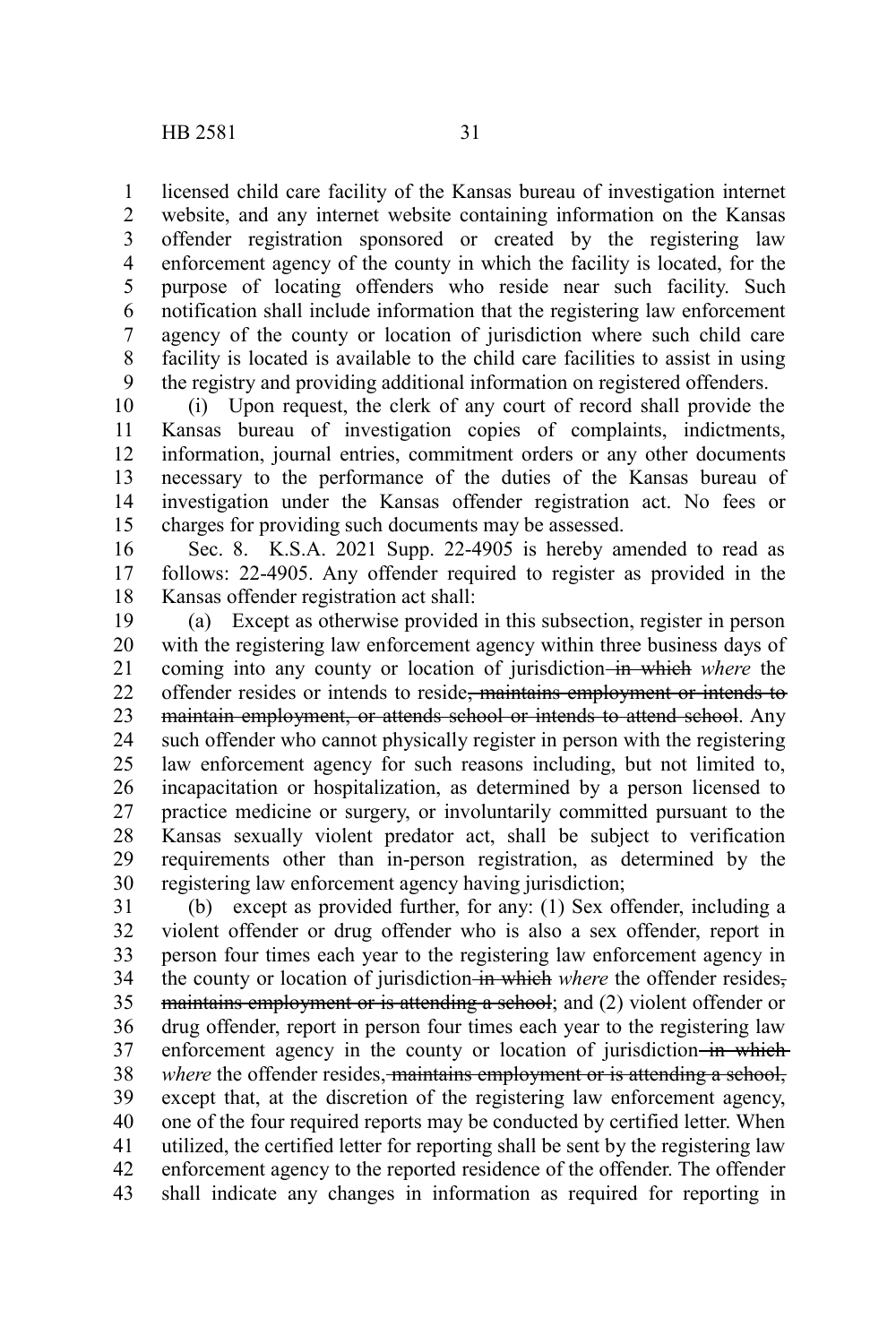person. The offender shall respond by returning the certified letter to the registering law enforcement agency within 10 business days by certified mail. The offender shall be required to report to the registering law enforcement agency once during the month of the offender's birthday and every third, sixth and ninth month occurring before and after the month of the offender's birthday. The registering law enforcement agency may determine the appropriate times and days for reporting by the offender, consistent with this subsection. Nothing contained in this subsection shall be construed to alleviate any offender from meeting the requirements prescribed in the Kansas offender registration act; 1 2 3 4 5 6 7 8 9 10

(c) provide the information required for registration as provided in K.S.A. 22-4907, and amendments thereto, and verify all information previously provided is accurate; 11 12 13

(d) if in the custody of a correctional facility, register with the correctional facility within three business days of initial custody and shall not be required to update such registration until discharged, paroled, furloughed or released on work or school release from a correctional facility. A copy of the registration form and any updated registrations for an offender released on work or school release shall be sent, within three business days, to the registering law enforcement agency where the offender is incarcerated, maintains employment or attends school, and to the Kansas bureau of investigation; 14 15 16 17 18 19 20 21 22

(e) if involuntarily committed pursuant to the Kansas sexually violent predator act, register within three business days of arrival in the county where the offender resides during commitment. The offender shall not be required to update such registration until placed in a reintegration facility, on transitional release or on conditional release. Upon placement in a reintegration facility, on transitional release or on conditional release, the offender shall be personally responsible for complying with the provisions of the Kansas offender registration act; 23 24 25 26 27 28 29 30

(f) notwithstanding subsections (a) and (b), if the offender is transient, report in person to the registering law enforcement agency of such county or location of jurisdiction in which the offender is physically present within three business days of arrival in the county or location of jurisdiction. Such offender shall be required to register in person with the registering law enforcement agency every 30 days, or more often at the discretion of the registering law enforcement agency. Such offender shall comply with the provisions of the Kansas offender registration act and, in addition, shall: 31 32 33 34 35 36 37 38 39

(1) Provide a list of places where the offender has slept and otherwise frequented during the period of time since the last date of registration; and (2) provide a list of places where the offender may be contacted and 40 41 42

where the offender intends to sleep and otherwise frequent during the 43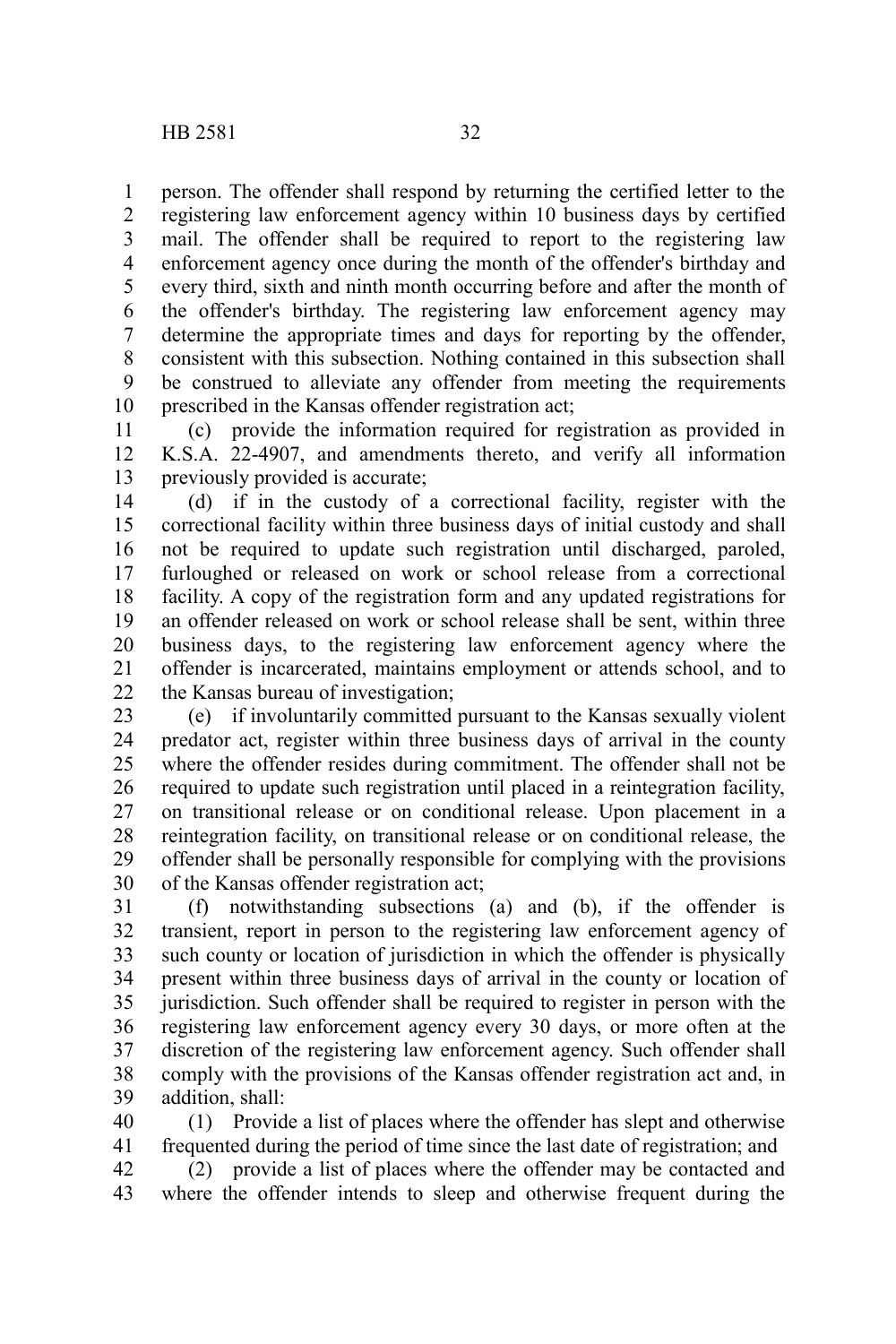period of time prior to the next required date of registration; 1

(g) if required by out-of-state law, register in any out-of-state jurisdiction, where the offender resides, maintains employment or attends school; 2 3 4

(h) register in person upon any commencement, change or termination of residence location, employment status, school attendance or other information as provided in K.S.A. 22-4907, and amendments thereto, within three business days of such commencement, change or termination, to the registering law enforcement agency or agencies where last registered and provide written notice to the Kansas bureau of investigation; 5 6 7 8 9 10 11

(i) report in person to the registering law enforcement agency or agencies within three business days of any change in name; 12 13

(j) if receiving inpatient treatment at any treatment facility, inform the treatment facility of the offender's status as an offender and inform the registering law enforcement agency of the county or location of jurisdiction in which *where* the treatment facility is located of the offender's presence at the treatment facility and the expected duration of the treatment; 14 15 16 17 18 19

(k) submit to the taking of an updated photograph by the registering law enforcement agency on each occasion when the offender registers with or reports to the registering law enforcement agency in the county or location of jurisdiction in which where the offender resides, maintains employment or attends school. In addition, such offender shall submit to the taking of a photograph to document any changes in identifying characteristics, including, but not limited to, scars, marks and tattoos; 20 21 22 23 24 25 26

(l) remit payment to the sheriff's office in the amount of \$20 as part of the reporting process required pursuant to subsection (b) in each county  $\frac{1}{n}$ which *where* the offender resides<del>, maintains employment or is attending</del> school. Registration will be completed regardless of whether or not the offender remits payment. Failure of the offender to remit full payment within 15 days of registration is a violation of the Kansas offender registration act and is subject to prosecution pursuant to K.S.A. 22-4903, and amendments thereto. Notwithstanding other provisions herein *of this section*, payment of this fee is not required: 27 28 29 30 31 32 33 34 35

36

(1) *When the offender is under 18 years of age;*

*(2)* when an offender provides updates or changes in information or during an initial registration unless such updates, changes or initial registration is during the month of such offender's birthday and every third, sixth and ninth month occurring before and after the month of the offender's birthday; 37 38 39 40 41

 $\left(\frac{2}{2}\right)$  when an offender is transient and is required to register every 30 days, or more frequently as ordered by the registering law enforcement 42 43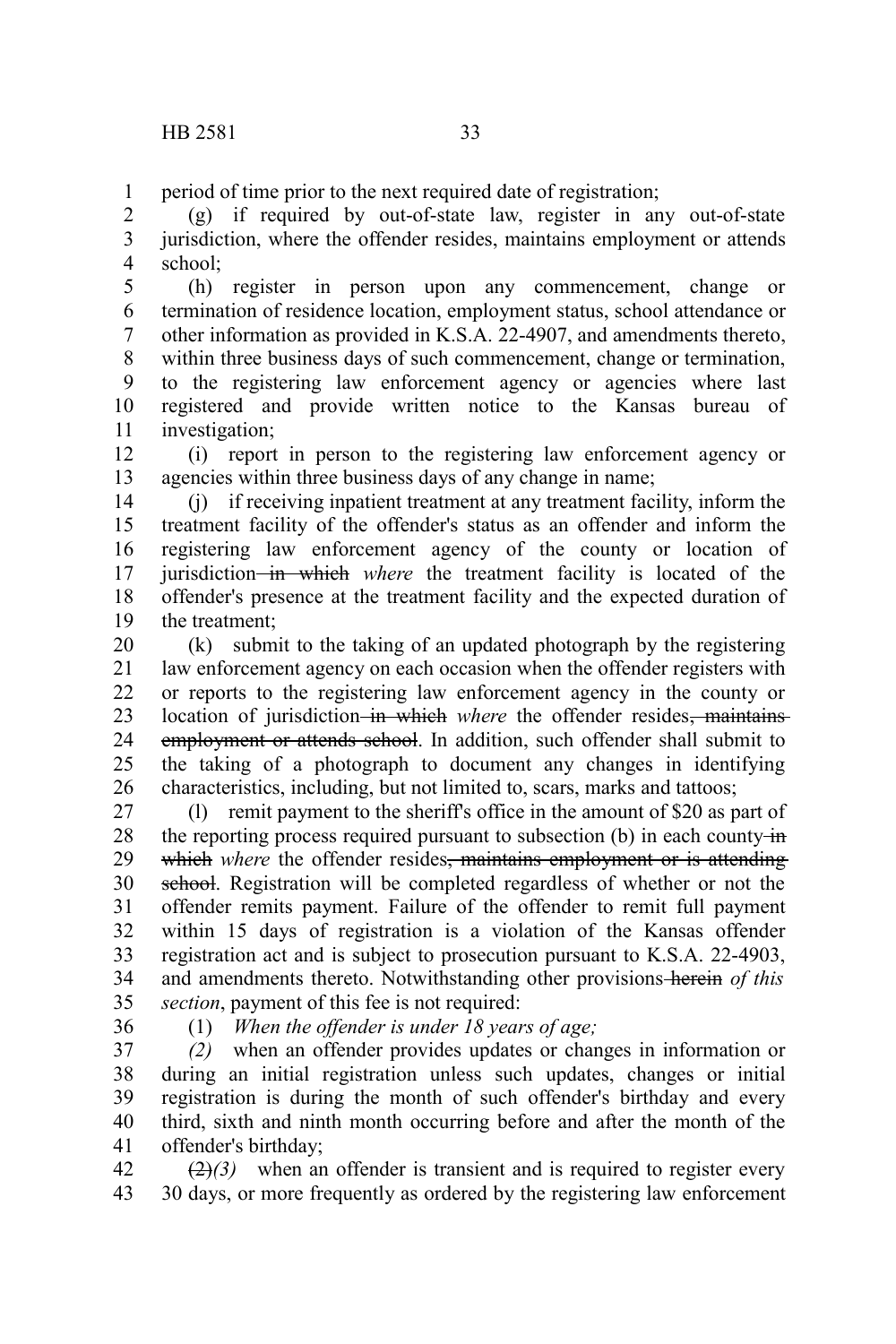1

sixth and ninth month occurring before and after the month of the offender's birthday; or 2 3

(3)*(4)* if an offender has, prior to the required reporting and within the last three years, been determined to be indigent by a court of law *in the criminal case for which the offender is required to register*, and the basis for that finding is recorded by the court; *or* 4 5 6 7

*(5) if the court has determined that requiring payment of the fee would impose manifest hardship on the offender or the offender's immediate family pursuant to section 1, and amendments thereto.* 8 9 10

(m) annually renew any driver's license pursuant to K.S.A. 8-247, and amendments thereto, and annually renew any identification card pursuant to K.S.A. 2021 Supp. 8-1325a, and amendments thereto; 11 12 13

(n) if maintaining primary residence in this state, surrender all driver's licenses and identification cards from other states, territories and the District of Columbia, except if the offender is presently serving and maintaining active duty in any branch of the United States military or the offender is an immediate family member of a person presently serving and maintaining active duty in any branch of the United States military; 14 15 16 17 18 19

(o) read and sign the registration form noting whether the requirements provided in this section have been explained to the offender; and 20 21 22

(p) report in person to the registering law enforcement agency in the jurisdiction of the offender's residence and provide written notice to the Kansas bureau of investigation 21 days prior to any travel outside of the United States, and provide an itinerary including, but not limited to, destination, means of transport and duration of travel, or if under emergency circumstances, within three business days of making travel arrangements. 23 24 25 26 27 28 29

Sec. 9. K.S.A. 2021 Supp. 22-4906 is hereby amended to read as follows: 22-4906. (a) (1) Except as provided in subsection- $\left(\frac{e}{c}\right)$  (d), if convicted of any of the following offenses, an offender's duration of registration shall be, if confined, 15 years after the date of parole, discharge or release, whichever date is most recent, or, if not confined, 15 years from the date of conviction: 30 31 32 33 34 35

(A) Sexual battery, as defined in K.S.A. 21-3517, prior to its repeal, or K.S.A. 2021 Supp. 21-5505(a), and amendments thereto; 36 37

(B) adultery, as defined in K.S.A. 21-3507, prior to its repeal, or-K.S.A. 2021 Supp. 21-5511, and amendments thereto, when one of the parties involved is less than 18 years of age; 38 39 40

(C) promoting the sale of sexual relations, as defined in K.S.A. 2021 Supp. 21-6420, and amendments thereto; 41 42

(D) patronizing a prostitute, as defined in K.S.A. 21-3515, prior to its 43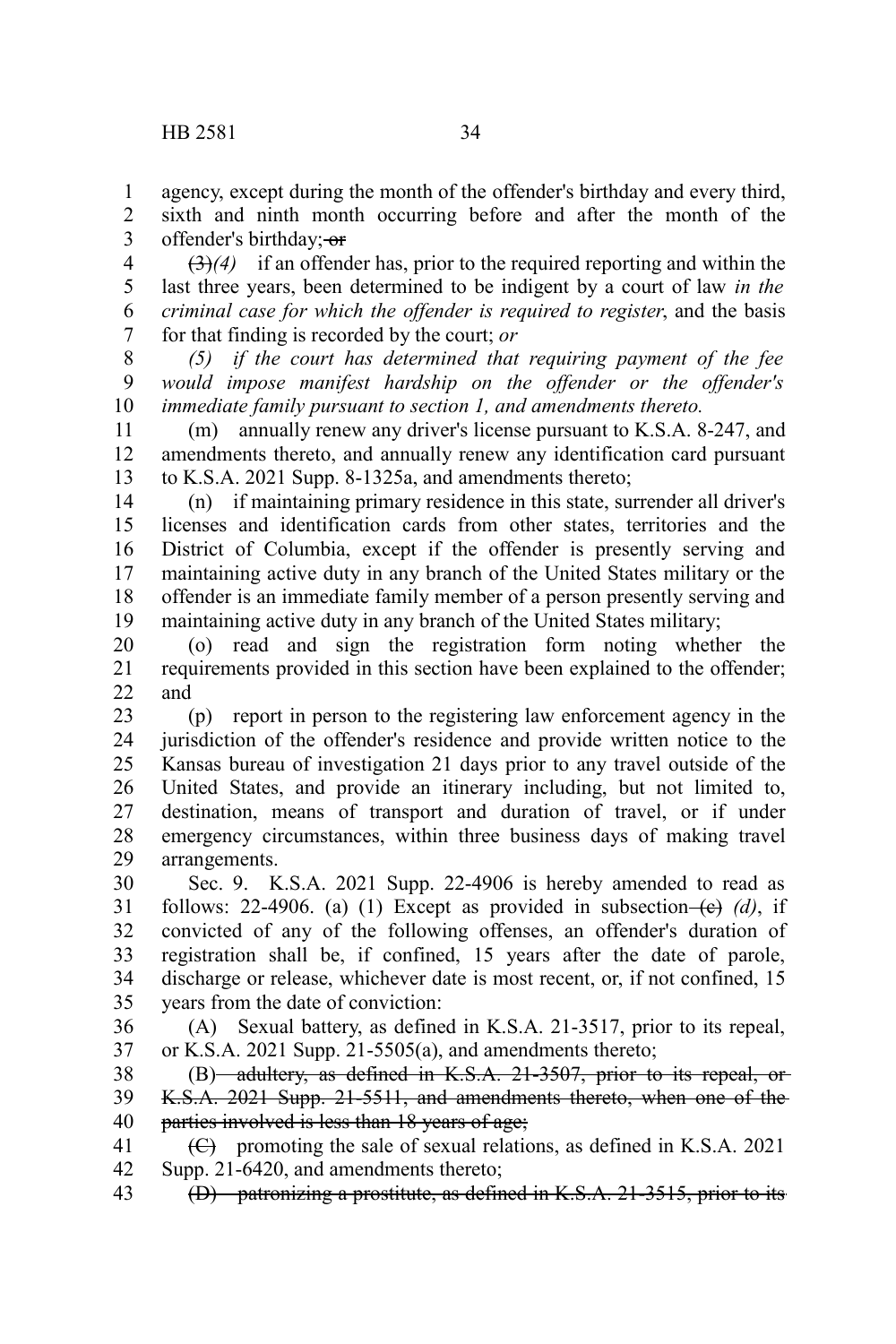repeal, or K.S.A. 2021 Supp. 21-6421, prior to its amendment by section 18 of chapter 120 of the 2013 Session Laws of Kansas on July 1, 2013, when one of the parties involved is less than 18 years of age; (E)*(C) a felony violation of* lewd and lascivious behavior, as defined in K.S.A. 21-3508, prior to its repeal, or K.S.A. 2021 Supp. 21-5513*(a)(2)*, and amendments thereto, when one of the parties involved is less than 18 years of age; (F) capital murder, as defined in K.S.A. 21-3439, prior to its repeal, or K.S.A. 2021 Supp. 21-5401, and amendments thereto; (G) murder in the first degree, as defined in K.S.A. 21-3401, prior to its repeal, or K.S.A. 2021 Supp. 21-5402, and amendments thereto; (H)*(D)* murder in the second degree, as defined in K.S.A. 21-3402, prior to its repeal, or K.S.A. 2021 Supp. 21-5403, and amendments thereto; (I) voluntary manslaughter, as defined in K.S.A. 21-3403, prior to its repeal, or K.S.A. 2021 Supp. 21-5404, and amendments thereto; (J) involuntary manslaughter, as defined in K.S.A. 21-3404, prior to its repeal, or K.S.A. 2021 Supp.  $21-5405(a)(1)$ ,  $(a)(2)$  or  $(a)(4)$ , and amendments thereto; (K) criminal restraint, as defined in K.S.A. 21-3424, prior to its repeal, or K.S.A. 2021 Supp. 21-5411, and amendments thereto, except by a parent, and only when the victim is less than 18 years of age; *(E) breach of privacy, as defined in K.S.A. 2021 Supp. 21-6101(a)(6) or (a)(7), and amendments thereto; (F) kidnapping, as defined in K.S.A. 2021 Supp. 21-5408(a), and amendments thereto, when the victim is less than 18 years of age;* (L)*(G)* sexual extortion, as defined in K.S.A. 2021 Supp. 21-5515, and amendments thereto, when one of the parties involved is less than 18 years of age; (M)*(H)* any act which *that* has been determined beyond a reasonable doubt to have been sexually motivated, unless the court, on the record, finds that the act involved non-forcible sexual conduct, the victim was *a child* at least 14 years of age and the offender was not more than four years older than the victim; (N) conviction of any person required by court order to register for an offense not otherwise required as provided in the Kansas offender registration act; (O) conviction of any person felony and the court makes a finding on the record that a deadly weapon was used in the commission of such person felony; (P)*(I)* unlawful manufacture or attempting such of any controlled substance or controlled substance analog, as defined in K.S.A. 65-4159, prior to its repeal, K.S.A. 2010 Supp. 21-36a03, prior to its transfer, or 1 2 3 4 5 6 7 8 9 10 11 12 13 14 15 16 17 18 19 20 21 22 23 24 25 26 27 28 29 30 31 32 33 34 35 36 37 38 39 40 41 42 43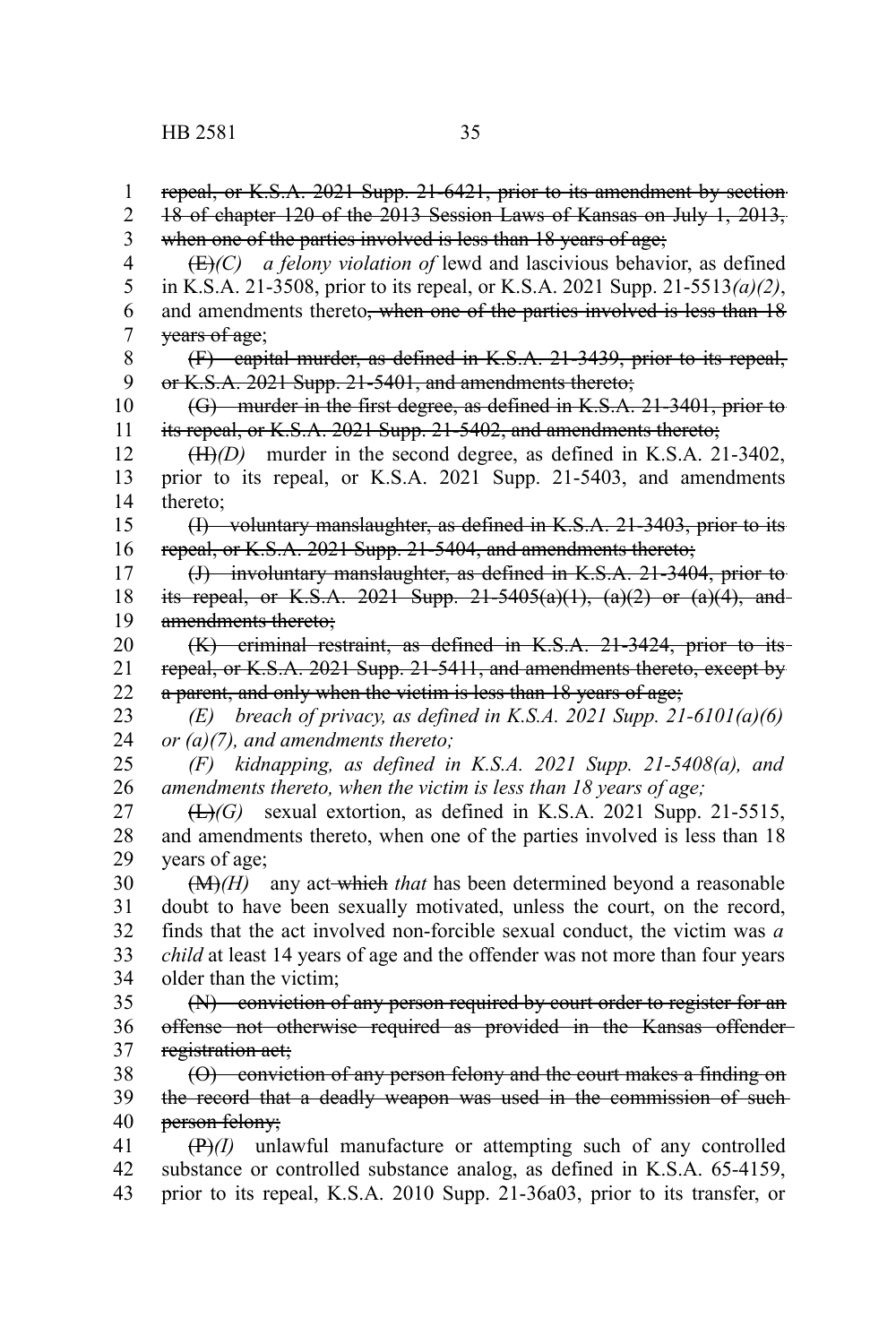K.S.A. 2021 Supp. 21-5703, and amendments thereto; 1

(Q) possession of ephedrine, pseudoephedrine, red phosphorus, lithium metal, sodium metal, iodine, anhydrous ammonia, pressurized ammonia or phenylpropanolamine, or their salts, isomers or salts of isomers with intent to use the product to manufacture a controlled substance, as defined by K.S.A. 65-7006(a), prior to its repeal, K.S.A. 2010 Supp. 21-36a09(a), prior to its transfer, or K.S.A. 2021 Supp. 21- 5709(a), and amendments thereto; 2 3 4 5 6 7 8

(R) K.S.A. 65-4161, prior to its repeal, K.S.A. 2010 Supp. 21-  $36a05(a)(1)$ , prior to its transfer, or K.S.A. 2021 Supp. 21-5705 $(a)(1)$ , and amendments thereto: or 9 10 11

(S)*(J)* any attempt, conspiracy or criminal solicitation, as defined in K.S.A. 21-3301, 21-3302 or 21-3303, prior to their repeal, or K.S.A. 2021 Supp. 21-5301, 21-5302 and 21-5303, and amendments thereto, of an offense defined in this subsection. 12 13 14 15

(2) Except as otherwise provided by the Kansas offender registration act, the duration of registration terminates, if not confined, at the expiration of 15 years from the date of conviction. Any period of time during which any offender is incarcerated in any jail or correctional facility or during which the offender does not comply with any and all requirements of the Kansas offender registration act shall not count toward the duration of registration. 16 17 18 19 20 21 22

(b) (1) Except as provided in subsection  $\left(\frac{e}{c}\right)$  (d), if convicted of any of the following offenses, an offender's duration of registration shall be, if confined, 25 years after the date of parole, discharge or release, whichever date is most recent, or, if not confined, 25 years from the date of conviction: 23 24 25 26 27

(A) Criminal sodomy, as defined in K.S.A. 21-3505(a)(1), prior to its repeal, or K.S.A. 2021 Supp. 21-5504 $(a)(1)$  or  $(a)(2)$ , and amendments thereto, when one of the parties involved *other than the offender* is less than 18 years of age; 28 29 30 31

(B) indecent solicitation of a child, as defined in K.S.A. 21-3510, prior to its repeal, or K.S.A. 2021 Supp. 21-5508(a), and amendments thereto; 32 33 34

(C) electronic solicitation, as defined in K.S.A. 21-3523, prior to its repeal, or K.S.A. 2021 Supp. 21-5509, and amendments thereto; 35 36

(D) aggravated incest, as defined in K.S.A. 21-3603, prior to its repeal, or K.S.A. 2021 Supp. 21-5604(b), and amendments thereto; 37 38

(E) indecent liberties with a child, as defined in K.S.A. 21-3503, prior to its repeal, or K.S.A. 2021 Supp. 21-5506(a), and amendments thereto; 39 40

(F) unlawful sexual relations, as defined in K.S.A. 21-3520, prior to its repeal, or K.S.A. 2021 Supp. 21-5512, and amendments thereto; 41 42

(G) sexual exploitation of a child, as defined in K.S.A. 21-3516, prior 43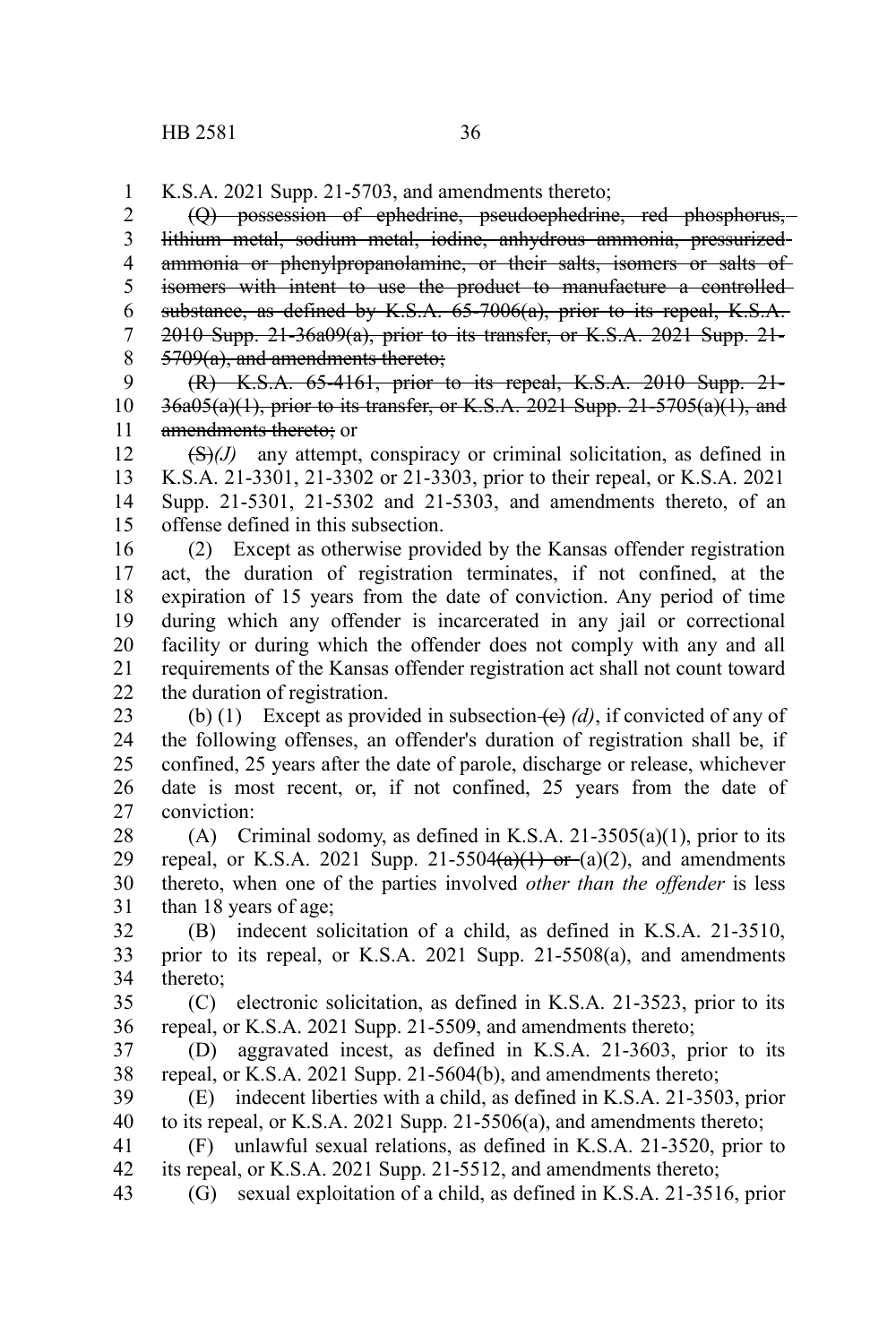to its repeal, or K.S.A. 2021 Supp. 21-5510, and amendments thereto, if the victim is 14 or more years of age but less than 18 years of age; 1 2

(H) *internet trading in child pornography, as defined in K.S.A. 2021 Supp. 21-5514, and amendments thereto;* 3 4

*(I) aggravated internet trading in child pornography, as defined in K.S.A. 2021 Supp. 21-5514, and amendments thereto, if the victim is 14 or more years of age but less than 18 years of age;* 5 6 7

*(J)* aggravated sexual battery, as defined in K.S.A. 21-3518, prior to its repeal, or K.S.A. 2021 Supp. 21-5505(b), and amendments thereto; 8 9

(I)*(K)* promoting prostitution, as defined in K.S.A. 21-3513, prior to its repeal, or K.S.A. 2021 Supp. 21-6420, prior to its amendment by section 17 of chapter 120 of the 2013 Session Laws of Kansas on July 1, 2013, if the person selling sexual relations is 14 or more years of age but less than 18 years of age; or 10 11 12 13 14

 $(H)(L)$  any attempt, conspiracy or criminal solicitation, as defined in K.S.A. 21-3301, 21-3302 or 21-3303, prior to their repeal, or K.S.A. 2021 Supp. 21-5301, 21-5302 and 21-5303, and amendments thereto, of an offense defined in this subsection. 15 16 17 18

(2) Except as otherwise provided by the Kansas offender registration act, the duration of registration terminates, if not confined, at the expiration of 25 years from the date of conviction. Any period of time during which any offender is incarcerated in any jail or correctional facility or during which the offender does not comply with any and all requirements of the Kansas offender registration act shall not count toward the duration of registration. 19 20 21 22 23 24 25

(c) *(1) Except as provided in subsection (d), if convicted of any of the following offenses, an offender's duration of registration shall be, if confined, five years after the date of parole, discharge or release, whichever date is most recent, or, if not confined, five years from the date of conviction:* 26 27 28 29 30

*(A) Possession of ephedrine, pseudoephedrine, red phosphorus, lithium metal, sodium metal, iodine, anhydrous ammonia, pressurized ammonia or phenylpropanolamine, or their salts, isomers or salts of isomers with intent to use the product to manufacture a controlled substance, as defined by K.S.A. 65-7006(a), prior to its repeal, K.S.A. 2010 Supp. 21-36a09(a), prior to its transfer, or K.S.A. 2021 Supp. 21- 5709(a), and amendments thereto;* 31 32 33 34 35 36 37

*(B) K.S.A. 65-4161, prior to its repeal, K.S.A. 2010 Supp. 21- 36a05(a)(1), prior to its transfer, or K.S.A. 2021 Supp. 21-5705(a)(1), and amendments thereto;* 38 39 40

*(C) any person felony when the court makes a finding on the record, in open court and with particularity that a deadly weapon was used in the commission of such person felony; or* 41 42 43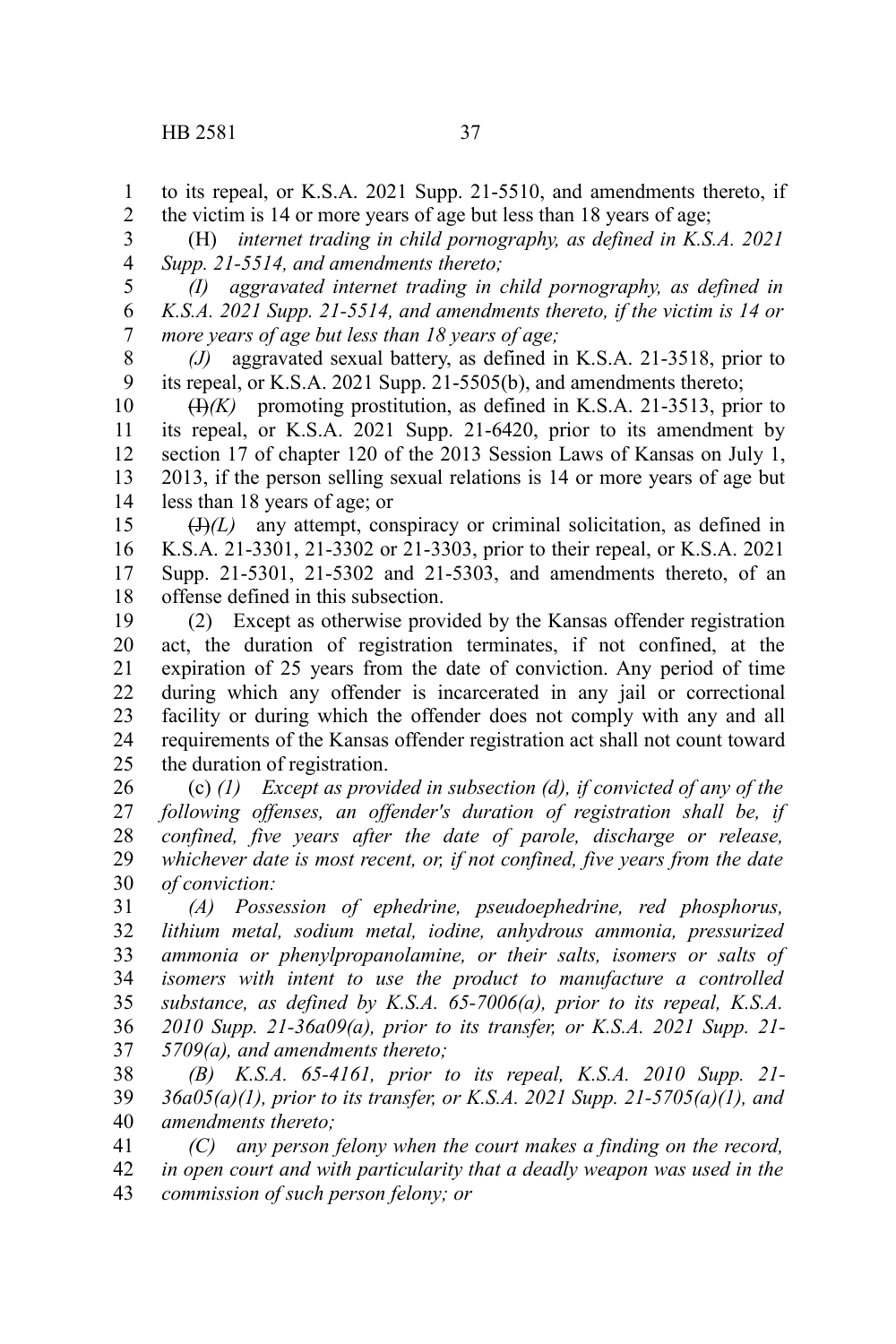*(D) any attempt, conspiracy or criminal solicitation, as defined in K.S.A. 21-3301, 21-3302 or 21-3303, prior to their repeal, or K.S.A. 2021 Supp. 21-5301, 21-5302 and 21-5303, and amendments thereto, of an offense defined in this subsection.* 1 2 3 4

*(2) Except as otherwise provided by the Kansas offender registration act, the duration of registration terminates, if not confined, at the expiration of five years from the date of conviction. Any period of time during which any offender is incarcerated in any jail or correctional facility or during which the offender does not comply with any and all requirements of the Kansas offender registration act shall not count toward the duration of registration.* 5 6 7 8 9 10 11

*(d) (1)* Upon a second or subsequent conviction of an offense requiring registration *as a sex offender or a violent offender*, an offender's duration of registration shall be for such offender's lifetime. 12 13 14

*(2) Upon a second or subsequent conviction of an offense requiring registration that does not result in lifetime registration pursuant to paragraph (1), registration terms shall not aggregate.* 15 16 17

(d)*(e)* The duration of registration for any offender who has been convicted of any of the following offenses shall be for such offender's lifetime: 18 19 20

(1) Rape, as defined in K.S.A. 21-3502, prior to its repeal, or K.S.A. 2021 Supp. 21-5503, and amendments thereto; 21 22

(2) aggravated indecent solicitation of a child, as defined in K.S.A. 21-3511, prior to its repeal, or K.S.A. 2021 Supp. 21-5508(b), and amendments thereto; 23 24 25

(3) aggravated indecent liberties with a child, as defined in K.S.A. 21-3504, prior to its repeal, or K.S.A. 2021 Supp. 21-5506(b), and amendments thereto; 26 27 28

(4) criminal sodomy, as defined in K.S.A. 21-3505(a)(2) or (a)(3), prior to its repeal, or K.S.A. 2021 Supp.  $21-5504(a)(3)$  or  $(a)(4)$ , and amendments thereto; 29 30 31

(5) aggravated criminal sodomy, as defined in K.S.A. 21-3506, prior to its repeal, or K.S.A. 2021 Supp. 21-5504(b), and amendments thereto; 32 33

(6) aggravated human trafficking, as defined in K.S.A. 21-3447, prior to its repeal, or K.S.A. 2021 Supp. 21-5426(b), and amendments thereto; 34 35

(7) sexual exploitation of a child, as defined in K.S.A. 21-3516, prior to its repeal, or K.S.A. 2021 Supp. 21-5510, and amendments thereto, if the victim is less than 14 years of age; 36 37 38

(8) *aggravated internet trading in child pornography, as defined in K.S.A. 2021 Supp. 21-5514, and amendments thereto, if the victim is less than 14 years of age;* 39 40 41

*(9)* promoting prostitution, as defined in K.S.A. 21-3513, prior to its repeal, or K.S.A. 2021 Supp. 21-6420, prior to its amendment by section 42 43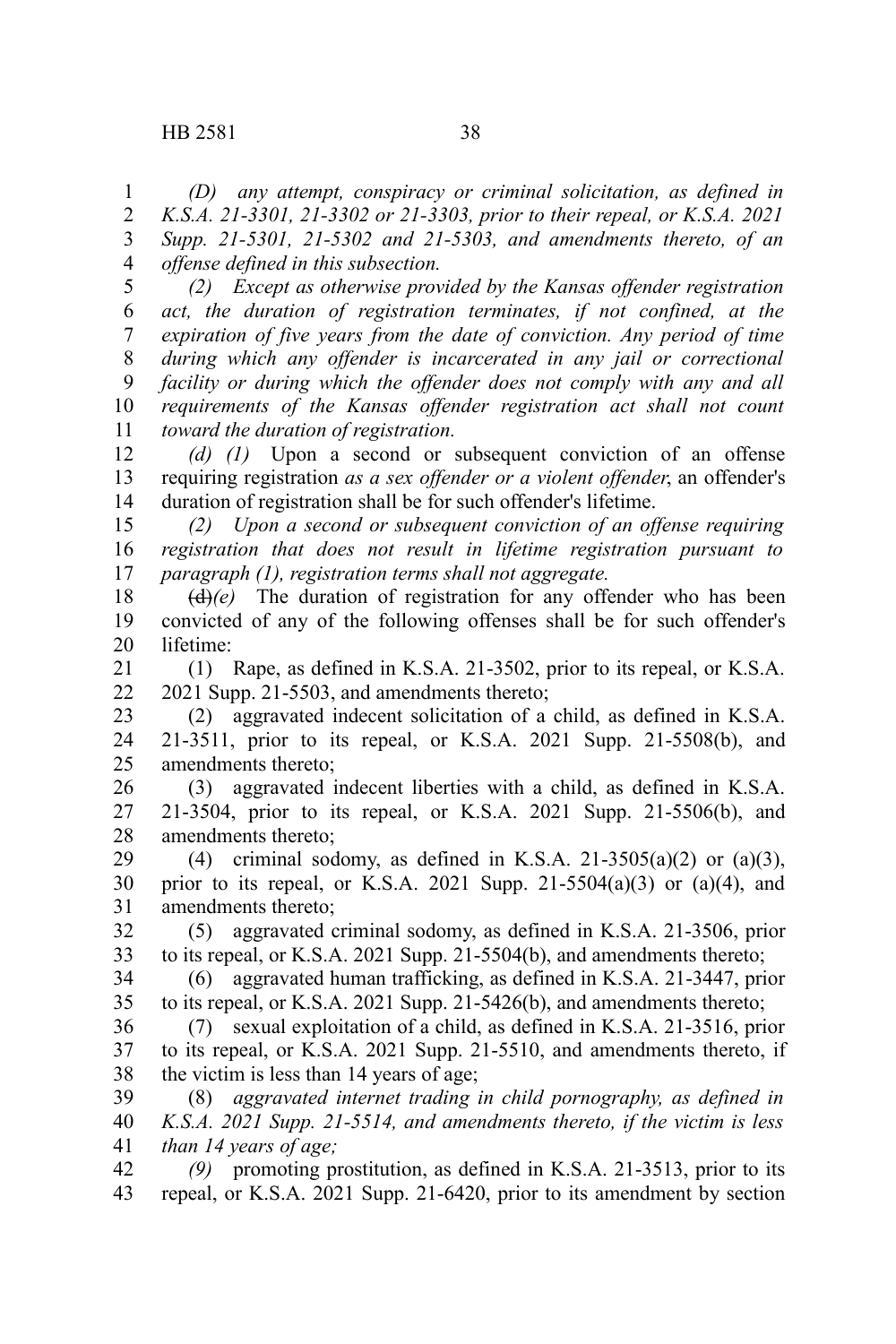17 of chapter 120 of the 2013 Session Laws of Kansas on July 1, 2013, if the person selling sexual relations is less than 14 years of age; (9) kidnapping, as defined in K.S.A. 21-3420, prior to its repeal, or K.S.A. 2021 Supp. 21-5408(a), and amendments thereto; (10) aggravated kidnapping, as defined in K.S.A. 21-3421, prior to its repeal, or K.S.A. 2021 Supp. 21-5408(b), and amendments thereto*, when the victim is less than 18 years of age*; (11) commercial sexual exploitation of a child, as defined in K.S.A. 2021 Supp. 21-6422, and amendments thereto; *(12) capital murder, as defined in K.S.A. 2021 Supp. 21-3439, prior to its repeal, or K.S.A. 2021 Supp. 21-5401, and amendments thereto; (13) murder in the first degree, as defined in K.S.A. 21-3401, prior to its repeal, or K.S.A. 2021 Supp. 21-5402, and amendments thereto;* or (12)*(14)* any attempt, conspiracy or criminal solicitation, as defined in K.S.A. 21-3301, 21-3302 or 21-3303, prior to their repeal, or K.S.A. 2021 Supp. 21-5301, 21-5302 and 21-5303, and amendments thereto, of an offense defined in this subsection. (e)*(f)* Any person who has been declared a sexually violent predator pursuant to K.S.A. 59-29a01 et seq., and amendments thereto, shall register for such person's lifetime. (f) Notwithstanding any other provisions of this section, for an offender less than 14 years of age who is adjudicated as a juvenile offender for an act which if committed by an adult would constitute a sexually violent crime set forth in K.S.A. 22-4902(c), and amendments thereto, the court shall: (1) Require registration until such offender reaches 18 years of age, at the expiration of five years from the date of adjudication or, if confined, from release from confinement, whichever date occurs later. Any period of time during which the offender is incarcerated in any jail, juvenile facility or correctional facility or during which the offender does not comply with any and all requirements of the Kansas offender registration act shall not count toward the duration of registration; (2) not require registration if the court, on the record, finds substantial and compelling reasons therefor; or (3) require registration, but such registration information shall not be open to inspection by the public or posted on any internet website, as provided in K.S.A. 22-4909, and amendments thereto. If the court requires registration but such registration is not open to the public, such offender shall provide a copy of such court order to the registering law enforcement agency at the time of registration. The registering law enforcement agency shall forward a copy of such court order to the Kansas bureau of investigation. 1 2 3 4 5 6 7 8 9 10 11 12 13 14 15 16 17 18 19 20 21 22 23 24 25 26 27 28 29 30 31 32 33 34 35 36 37 38 39 40 41 42

If such offender violates a condition of release during the term of the 43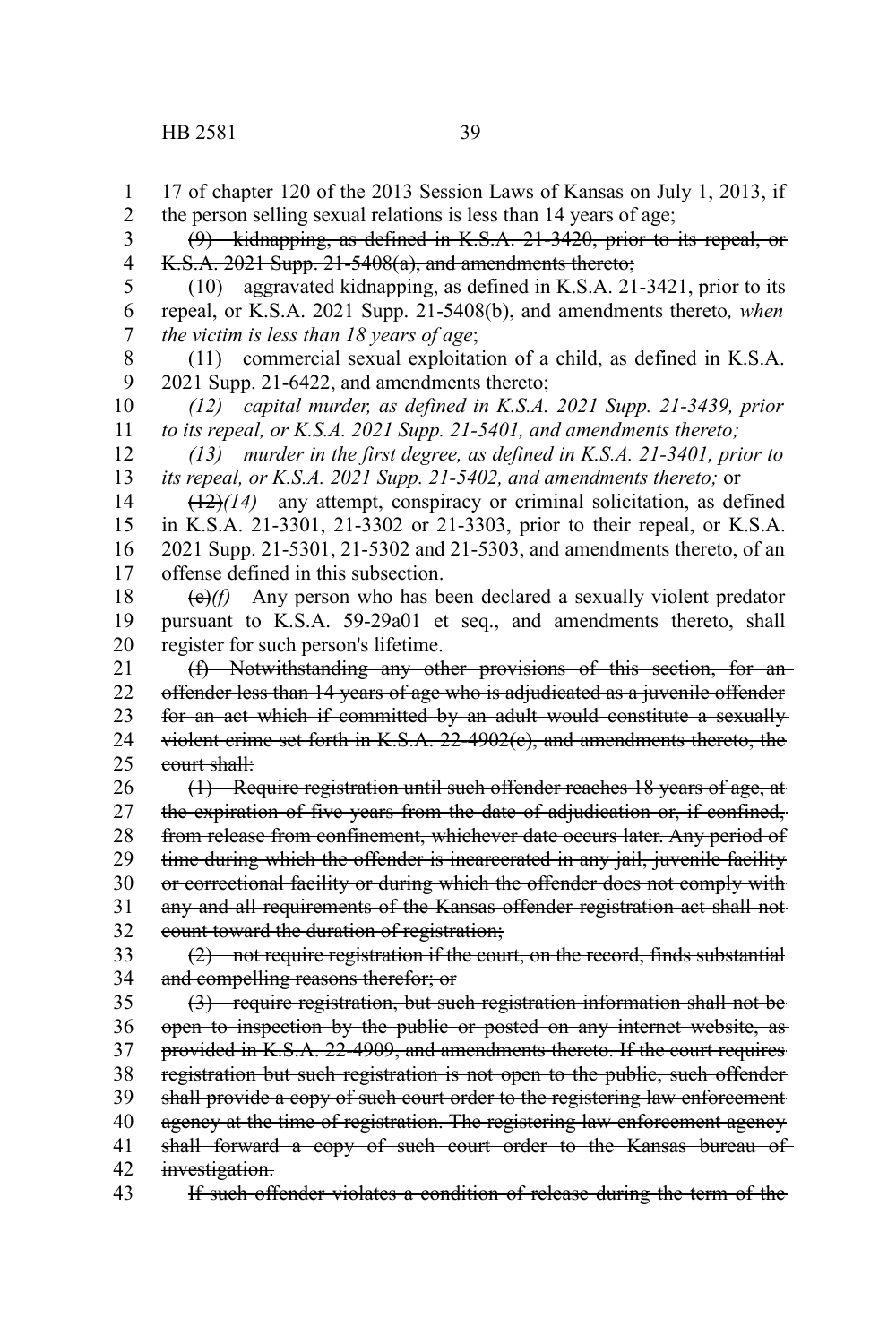conditional release, the court may require such offender to register pursuant to paragraph (1). 1 2

(g) Notwithstanding any other provisions of this section, for an offender 14 years of age or more who is adjudicated as a juvenile offender for an act which if committed by an adult would constitute a sexually violent crime set forth in K.S.A. 22-4902(c), and amendments thereto, and such crime is not an off-grid felony or a felony ranked in severity level 1 of the nondrug grid as provided in K.S.A. 21-4704, prior to its repeal, or K.S.A. 2021 Supp. 21-6804, and amendments thereto, the court shall: 3 4 5 6 7 8 9

(1) Require registration until such offender reaches 18 years of age, at the expiration of five years from the date of adjudication or, if confined, from release from confinement, whichever date occurs later. Any period of time during which the offender is incarcerated in any jail, juvenile facility or correctional facility or during which the offender does not comply with any and all requirements of the Kansas offender registration act shall not count toward the duration of registration; 10 11 12 13 14 15 16

(2) not require registration if the court, on the record, finds substantial and compelling reasons therefor; or 17 18

(3) require registration, but such registration information shall not be open to inspection by the public or posted on any internet website, as provided in K.S.A. 22-4909, and amendments thereto. If the court requires registration but such registration is not open to the public, such offender shall provide a copy of such court order to the registering law enforcement agency at the time of registration. The registering law enforcement agency shall forward a copy of such court order to the Kansas bureau of investigation. 19 20 21 22 23 24 25 26

If such offender violates a condition of release during the term of the conditional release, the court may require such offender to register pursuant to paragraph  $(1)$ . 27 28 29

(h) Notwithstanding any other provisions of this section, an offender 14 years of age or more who is adjudicated as a juvenile offender for an act which if committed by an adult would constitute a sexually violentcrime set forth in K.S.A. 22-4902(c), and amendments thereto, and such crime is an off-grid felony or a felony ranked in severity level 1 of the nondrug grid as provided in K.S.A. 21-4704, prior to its repeal, or K.S.A. 2021 Supp. 21-6804, and amendments thereto, shall be required to register for such offender's lifetime. 30 31 32 33 34 35 36 37

 $\overrightarrow{(t)}(g)$  Notwithstanding any other provision of law, if-a diversionary agreement or probation order, either adult or juvenile, or a juvenile offender sentencing order, *an agreement entered into by the parties* requires registration under the Kansas offender registration act for an offense that would not otherwise require registration as provided in K.S.A.  $22-4902(a)(5)$ , and amendments thereto, then all provisions of the Kansas 38 39 40 41 42 43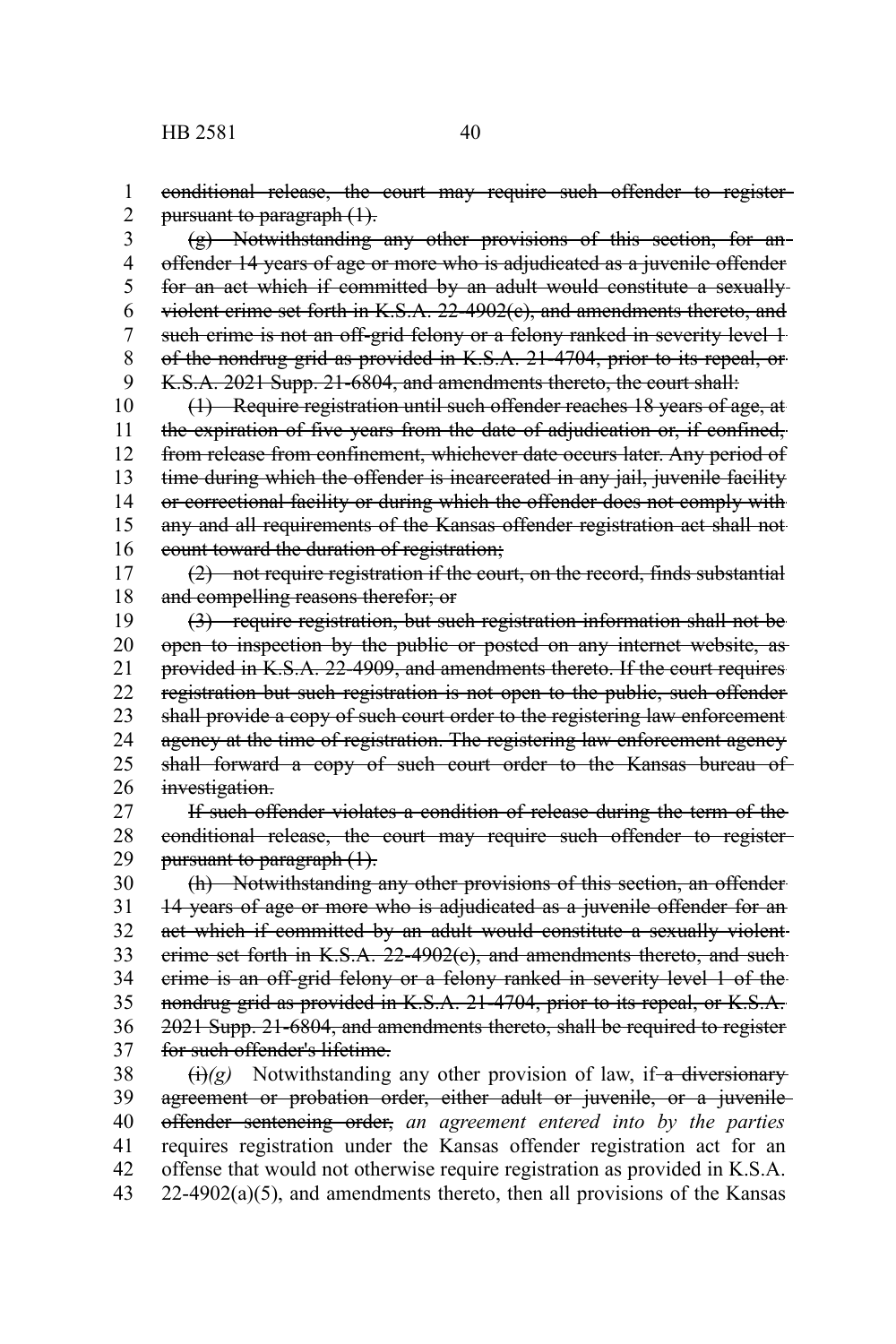1

shall be controlled by such diversionary agreement, probation order or juvenile offender sentencing order. 2 3

 $(h)/h$ ) The duration of registration does not terminate if the convicted or adjudicated offender again becomes liable to register as provided by the Kansas offender registration act during the required period of registration. 4 5 6

 $(k)(i)$  For any person moving to Kansas who has been convicted-oradjudicated in an out-of-state court, or who was required to register under an out-of-state law, the duration of registration shall be the length of time required by the out-of-state jurisdiction or by the Kansas offender registration act, whichever length of time is longer. The provisions of this subsection shall apply to convictions or adjudications prior to June 1, 2006, and to persons who moved to Kansas prior to June l, 2006, and to convictions or adjudications on or after June 1, 2006, and to persons who moved to Kansas on or after June l, 2006. 7 8 9 10 11 12 13 14 15

*(j) For any person moving to Kansas who has been adjudicated as a juvenile offender in an out-of-state court and who was required to register under an out-of-state law, the duration of registration shall be the length of time required by the out-of-state jurisdiction.* 16 17 18 19

 $(H)/k$ ) For any person residing, maintaining employment or attending school in this state who has been convicted or adjudicated by an out-ofstate court of an offense that is comparable to any crime requiring registration pursuant to the Kansas offender registration act, but who was not required to register in the jurisdiction of conviction or adjudication, the duration of registration shall be the duration required for the comparable offense pursuant to the Kansas offender registration act. 20 21 22 23 24 25 26

*(l) Registration information for a person required to register for an offense described in subsection (c)(1)(A) or (c)(1)(B), or any attempt, conspiracy or criminal solicitation of an offense described in subsection (c)(1)(A) or (c)(1)(B), shall be made available only to law enforcement and shall not be open to inspection by the public or posted on any website, as provided in K.S.A. 22-4909, and amendments thereto.* 27 28 29 30 31 32

Sec. 10. K.S.A. 2021 Supp. 22-4907 is hereby amended to read as follows: 22-4907. (a) Registration as required by the Kansas offender registration act shall consist of a form approved by the Kansas bureau of investigation, which shall include a statement that the requirements provided in this section have been reviewed and explained to the offender, and shall be signed by the offender and, except when such reporting is conducted by certified letter as provided in subsection (b) of K.S.A. 22-4905*(b)*, and amendments thereto, witnessed by the person registering the offender. Such registration form shall include the following offender information: 33 34 35 36 37 38 39 40 41 42

(1) Name and all alias names; 43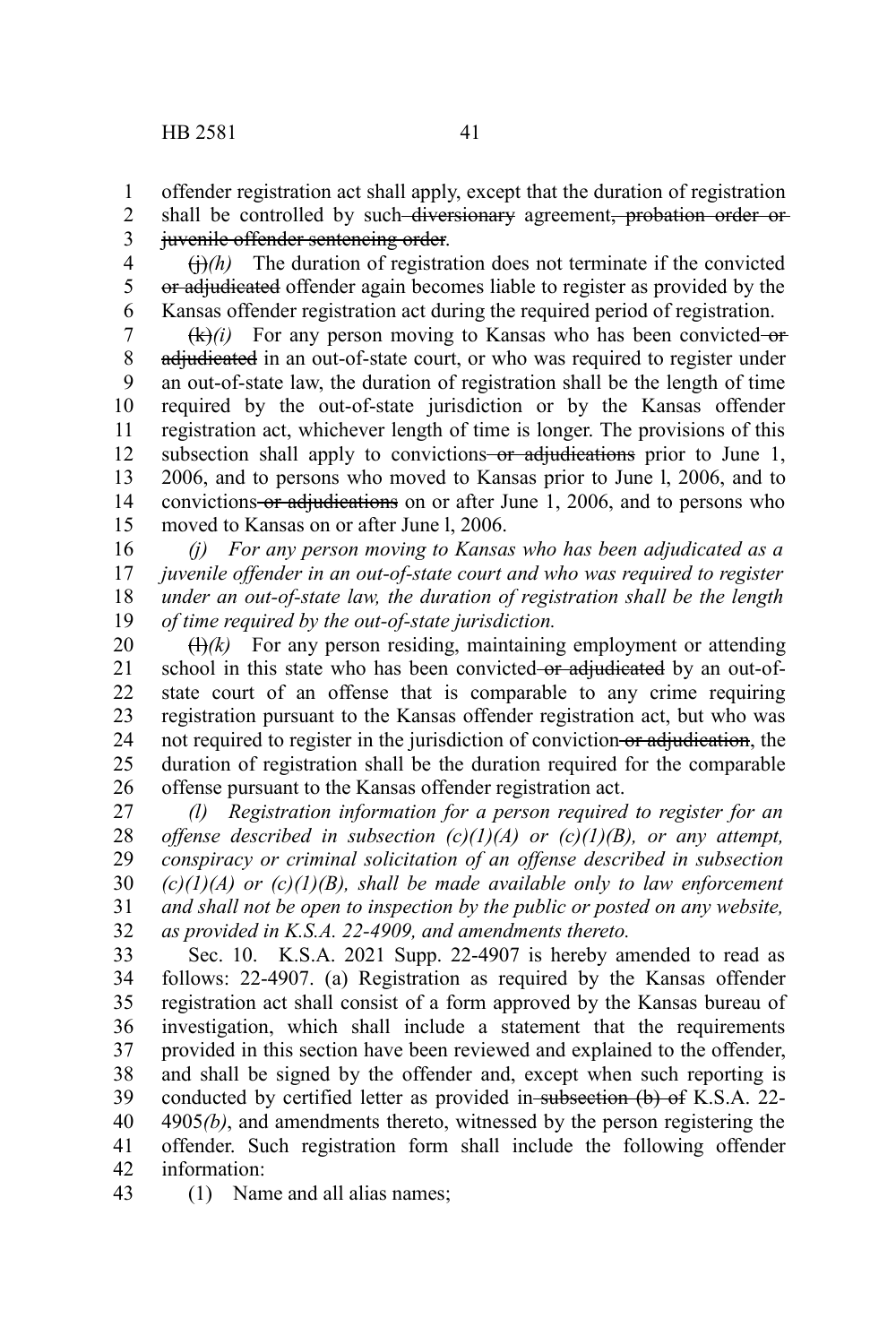(2) date and city, state and country of birth, and any alias dates or places of birth; 1 2

(3) title and statute number of each offense or offenses committed, date of each conviction or adjudication and court case numbers for each conviction or adjudication; 3 4 5

6

(4) city, county, state or country of conviction or adjudication;

(5) sex and date of birth or purported age of each victim of all offenses requiring registration; 7 8

(6) current residential address, any anticipated future residence and any temporary lodging information including, but not limited to, address, telephone number and dates of travel for any place in which *where* the offender is staying for seven or more days; and, if transient, the locations where the offender has stayed and frequented since last reporting for registration; 9 10 11 12 13 14

(7) all telephone numbers at which the offender may be contacted*,* including, but not limited to, all mobile telephone numbers; 15 16

17

(8) social security number, and all alias social security numbers;

(9) identifying characteristics such as race, ethnicity, skin tone, sex, age, height, weight, hair and eye color, scars, tattoos and blood type; 18 19

(10) occupation and name, address or addresses and telephone number of employer or employers, and name of any anticipated employer and place of employment; 20 21 22

(11) all current driver's licenses or identification cards, including a photocopy of all such driver's licenses or identification cards and their numbers, states of issuance and expiration dates; 23 24 25

(12) all vehicle information, including the license plate number, registration number and any other identifier and description of any vehicle owned or operated by the offender, or any vehicle the offender regularly drives, either for personal use or in the course of employment, and information concerning the location or locations such vehicle or vehicles are habitually parked or otherwise kept; 26 27 28 29 30 31

(13) license plate number, registration number or other identifier and description of any aircraft or watercraft owned or operated by the offender, and information concerning the location or locations such aircraft or watercraft are habitually parked, docked or otherwise kept; 32 33 34 35

36

(14) all professional licenses, designations and certifications;

(15) documentation of any treatment received for a mental abnormality or personality disorder of the offender; for purposes of documenting the treatment received, registering law enforcement agencies, correctional facility officials, treatment facility officials and courts may rely on information that is readily available to them from existing records and the offender; 37 38 39 40 41 42

(16) a photograph or photographs; 43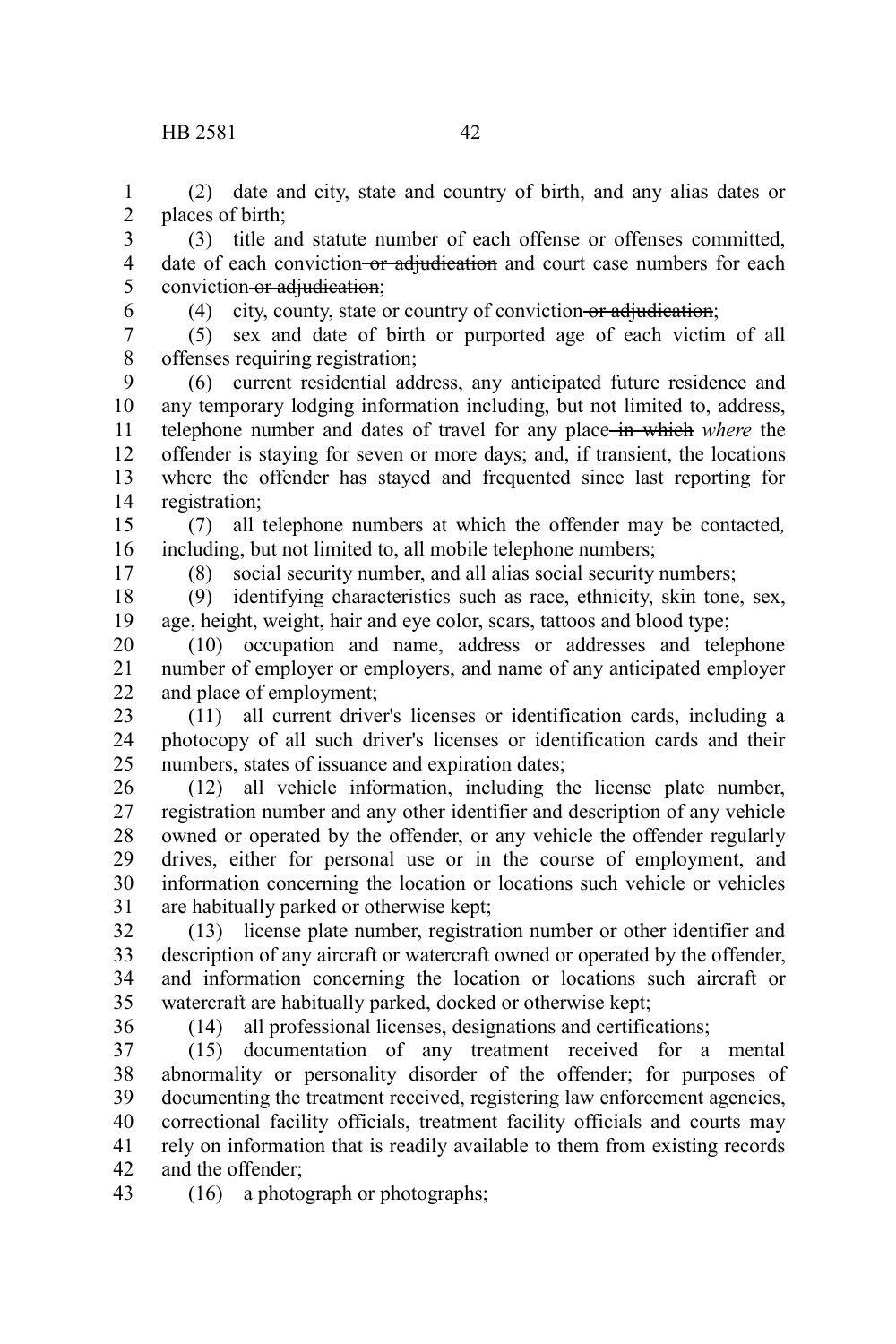(17) fingerprints and palm prints; 1

(18) any and all schools and satellite schools attended or expected to be attended and the locations of attendance and telephone number; 2 3

4 5

(19) any and all: E-mail *Email* addresses; online identities used by the offender on the internet; information relating to membership in any and all personal web pages or online social networks; and internet screen names;

6 7

(20) all travel and immigration documents; and

(21) name and telephone number of the offender's probation, parole or community corrections officer. 8 9

(b) The offender shall provide biological samples for DNA analysis to the registering law enforcement agency as required by K.S.A. 21-2511, and amendments thereto. The biological samples shall be in the form using a DNA databank kit authorized by the Kansas bureau of investigation. The registering law enforcement agency shall forward such biological samples to the Kansas bureau of investigation. Prior to taking such sample, the registering law enforcement agency shall search the Kansas criminal justice information system to determine if such person's DNA profile is currently on file. If such person's DNA profile is on file with the Kansas bureau of investigation, the registering law enforcement agency is not required to take biological samples. 10 11 12 13 14 15 16 17 18 19 20

*(c) If an offender reports an employer pursuant to subsection (a)(10) or a school pursuant to subsection (a)(18) that is in a county other than the county where the offender resides or intends to reside, the Kansas bureau of investigation shall notify the sheriff of the county where the employer or school is located of the registration information for such offender.* 21 22 23 24 25 26

Sec. 11. K.S.A. 2021 Supp. 22-4908 is hereby amended to read as follows: 22-4908. No person required to register as an offender pursuant to the Kansas offender registration act shall be granted an order relieving the offender of further registration under this act. This section shall include any person with any out-of-state conviction or adjudication for an offense that would require registration under the laws of this state *(a) Except as provided in subsections (b), (c) and (d), any offender who is required to register under the Kansas offender registration act may file a verified petition for relief from registration requirements if:* 27 28 29 30 31 32 33 34 35

*(1) For an offender who is required to register for 15 years, the offender has registered for a period of at least five years after the date of parole, discharge or release, whichever date is most recent, or, if not confined, five years from the date of conviction;* 36 37 38 39

*(2) for an offender who is required to register for 25 years, the offender has registered for a period of at least 10 years after the date of parole, discharge or release, whichever date is most recent, or, if not confined, 10 years from the date of conviction; or* 40 41 42 43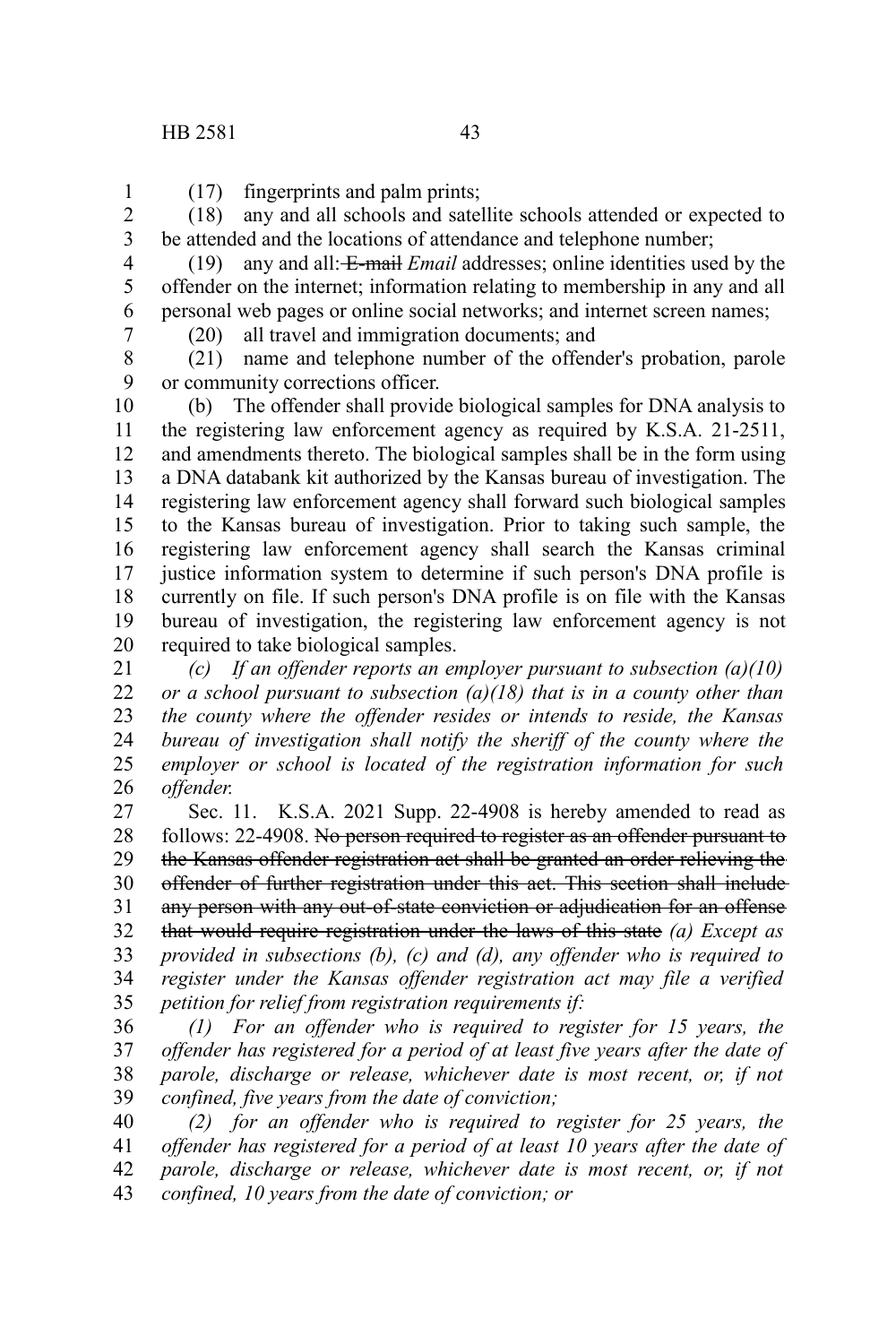*(3) for an offender who is required to register for life, the offender has registered for a period of at least 25 years after the date of parole, discharge or release, whichever date is most recent, or, if not confined, 25 years from the date of conviction*. 1 2 3 4

*(b) Any of the following offenders required to register under the Kansas offender registration act may file a verified petition for relief from registration requirements if the offender has registered for a period of at least 10 years after the date of parole, discharge or release, whichever date is most recent, or, if not confined, 10 years from the date of conviction:* 5 6 7 8 9 10

*(1) An offender who was convicted of an offense prior to July 1, 2011, that, at the time of conviction, did not require such offender to register under the Kansas offender registration act, but is required to register because of the retroactive application of section 6 of chapter 95 of the 2011 Session Laws of Kansas; and* 11 12 13 14 15

*(2) an offender who was originally required to register under the Kansas offender registration act for 10 years for an offense committed prior to July 1, 2011, but is required to register for a longer period because of the retroactive application of section 6 of chapter 95 of the 2011 Session Laws of Kansas.* 16 17 18 19 20

*(c) An offender who is required to register pursuant to K.S.A. 22- 4906(i), and amendments thereto, because of an out-of-state conviction may not petition for relief from registration requirements in this state if the offender would be required to register under the law of the state or jurisdiction where the conviction occurred. If the offender would no longer be required to register under the law of the state or jurisdiction where the conviction occurred, the offender may file a verified petition pursuant to subsection (a) or (b).* 21 22 23 24 25 26 27 28

*(d) An offender who has been declared a sexually violent predator pursuant to K.S.A. 59-29a01 et seq., and amendments thereto, shall not petition for relief from registration requirements under the Kansas offender registration act pursuant to this section.* 29 30 31 32

*(e) Any period of time during which an offender is incarcerated in any jail or correctional facility or during which the offender does not substantially comply with the requirements of the Kansas offender registration act shall not count toward the duration of registration required in subsection (a) or (b).* 33 34 35 36 37

*(f) (1) A verified petition for relief from registration requirements shall be filed in the district court in the county where the offender was convicted of the offense requiring registration. If the offender was not convicted in this state of the offense requiring registration, such petition shall be filed in the district court of any county where the offender is currently required to register. The docket fee shall be as provided in K.S.A.* 38 39 40 41 42 43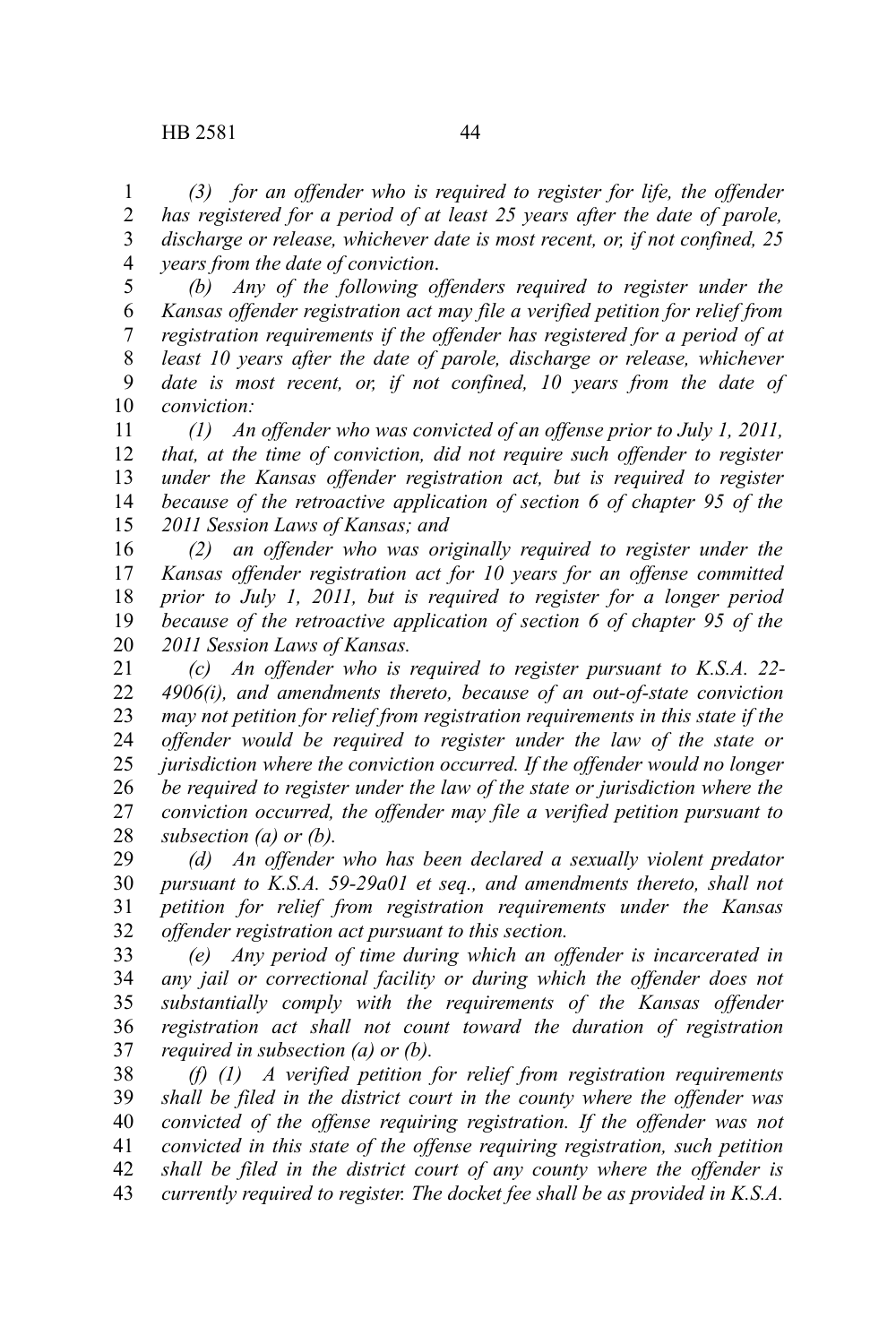2 3

8

*60-2001, and amendments thereto.* 1

*(2) The petition shall include:*

*(A) The offender's full name;*

*(B) the offender's full name at the time of conviction for the offense or offenses requiring registration, if different than the offender's current name;* 4 5 6 7

*(C) the offender's sex, race and date of birth;*

*(D) the offense or offenses requiring registration;*

*(E) the date of conviction for the offense or offenses requiring registration;* 9 10

*(F) the court in which the offender was convicted of the offense or offenses requiring registration;* 11 12

*(G) whether the offender has been arrested, convicted or entered into a diversion agreement for any crime during the period the offender is required to register; and* 13 14 15

*(H) the names of all treatment providers and agencies that have treated the offender for mental health, substance abuse and offense-related behavior since the date of the offense or offenses requiring registration.* 16 17 18

*(3) The judicial council shall develop a petition form for use under this section.* 19 20

*(4) When a petition is filed, the court shall set a date for a hearing on such petition and cause notice of the hearing to be given to the county or district attorney in the county where the petition is filed. Any person who may have relevant information about the offender may testify at the hearing.* 21 22 23 24 25

*(5) The county or district attorney shall notify any victim of the offense requiring registration who is alive and whose address is known or, if the victim is deceased, the victim's family if the family's address is known. The victim or victim's family shall not be compelled to testify or provide any discovery to the offender.* 26 27 28 29 30

*(6) The county or district attorney shall have access to all applicable records, including records that are otherwise confidential or privileged.* 31 32

*(g) (1) The court shall order any petitioning offender who is required to register for life, except for an offender required to register for life solely because of a second offense requiring registration pursuant to K.S.A. 22- 4906(d), and amendments thereto, to undergo a risk assessment. The court may require any other offender who is petitioning for relief under this section to undergo a risk assessment.* 33 34 35 36 37 38

*(2) Any risk assessment ordered under this subsection shall be performed by a professional agreed upon by the parties or a professional approved by the court. Such risk assessment shall be performed at the offender's expense.* 39 40 41 42

*(h) The court shall order relief from registration requirements if the* 43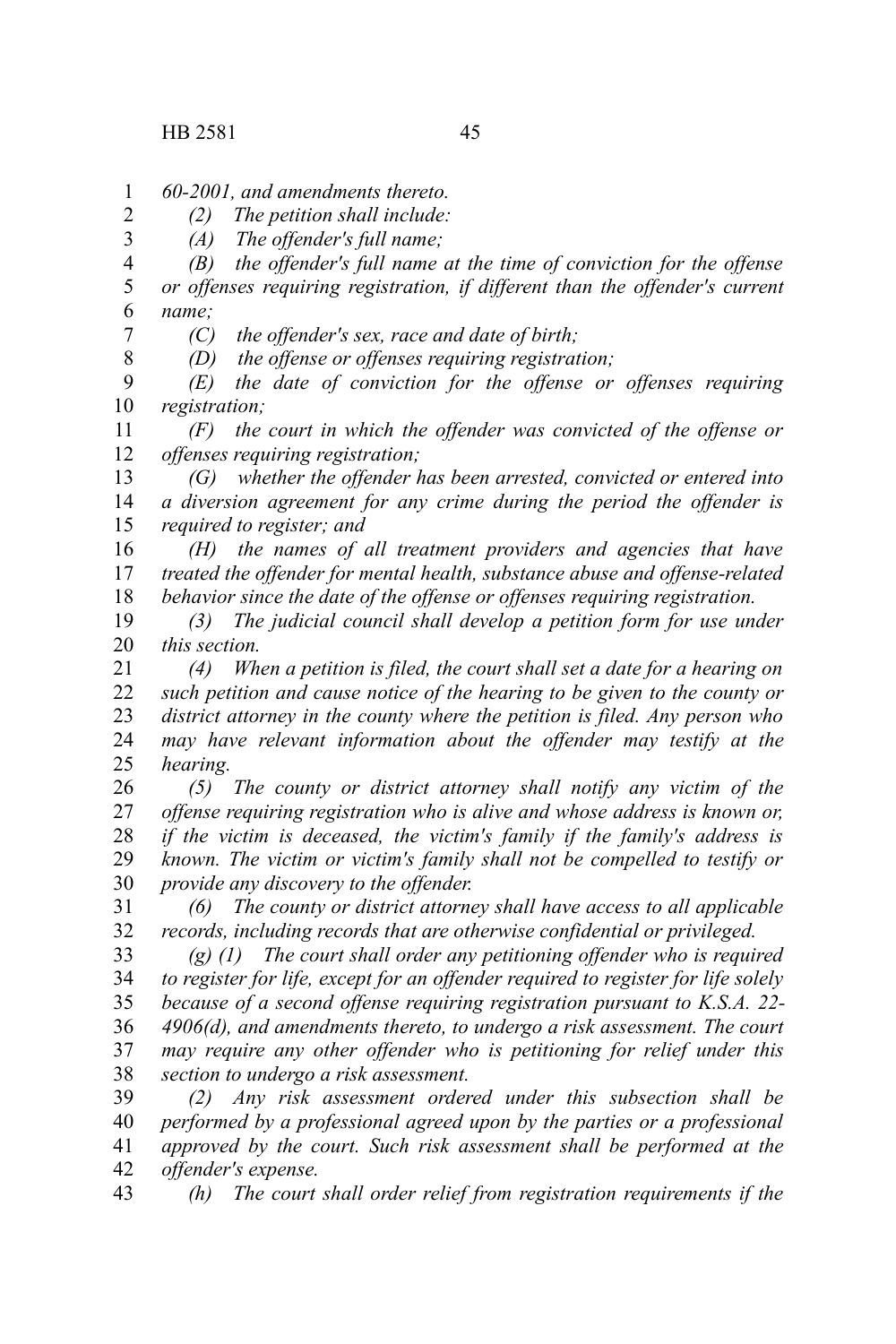*offender shows by clear and convincing evidence that:* 1

*(1) The offender has not been convicted of a felony, other than a felony violation or aggravated felony violation of K.S.A. 22-4903, and amendments thereto, within the five years immediately preceding the filing of the petition, and no proceedings involving any such felony are presently pending or being instituted against the offender;* 2 3 4 5 6

*(2) the offender's circumstances, behavior and treatment history demonstrate that the offender is sufficiently rehabilitated to warrant relief; and* 7 8 9

*(3) registration of the offender is no longer necessary to promote public safety.* 10 11

*(i) If the court denies an offender's petition for relief, the offender shall not file another petition for relief until three years have elapsed unless a shorter time period is ordered by the court.* 12 13 14

*(j) If the court grants relief from registration requirements, it shall order that the offender be removed from the offender registry and that the offender is no longer required to comply with registration requirements. Within 14 days of any order, the court shall notify the Kansas bureau of investigation and any local law enforcement agency that registers the offender that the offender has been granted relief from registration requirements. The Kansas bureau of investigation shall remove such offender from any internet website maintained pursuant to K.S.A. 22-4909, and amendments thereto.* 15 16 17 18 19 20 21 22 23

*(k) An offender may combine a petition for relief under this section with a petition for expungement under K.S.A. 2021 Supp. 21-6614, and amendments thereto, if the offense requiring registration is otherwise eligible for expungement.* 24 25 26 27

Sec. 12. K.S.A. 2021 Supp. 22-4909 is hereby amended to read as follows:  $22-4909$ . (a) Except as prohibited by subsections (c), (d), (e)-and, (f) of this section *and* (g) and subsections (f) and (g) of K.S.A. 22-4906*(m)*, and amendments thereto, the statements or any other information required by the Kansas offender registration act shall be open to inspection by the public at the registering law enforcement agency, at the headquarters of the Kansas bureau of investigation and on any internet website sponsored or created by a registering law enforcement agency or the Kansas bureau of investigation that contains such statements or information, and specifically are subject to the provisions of the Kansas open records act, K.S.A. 45-215 et seq., and amendments thereto. 28 29 30 31 32 33 34 35 36 37 38

(b) Any information posted on an internet website sponsored or created by a registering law enforcement agency or the Kansas bureau of investigation shall identify, in a prominent manner, whether an offender is a sex offender, a violent offender or a drug offender. Such internet websites shall include the following information for each offender: 39 40 41 42 43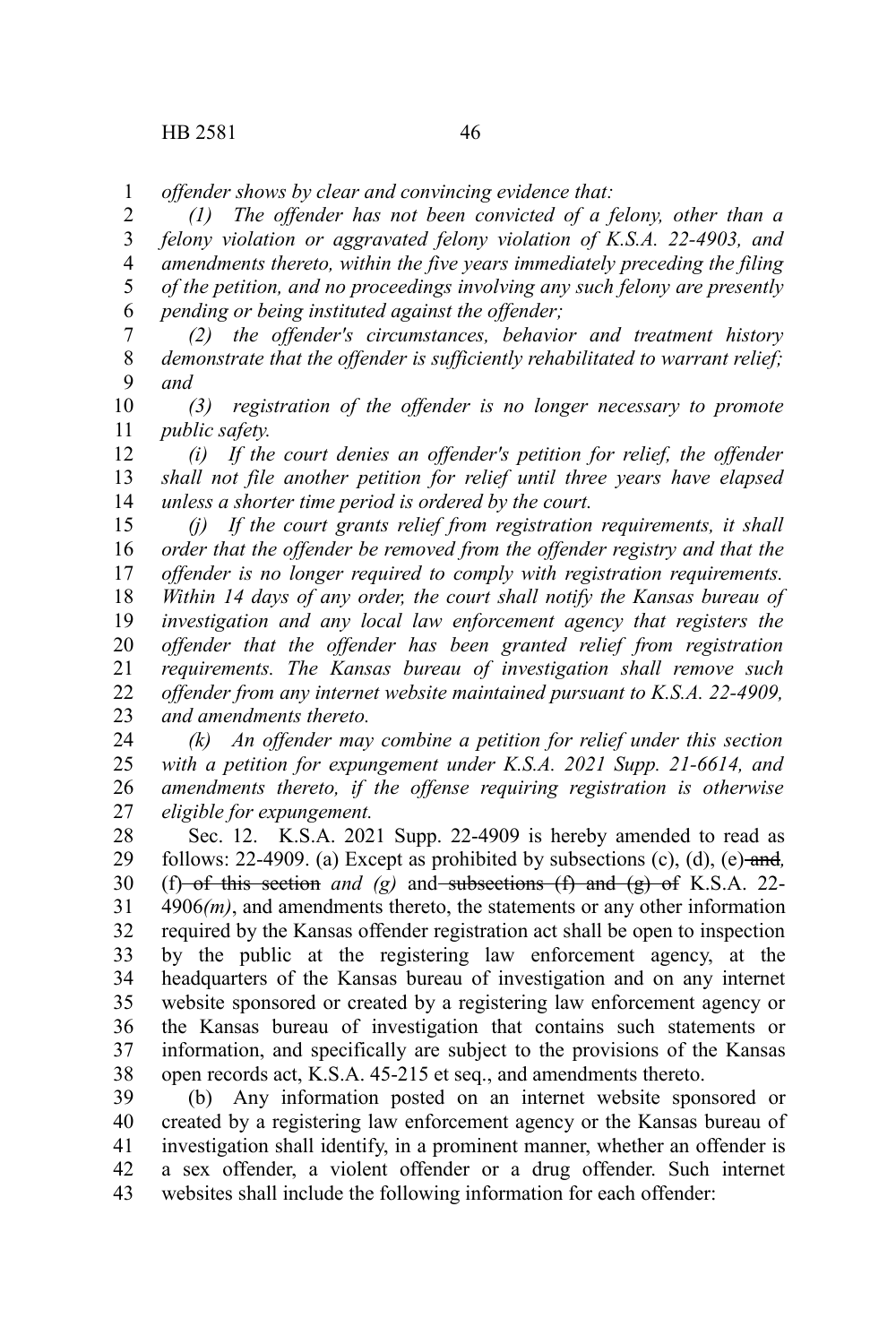(1) Name of the offender, including any aliases;

(2) address of each residence at which *where* the offender resides or will reside and, if the offender does not have any present or expected residence address, other information about where the offender has their home or habitually lives. If current information of this type is not available because the offender is in violation of the requirement to register or cannot be located, the website must so note; 2 3 4 5 6 7

8

1

(3) temporary lodging information;

(4) address of any place where the offender is a student or will be a student; 9 10

(5) license plate number and a description of any vehicle owned or operated by the offender, including any aircraft or watercraft; 11 12 13

(6) physical description of the offender;

(7) the offense or offenses for which the offender is registered and any other offense for which the offender has been convicted oradjudicated; 14 15 16

17

(8) a current photograph of the offender; and

18

(9) all professional licenses, designations and certifications.

(c) Notwithstanding subsection (a), information posted on an internet website sponsored or created by a registering law enforcement agency or the Kansas bureau of investigation shall not contain the address of any place where the offender is an employee or any other information about where the offender works. Such internet website shall contain a statement that employment information is publicly available and may be obtained by contacting the appropriate registering law enforcement agency or by signing up for community notification through the official website of the Kansas bureau of investigation. 19 20 21 22 23 24 25 26 27

(d) Notwithstanding subsection (a), pursuant to a court finding petitioned by the prosecutor, any offender who is required to register pursuant to the Kansas offender registration act, but has been provided a new identity and relocated under the federal witness security program or who has worked as a confidential informant, or is otherwise a protected witness, shall be required to register pursuant to the Kansas offender registration act, but shall not be subject to public registration. 28 29 30 31 32 33 34

(e) Notwithstanding subsection (a), when a court orders expungement of a conviction or adjudication that requires an offender to register pursuant to the Kansas offender registration act, the registration requirement for such conviction-or adjudication does not terminate. Such offender shall be required to continue registering pursuant to the Kansas offender registration act, but shall not be subject to public registration. If a court orders expungement of a conviction-or adjudication that requires an offender to register pursuant to the Kansas offender registration act, and the offender has any other conviction-or adjudication that requires 35 36 37 38 39 40 41 42 43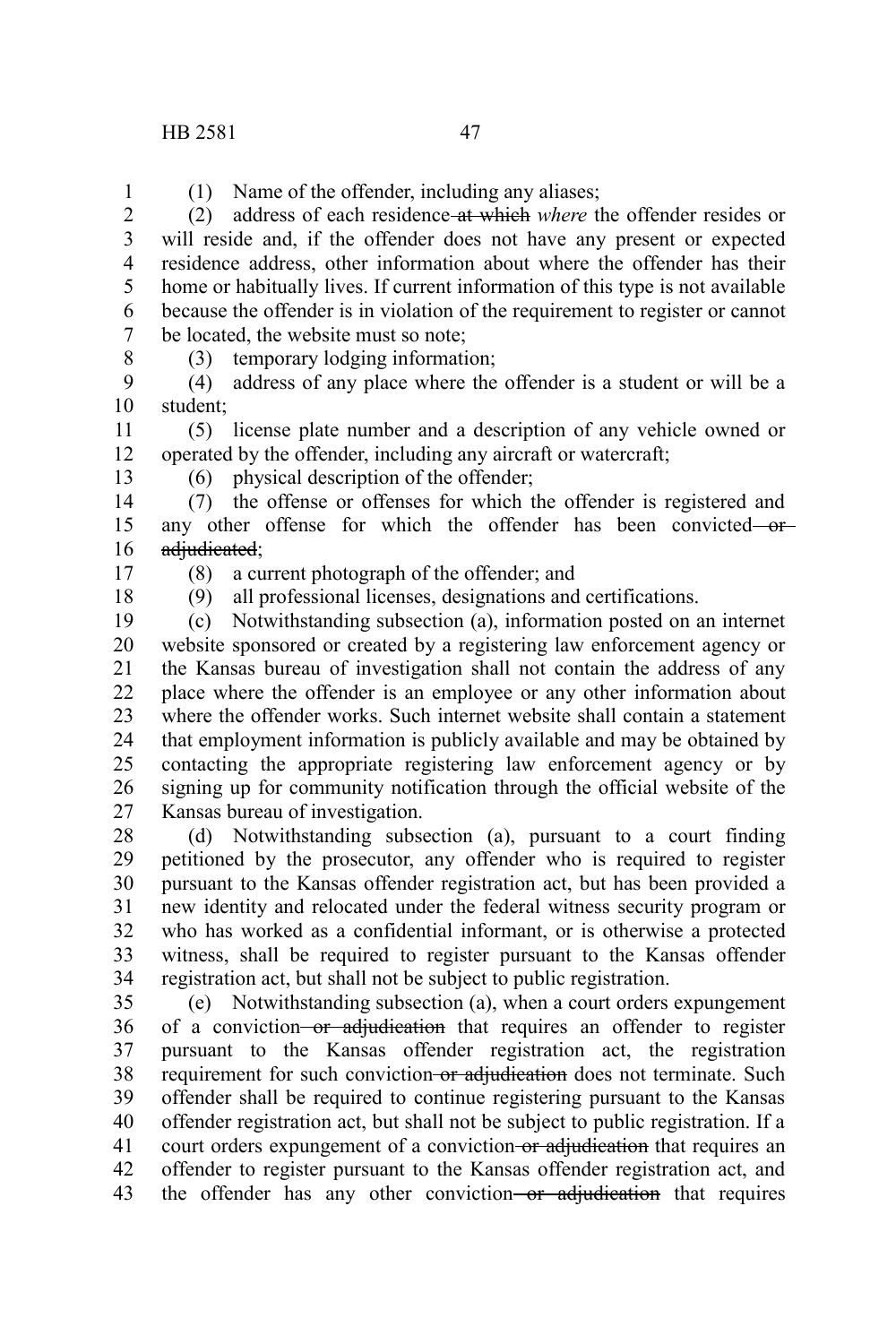registration, such offender shall be required to register pursuant to the Kansas offender registration act, and the registration for such other conviction or adjudication shall be open to inspection by the public and shall be subject to the provisions of subsection (a), unless such registration has been ordered restricted pursuant to subsection  $(f)$  or  $(g)$  of K.S.A. 22-4906, and amendments thereto. 1 2 3 4 5 6

(f) Notwithstanding subsection (a), the following information shall not be disclosed other than to law enforcement agencies: 7 8

(1) The name, address, telephone number or any other information which *that* specifically and individually identifies the identity of any victim of a registerable offense; 9 10 11

(2) the social security number of the offender;

(5) internet identifiers of the offender.

(3) the offender's criminal history arrests that did not result in convictions or adjudications; 13 14

(4) travel and immigration document numbers of the offender; and

16

12

15

*(g) Notwithstanding subsection (a), registration information for a person whose registration has been ordered to be restricted pursuant to K.S.A. 22-4906(m), and amendments thereto, shall be made available only to law enforcement and shall not be open to inspection by the public or posted on any website pursuant to this section.* 17 18 19 20 21

Sec. 13. K.S.A. 74-7335 is hereby amended to read as follows: 74- 7335. (a) The victim of a crime or the victim's family shall be notified of the right to be present at any public hearing or any juvenile offender proceeding concerning the accused or the convicted person or the respondent or the juvenile offender. 22 23 24 25 26

(b) The victim of a crime or the victim's family shall be notified of the right to be present at any proceeding or hearing where probation or parole is considered or granted by a judge whether or not a public hearing is conducted or required. 27 28 29 30

31

(c) As used in this section:

(1) "Public hearing" means any court proceeding or administrative hearing which *that* is open to the public and shall include but *includes, but is* not be limited to, the: 32 33 34

- (A) Preliminary hearing; 35
- (B) trial; 36
- (C) sentencing; 37
- (D) sentencing modification; 38

(E) public comment sessions, pursuant to K.S.A. 22-3717, and amendments thereto; 39 40

 $(F)$  expungement hearing; and 41

(G) granting of probation or parole by a judge*; and* 42

*(H) determination regarding registration under the Kansas offender* 43